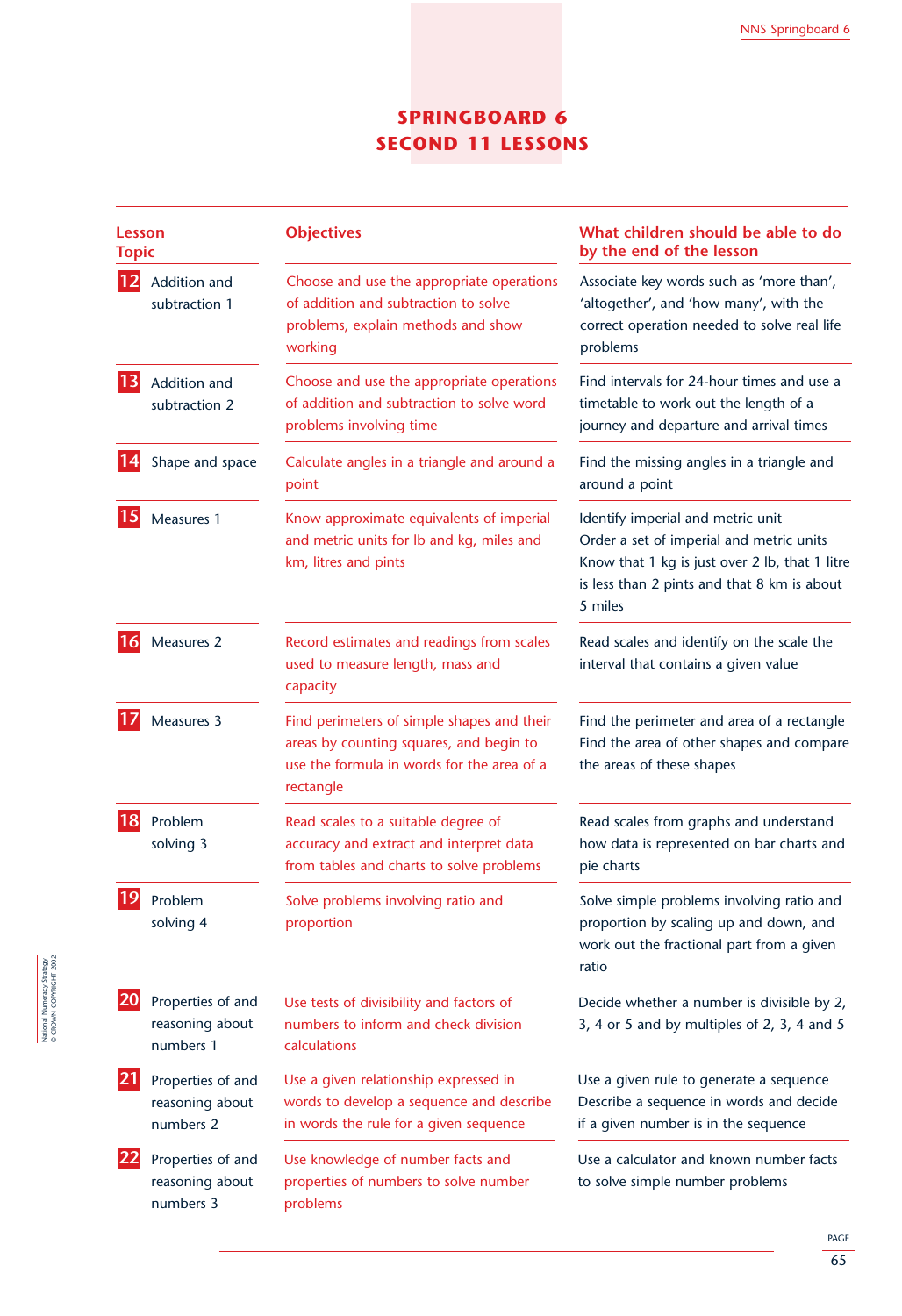# **SPRINGBOARD 6 LESSON 12 ADDITION AND SUBTRACTION 1**



# **Objective:**

Choose and use the appropriate operations of addition and subtraction to solve problems, explain methods and show working

# **Vocabulary:**

- more than
- altogether
	- how many

# **By the end of the lesson children should be able to:**

associate key words such as 'more than', 'altogether' and 'how many', with the correct operation needed to solve real life problems.

# **Resources:**



# **ORAL AND MENTAL STARTER**



Give out Resource Sheet 12.1.

# **Q: Altogether how many Year 6 children attend Number Line Lane Primary School and Roundup Road Middle School?**

Take responses and identify the key word in the question. Establish that the calculation is an addition.

# **Q: What other questions could we ask that will involve addition?**

# **Q: What questions can you ask that involve subtraction?**

Take responses and list the different key words that the children have used in their question.

Show the children OHT 12.1 and give each pair of children two words from the list of words on OHT 12.1.

Ask them to make up two questions using the words and the information on Resource Sheet 12.1. Children write their questions on whiteboards.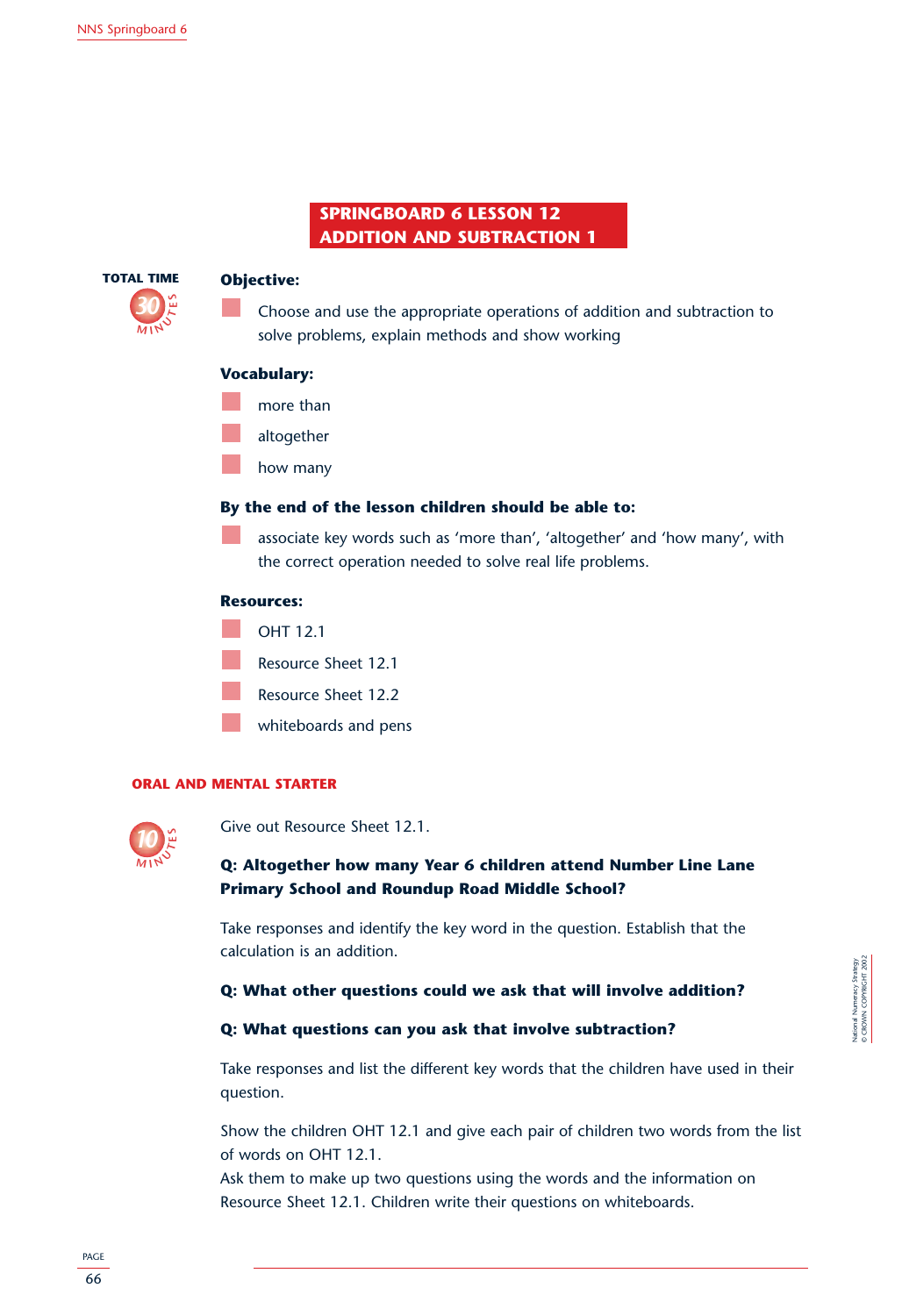Children swap whiteboards and answer each other's questions. Discuss the questions and identify the key words and the calculation used for each question. Check answers and correct any errors.

# **MAIN TEACHING ACTIVITY**



Ask the children to read Question 1 on Resource Sheet 12.2. Ask the children what information they are given and what they are asked to find out.

Use the following questions to develop children's understanding of the question, and discuss their responses and reasons.

# **Q: Will the answer be more than or less than 1470?**

# **Q: Which operation do we need to carry out?**

#### **Q: How did you decide this?**

# **Q: Can we ask the question a different way?**

Agree on the correct operation and ask children to carry out the calculation 1470 – 174 on their whiteboards. Compare the different strategies used and discuss the efficiency of each method.

Remind children who are not confident with a compact written method that the empty number line can be used in the written test. Quickly show the empty number line and work through the method of counting up from 174.



Establish that the answer is 1296.

Discuss how to reduce the number of steps needed to increase efficiency.

Remind the children that addition is the inverse of subtraction, and can be used to check the answer by calculating 1296 + 174.

Ask the children to work through Questions 2 and 3. Discuss each problem and identify the operation required. Explore children's method and get them to check their answers using the inverse operation.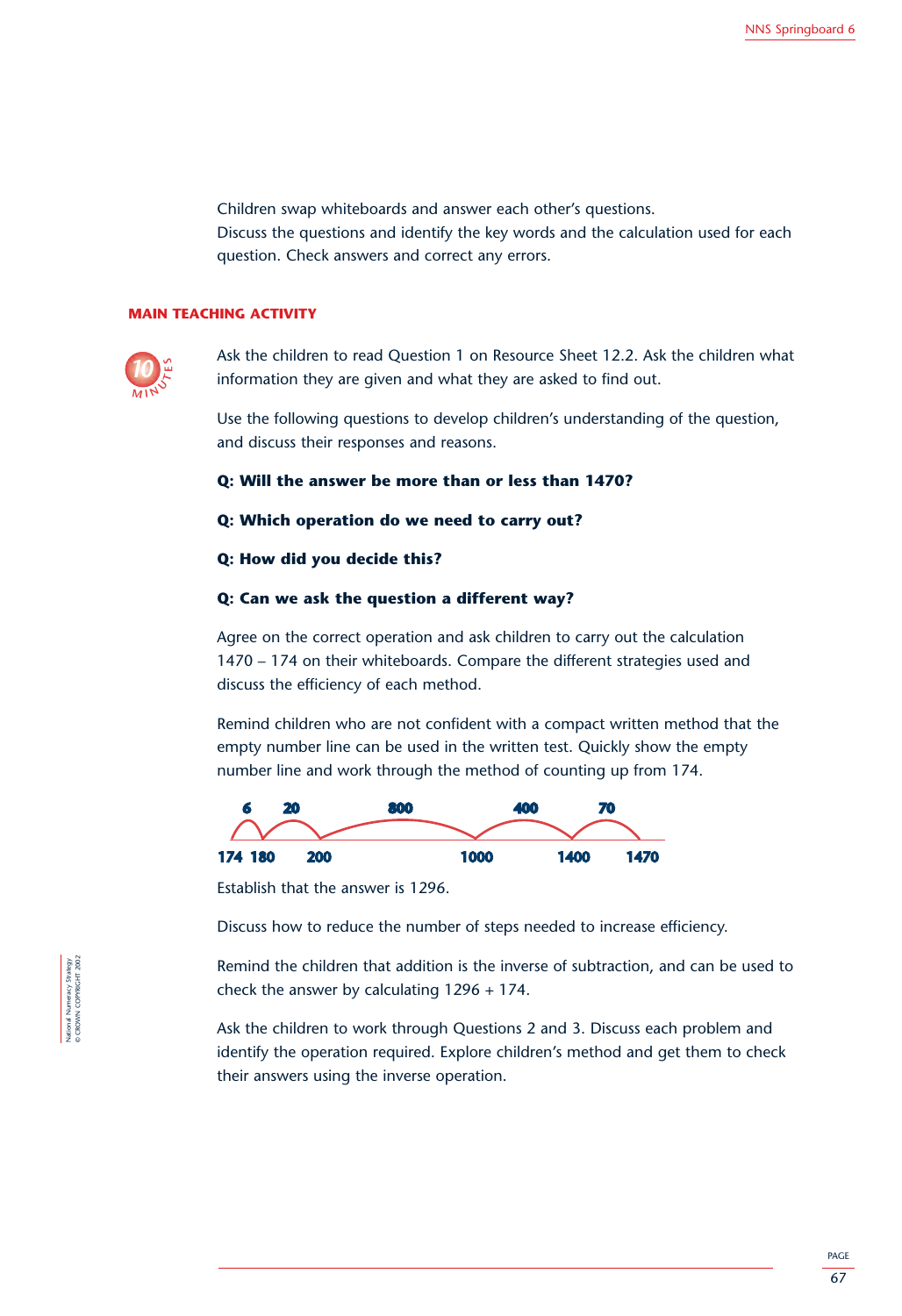# **PLENARY**



Discuss Question 4 on Resource Sheet 12.2.

Ask different children to read out one piece of information.

# **Q: What is the question asking us to calculate?**

Establish that for this problem we need to work out the answer in stages.

Ask the following questions to identify the stages.

**Q: Who goes to the cinema?**

**Q: How much does it cost the 2 adults to go?**

**Q: How much does it cost the 3 children to go?**

# **Q: How much does it cost for 2 adults and 3 children to go to the cinema?**

Give out calculators and ask the children to record their calculation on their whiteboards.

Collect answers and discuss methods and recordings. Establish that the cost is £10.90.

# **Q: How many ice creams are bought? What is the cost?**

# **Q: What else is bought?**

Establish that a bag of popcorn and 3 cans of cola are bought and that the total cost of the ice creams, drinks and popcorn is  $£1.50 + £1.80 + £1.10 = £4.40$ . Collect all the costs and ask:

# **Q What change will there be from the £20?**

Agree that the change is  $£20 - (£10.90 + £4.40) = £4.70$ . Ask the children for the steps they have gone through to work out the problem.

Remind the children that some test questions have a box where they record the calculations they do, even when they have a calculator.

# **Remember:**

- Read the question carefully and look for key words to help you understand the problem.
- Decide what information you need for your calculations.
- Use the calculation method you understand and write down the calculation.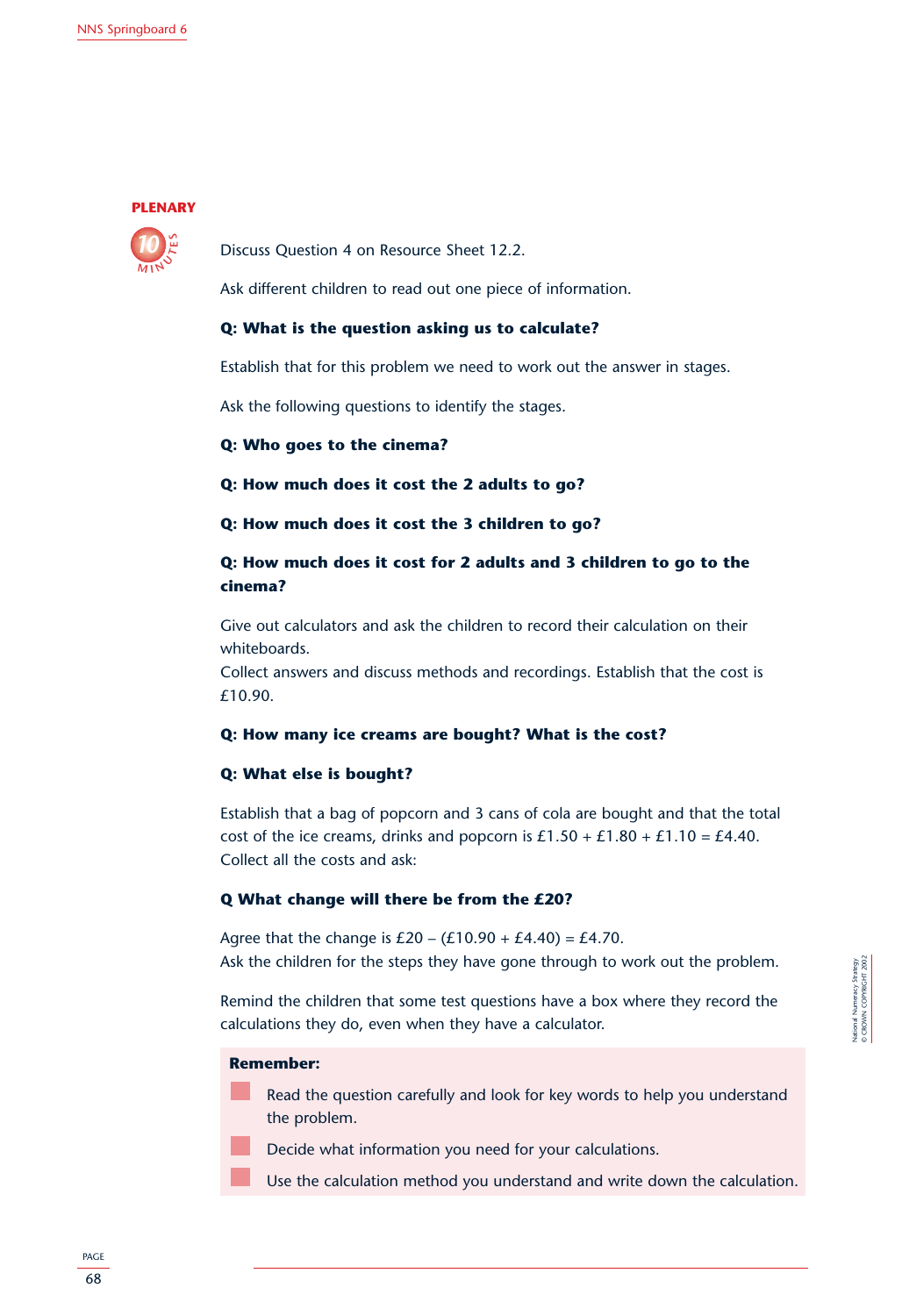# **LESSON 12 RELATED TEST QUESTION 1998 TEST B (CALCULATOR PAPER)**



One length of a swimming pool is 25 metres.



(a) How many lengths are there in a 150 metre race?



Six children swim a 50 metre race.

| Lane | Name  | Time in seconds |
|------|-------|-----------------|
| 1    | Bryn  | 92.4            |
| 2    | Craig | 86.3            |
| 3    | Fiona | 90.4            |
| 4    | Harun | 85.1            |
| 5    | Jody  | 84.7            |
| 6    | Dean  | 89.2            |

(b) Who finished first?



(c) How many seconds faster was Dean than Fiona?

| seconds |
|---------|
| 1 mark  |

#### **GUIDANCE FROM MARK SCHEME**

| Question       | <b>Requirement</b> | <b>Additional Guidance</b>  |
|----------------|--------------------|-----------------------------|
| 5a             | h                  |                             |
| 5 <sub>b</sub> | Jody               | Accept 84.7 or Lane 5 or 5. |
| 5c             | 1.2                |                             |

#### **ANALYSIS OF CHILDREN'S ANSWERS**

- The questions were accessible to the majority of children and most children working at level 4 could extract the required information from the simple tables.
- Children's interpretation and use of the information they were given was less secure. Some children responded with values that were not derived from the table; other children gave wrong answers as they made false assumptions and had not read the question correctly.

# **LESSON 12 RELATED TEST QUESTION 1999 TEST A (NON-CALCULATOR PAPER)**



This table shows the cost of sending a letter.

|              | Cost in pence  |                 |  |
|--------------|----------------|-----------------|--|
| <b>Mass</b>  | first<br>class | second<br>class |  |
| up to 60g    | 26             | 20              |  |
| 61g to 100g  | 39             | 31              |  |
| 101g to 150g | 49             | 38              |  |
| 151g to 200g | 60             | 45              |  |
| 201g to 250g | 70             | 55              |  |

Paul is sending a letter. It costs 38p second class.

(a) How much would it cost him to send it first class?



Jenny has a letter with a mass of 170g



(b) What does it cost to send it first class?

|  | mar<br>k |
|--|----------|

| Question | <b>Requirement</b> | <b>Additional Guidance</b>                                            |
|----------|--------------------|-----------------------------------------------------------------------|
| 3a       | 49                 | Accept $£0.49p$                                                       |
| 3b       | 60                 | Accept $£0.60p$                                                       |
|          |                    | For 3 round 3b. The common constitution to district on of common such |

*For 3a and 3b, accept unambiguous indications of answers on the diagram.*

*If 49 and 60 are indicated on the diagram but it is not clear to which parts of the question they refer, then award the mark for 3b only.*

#### **IMPLICATIONS FOR PLANNING**

- Children should be taught to read questions carefully, and be given the opportunity to discuss the information in the question to help them identify what the question is asking.
- Use past test questions to generate associated questions, for example 'A letter costs 60p to send first class – what does it weigh?' Incorporate the interrogation of secondary data in lesson plans.
- During the main part of the lesson introduce children to the language used in test questions. Encourage them to generate their own questions using this language.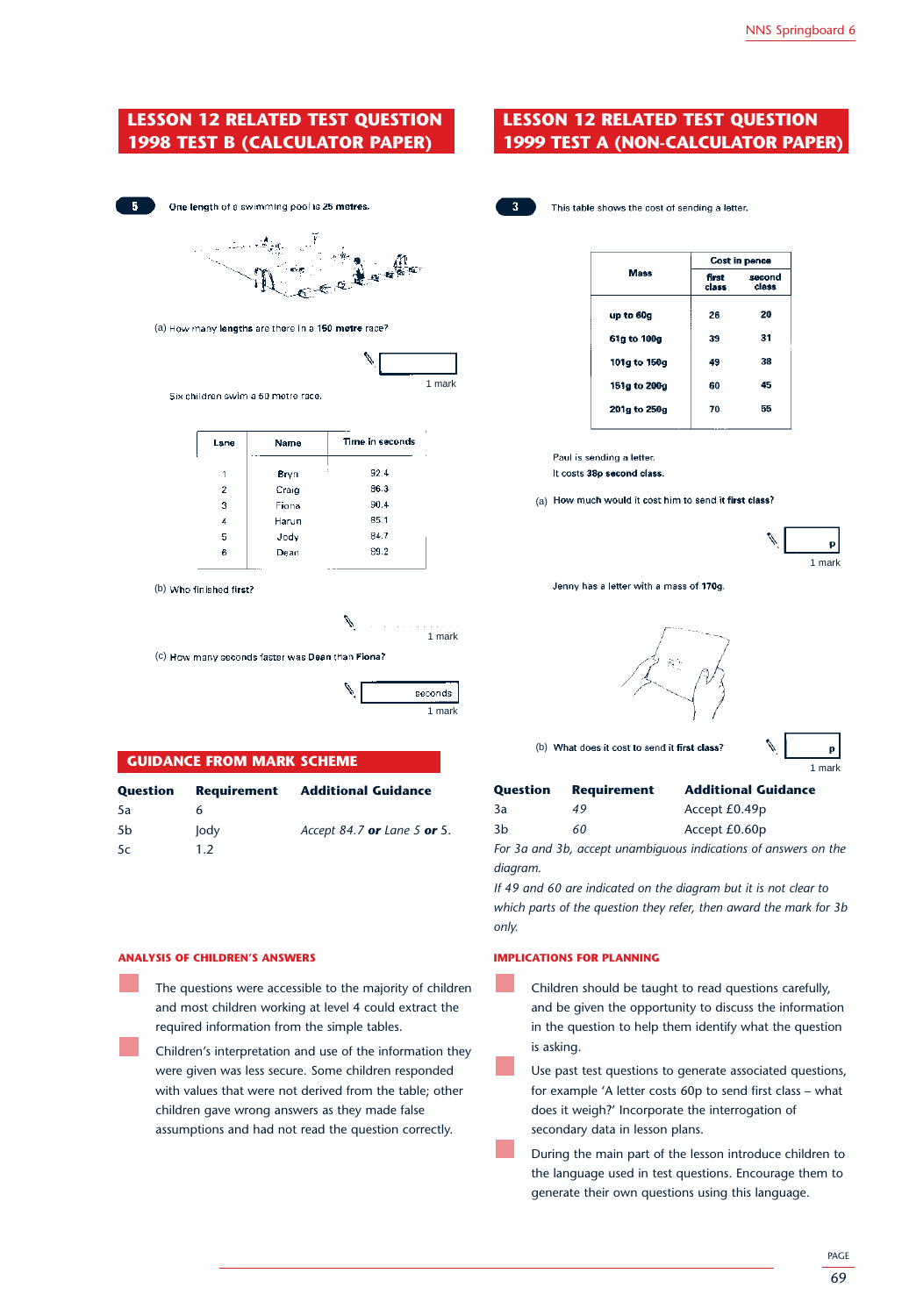# **SPRINGBOARD 6 LESSON 13 ADDITION AND SUBTRACTION 2**



# **Objective:**

Choose and use the appropriate operations of addition and subtraction to solve word problems involving time

# **Vocabulary:**

- analogue, digital
- colon

# **By the end of the lesson children should be able to:**

find intervals for 24-hour times and use a timetable to work out the length of a journey and departure and arrival times.

#### **Resources:**

Resource Sheet 13.1

whiteboards and pens

#### **ORAL AND MENTAL STARTER**



Count forwards and backwards in steps of 6, then in steps of 60.

# **Q: How many minutes are there in an hour? How many hours in a day?**

# **Q: How many minutes are there in a day?**

Write on the board 60  $\times$  24. On their whiteboards get the children to work this out using the grid method.

|    | า∩   |     |      |
|----|------|-----|------|
| 60 | 1200 | 240 | 1440 |

Count in time intervals forwards and backwards using different steps: from 9 a.m. to 4 p.m. in half-hour steps and quarter-hour steps; from 11 a.m. to 1:30 p.m. in 15-minute, 10-minute, 5-minute steps.

# **Q: How many hours and minutes are there in 90 minutes?**

Confirm that 90 minutes is 1 hour and 30 minutes.

Repeat this process for 75 minutes, 105 minutes, 119 minutes.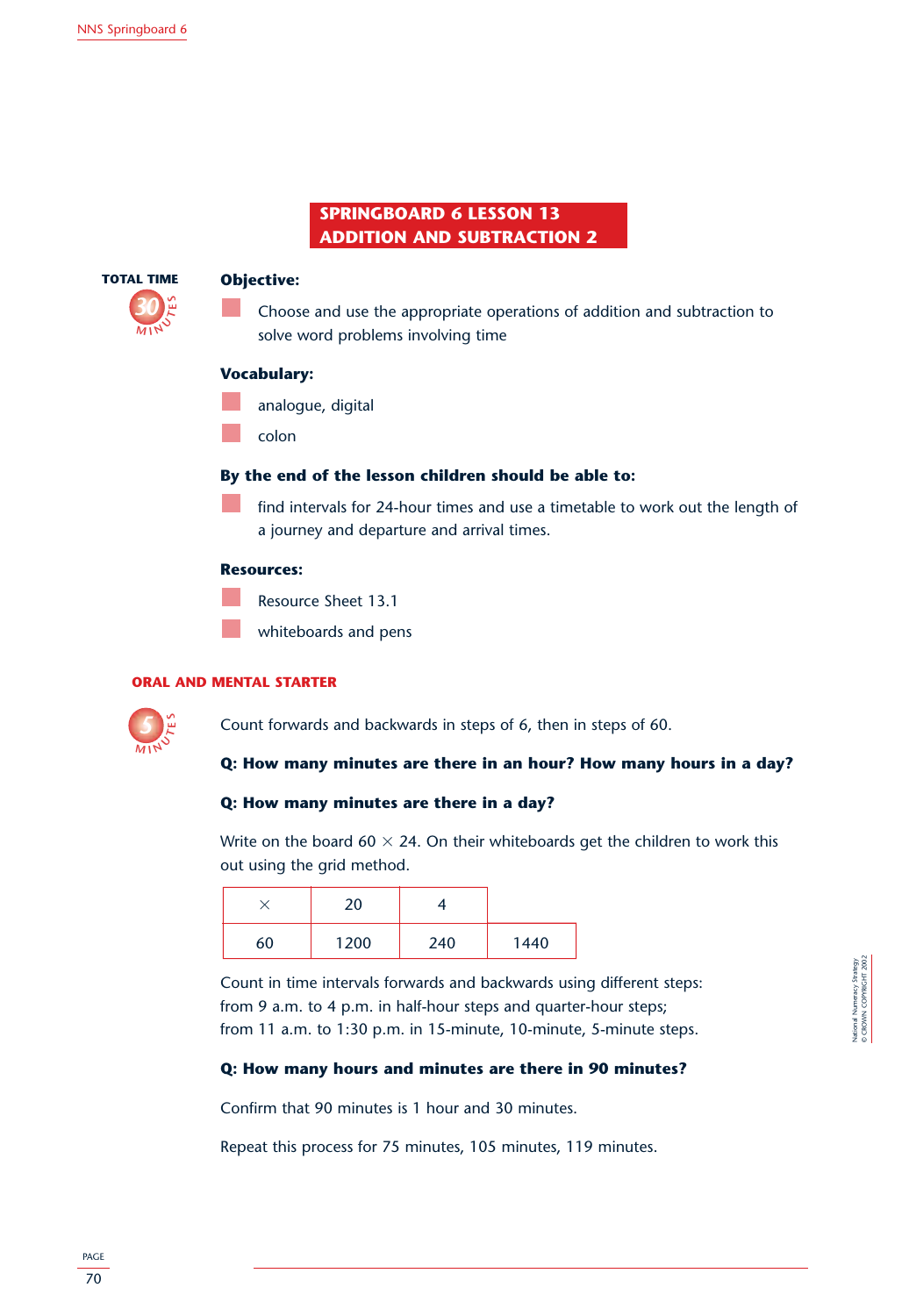# 0 6 13 20 27 34 **Q: How many hours and minutes are there in 150 minutes, 290 minutes, 340 minutes?**

Children write their answers on whiteboards.

Collect children's responses and discuss different strategies. Refer back to counting in steps of 6 and 60.

# **MAIN TEACHING ACTIVITY**



Remind children how time appears on analogue and digital clocks. Emphasise how we distinguish between morning (a.m.) and afternoon (p.m.) for the analogue clock and use 24 hours for the digital clock.

# **Q: What time does 14:00 represent?**

Emphasise that the colon separates hours and minutes. Establish that 14:00 is 2:00 p.m. and quickly repeat with 17:30, 09:10, to practise the conversion of 24-hour time to 12-hour time.

Draw an empty time line on the board and say that you are going to use it to solve the following question: 'The car race began at 08:45 and finished at 14:35. How long did the race last?'

Demonstrate the method using a time line by bridging through the hours. 5 hours 4 hours 20 mins 35 mins



Establish that the race lasted 5 hours and 50 minutes.

Write on the board:

#### START 14:35 STOP 17:50

Explain that these are the start and stop times on a video recorder.

#### **Q: How long was the video recording?** 08:45 09:00 14:00 14:00 14:00 14:00 14:00 14:00 14:00 14:00 14:00 14:00 14:00 14:00 14:00 14:00 14:00 14:00 14:00 14:00 14:00 14:00 14:00 14:00 14:00 14:00 14:00 14:00 14:00 14:00 14:00 14:00 14:00 14:00 14:00 14:00 14:00

Get children to work through the question on their whiteboards. Encourage the use of the time line. Discuss their responses and with the children work through the answer using the time line.



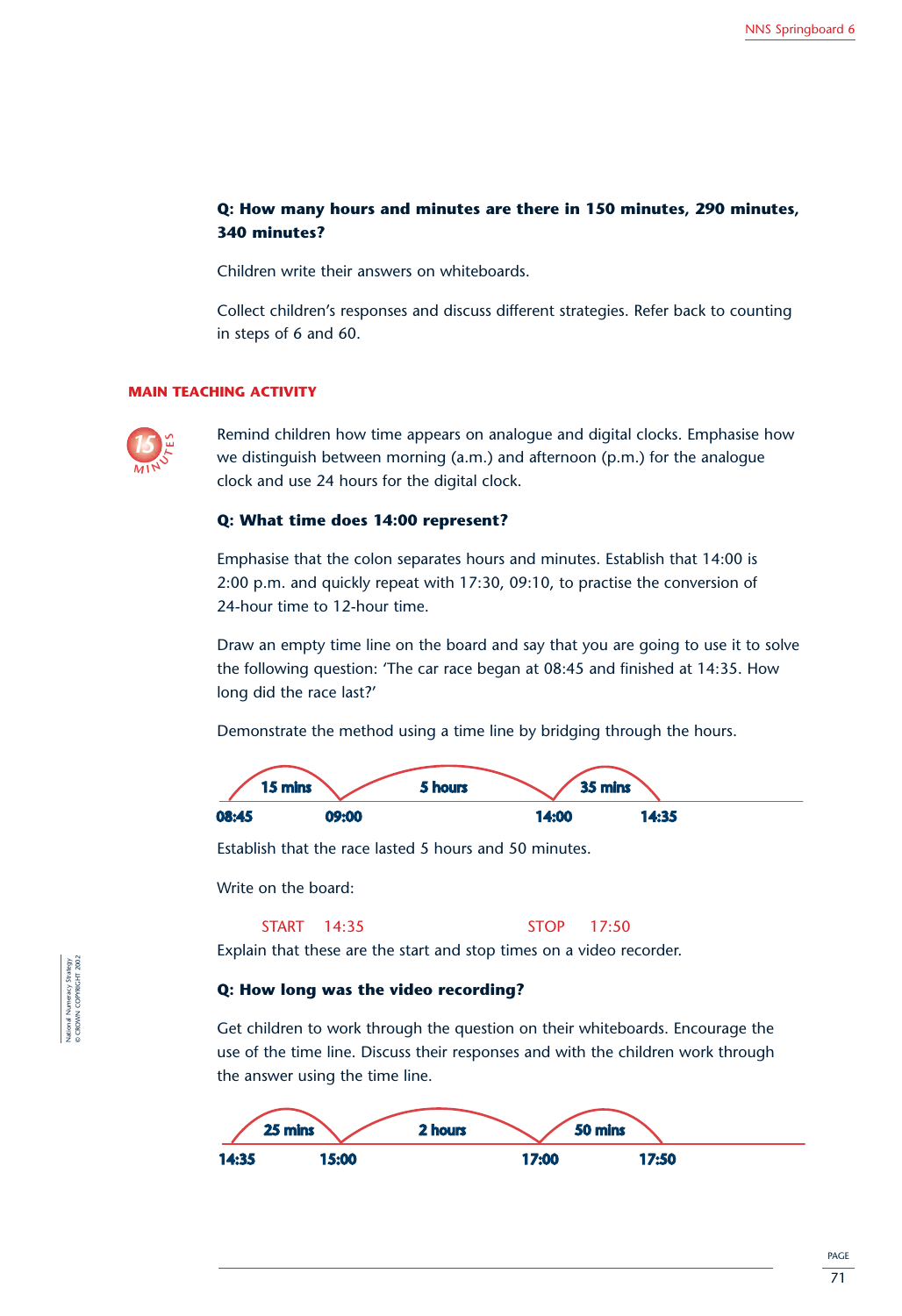Establish that the video was recording for 2 hours and 75 minutes. Refer to their earlier work to convert 75 minutes to 1 hour and 15 minutes.

Calculate the final recording time 2 hours  $+1$  hour 15 minutes = 3 hours and 15 minutes.

# **Q: If a four-hour video tape was used, how much recording time would be left on the tape?**

Discuss children's answers.

# **Q: A flight leaves at 09:40 and takes 4 hours and 55 minutes. When will it arrive?**

Emphasise that the empty time line is very useful for finding the answer to this question. Ask the children to make a time line and to put in the steps of time they used to work out the answer.

Take children's responses and demonstrate the different ways in which the answer can be found.



Establish that the plane arrives at 14:35 or 2:35 p.m.

# **PLENARY**



**15 minus Give out Resource Sheet 13.1.** 

# **Q: What do the figures in the table represent?**

Explain that some timetables do not use a colon to separate hours and minutes.

# **Q: Where would we put a colon if the timetable gave a time of 0744?**

Ask children to work in pairs to answer the questions on Resource Sheet 13.1.

Discuss responses and correct errors and misunderstandings.

# **Remember:**

When working out 24-hour times use the fact that 12:00 is 12 noon.

09:15 is before noon and is 9:15 a.m., 17:45 is after noon and is 5:45 p.m.

Use a time line to help you calculate time intervals.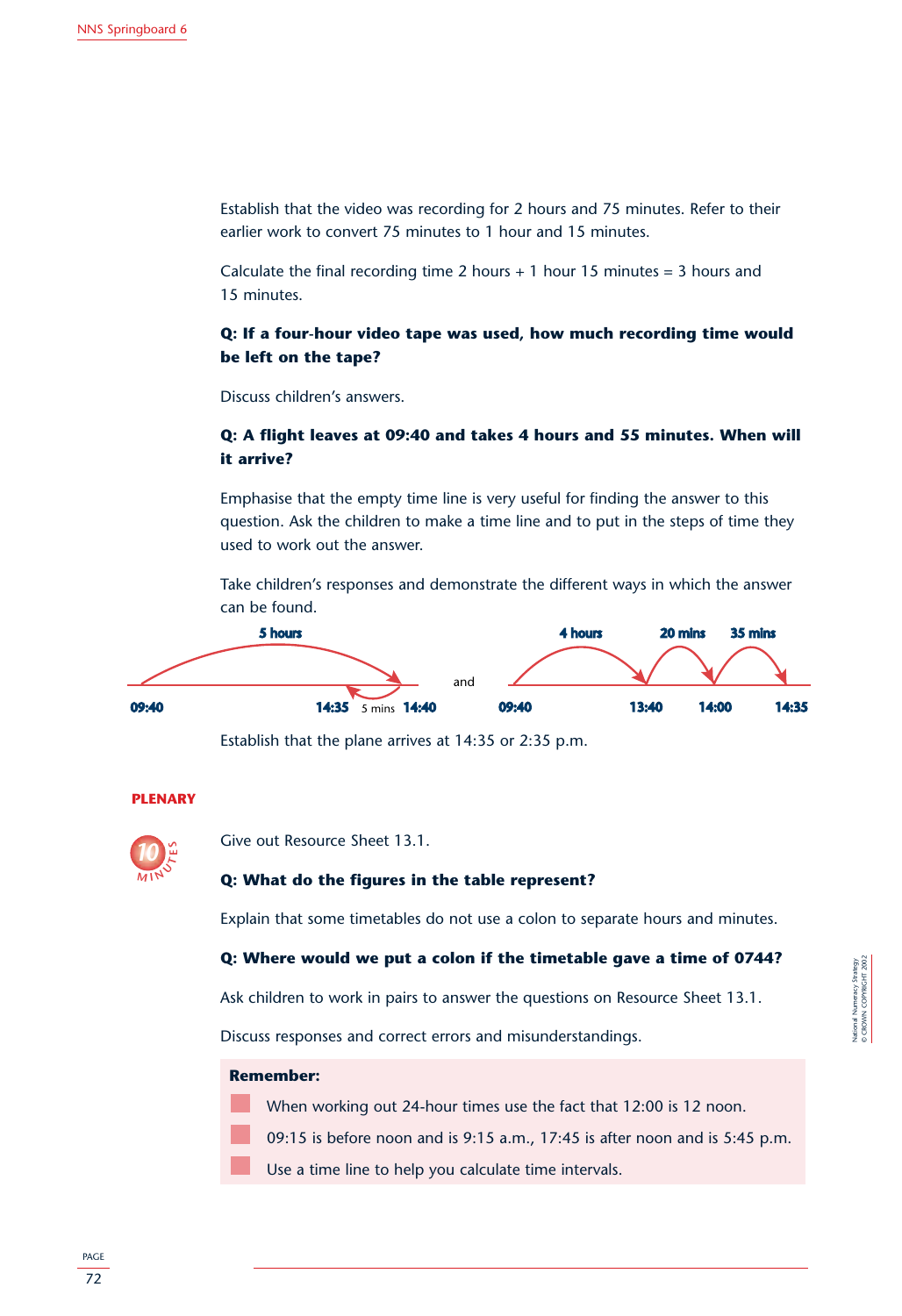# **LESSON 13 RELATED TEST QUESTION 2000 TEST B (CALCULATOR PAPER)**





These are the opening times at a swimming pool.

|                 | opening times |    |      |
|-----------------|---------------|----|------|
|                 | am            |    | рm   |
| Monday          |               |    |      |
| Tuesday         | Pool closed   |    |      |
| Wednesday       | 10:30         | to | 5:30 |
| Thursday        | 10:30         | to | 8:30 |
| Friday          | 10:30         | to | 9:00 |
| <b>Saturday</b> | 8:00          | to | 6:00 |
| Sunday          | 7:00          | t٥ | 4:00 |

(a) How many hours is the pool open on a Sunday?



(b) Which day has the latest closing time?



(c) Habib arrives at the pool at 5:20pm on Saturday.

How many minutes is it before the pool closes?



#### **ANALYSIS OF CHILDREN'S ANSWERS**

- Children found part (b) easier than part (a), and part (c) had the highest omission rates. Parts (a) and (c) each require a calculation. In part (c), children working at level 3 often treated the times as decimal numbers and performed an incorrect calculation.
	- For part (a), children sometimes misread the table, confusing opening times with closing times. Similarly for part (a), children used the Saturday times to answer the question.

#### **GUIDANCE FROM MARK SCHEME**

|    | <b>Question Requirement Additional</b> |                                                                |
|----|----------------------------------------|----------------------------------------------------------------|
|    |                                        | <b>Guidance</b>                                                |
| 8a |                                        |                                                                |
| 8b | Friday                                 | Accept recognisable<br>misspellings. Accept<br>$9:00$ circled. |
| 8c | 40                                     |                                                                |

#### **IMPLICATIONS FOR PLANNING**

- Oral and mental starters should include activities that involve counting in time intervals using both 12-hour and 24-hour time. Activities should also include converting times from hours and minutes to minutes, and minutes to hours and minutes.
- Children should be taught how to calculate time intervals using an empty time line, particularly when finding differences in time that require them to bridge through the hour.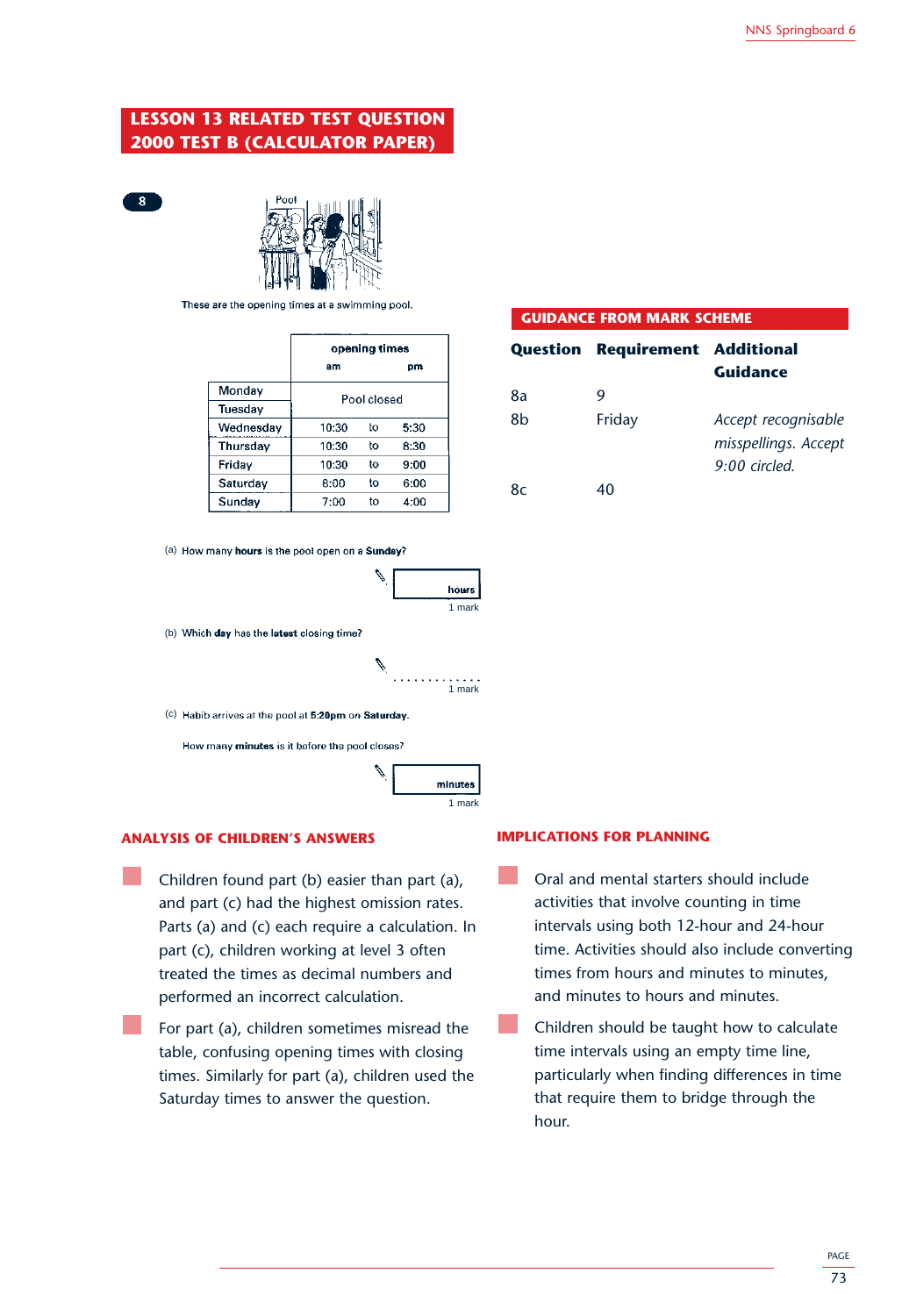# **SPRINGBOARD 6 LESSON 14 SHAPE AND SPACE**



# **Objective:**

Calculate angles in a triangle and around a point

# **Vocabulary:**

- acute, obtuse, reflex, right angle
- square, rectangle, equilateral triangle

# **By the end of the lesson children should be able to:**

find the missing angles in a triangle and around a point.

# **Resources:**

- whiteboards and pens
- OHT 14.1
- OHT 14.2
	- Resource Sheet 14.1
- triangle made from thin card
- OHP protractor

# **ORAL AND MENTAL STARTER**



Write 'Target number is 180' on the board. Call out '40' and ask:

# **Q: What do we add to 40 to make 180?**

Children respond by showing their answers on whiteboards. Repeat for other numbers between 0 and 180, include multiples of 10 and 5.

Collect and check the children's responses.

Repeat using a target number of 360. Ask a mixture of questions using the two target numbers 180 and 360.

# **MAIN TEACHING ACTIVITY**



# **Q: How many degrees are there in one complete turn?**

Show the children one full turn using an OHP protractor. Remind the children that there are 360° in a full turn. Demonstrate that a straight line represents half a complete turn.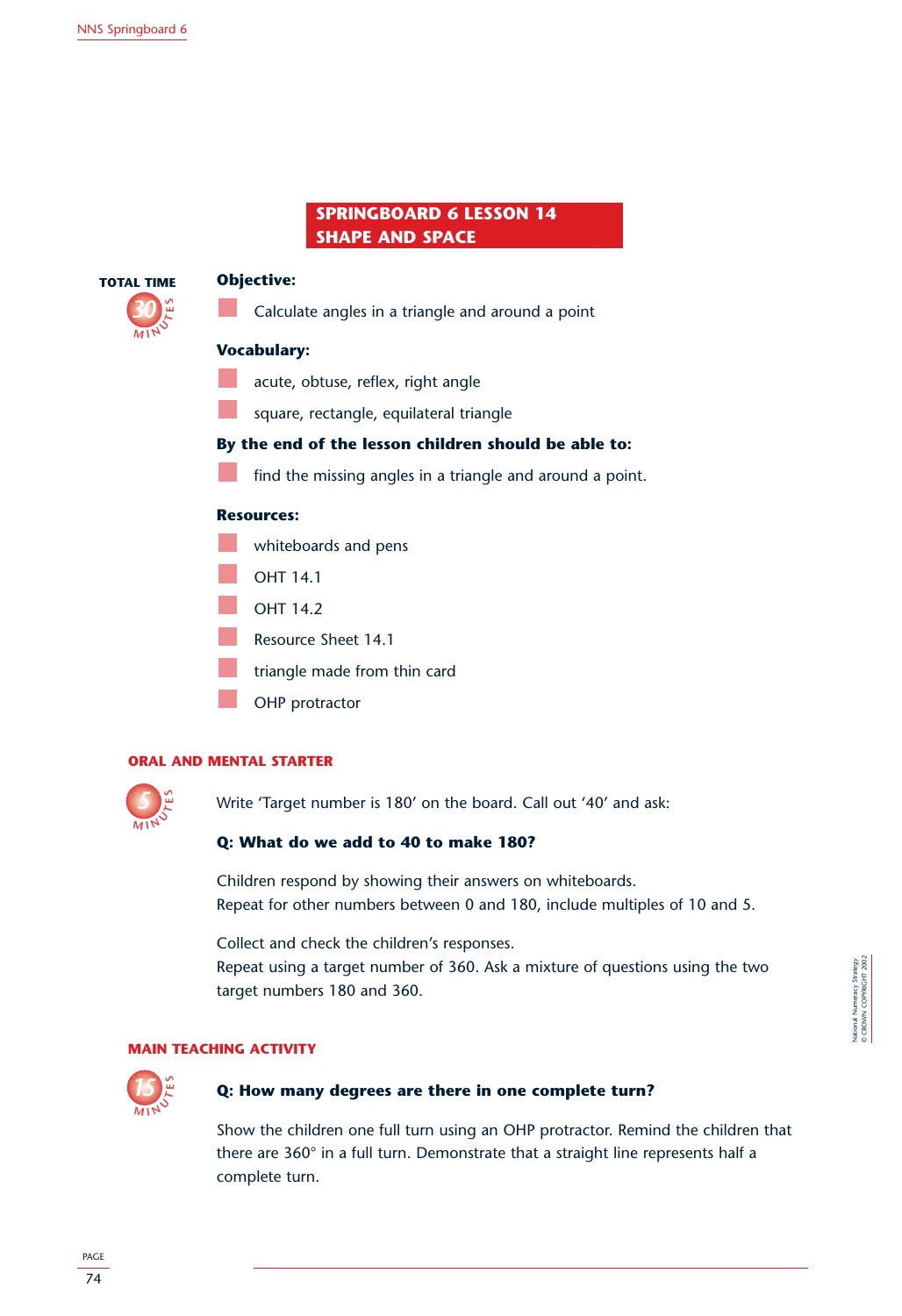# **Q: How many degrees are there in half a turn?**

Establish that the answer is 180°. By putting 2 right angles together show that 2 right angles are equivalent to half a turn.

# **Q: How many degrees are there in 1 right angle?**

Establish that the answer is 90° and that it is one quarter of a turn.

Place the triangle made from thin card on the overhead projector. Refer to the image and identify the 3 angles in the triangle.

# **Q: What do the 3 angles in a triangle add up to?**

Tear off the angles from the triangle and on the OHP demonstrate that they sum to 180° by placing them around a point to form a straight line. Tell children that they should remember that the angle sum in a triangle is 180°.

Show OHT 14.1 and demonstrate how to measure an angle in triangle A using an OHP protractor. Emphasise the key points about positioning the protractor and using the correct scale.

Invite some children to measure the other two angles in triangle A.

# **Q: What should the 3 angles sum to?**

Add the 3 measurements and discuss how the accuracy of each measurement can affect the answer.

Say that two of the angles have been measured in triangle B. They are 90° and 24°. Ask the children to identify these angles.

#### **Q: How can we find the size of the third angle without measuring it?**

Establish that we can work out the sum of the two angles and that adding the third angle must make the total 180°.

Compare and discuss  $180^{\circ} - 90^{\circ} - 24^{\circ}$  and  $180^{\circ} - (90^{\circ} + 24^{\circ})$ .

Check the answer by measuring the third angle. Remind the children of the accuracy with which we are able to measure.

Repeat the above using triangles C and D. Point out the obtuse angle, and demonstrate how to measure it.

Give out Resource Sheet 14.1. Children work in pairs to find the size of the missing angle in each of the triangles.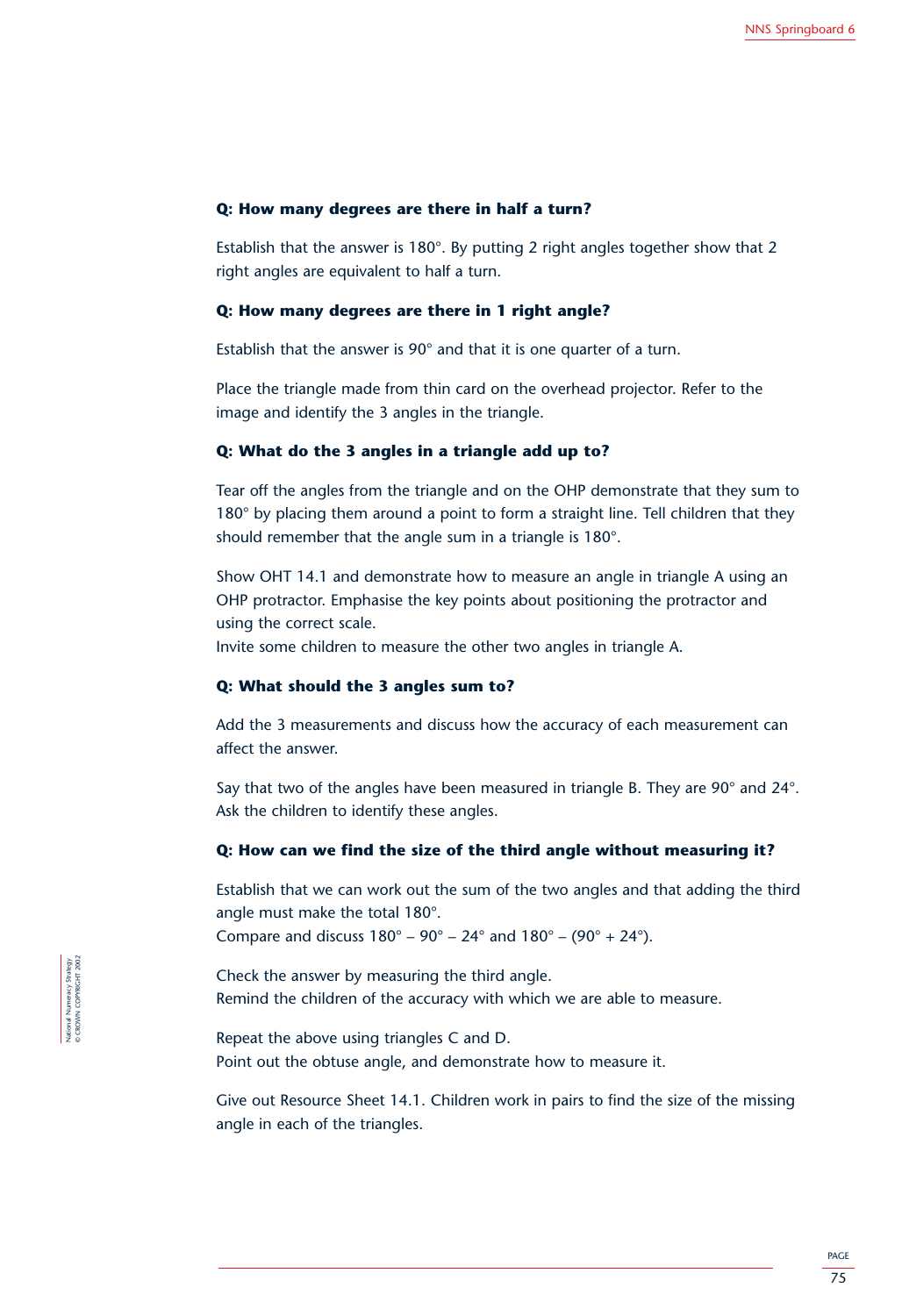



Draw the following diagram on the board.

# **Q: How many angles are marked?**

Establish that there are 3 angles. Remind the children that two of the angles are acute and one is reflex. Say that you know that two of the angles are 220° and 60°. Invite the children to identify and label the two angles.

# **Q: How can we calculate the other angle? ONEX: 14:40 14:40 14:40 14:40 14:40 14:40 14:40 14:40 14:40 14:40 14:40 14:40 14:40 14:40 14:40 14:40 14:40 14:40 14:40 14:40 14:40 14:40 14:40 14:40 14:40 14:40 14:40 14:40 14:4**

Discuss the children's methods and correct misunderstandings. Compare different methods,  $360^{\circ} - 220^{\circ} - 60^{\circ}$  and  $360^{\circ} - (220^{\circ} + 60^{\circ})$  as before.

Show OHT 14.2, and discuss the diagram.

Explain that the triangle is equilateral and that this means that the 3 sides are the same length and that the 3 angles are equal.

# **Q: If all the angles are equal and the angles sum to 180°, what is the size of each angle in the triangle?**

# **Q: What other angles do we know in the diagram?**

Get the children to identify the right angles in the square and rectangle, and to annotate the diagram.

# **Q: How can we calculate the angle marked X on the diagram?**

Use the angles around a point to establish that the angle marked **X** is 120°.

#### **Remember:**

- The angles in a triangle sum to 180°.
- The angles on a straight line sum to 180°.
- The angles around a point sum to 360°.

The angles in a square and rectangle are each 90°.

The angles in an equilateral triangle are each 60°.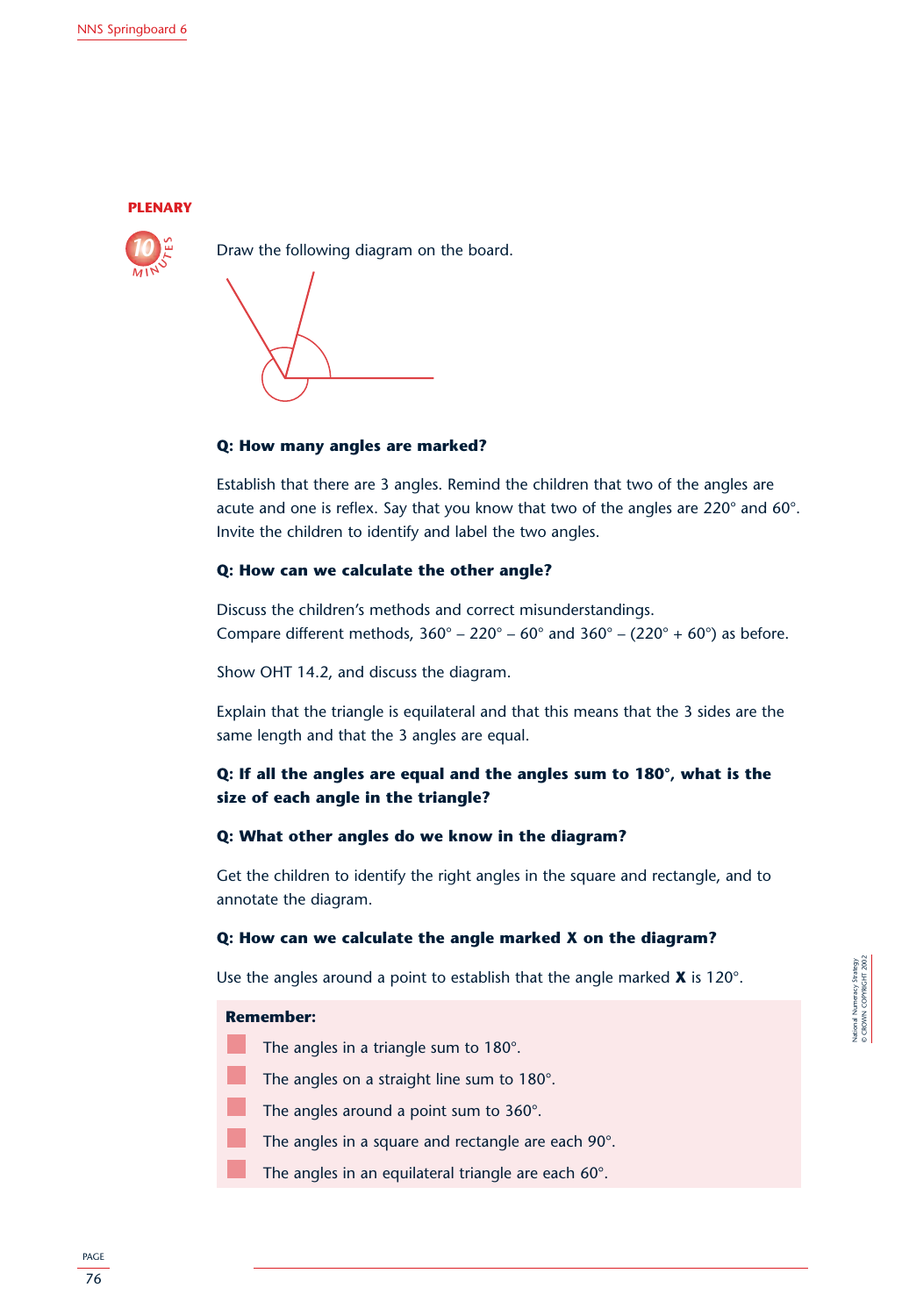# **LESSON 14 RELATED TEST QUESTION 1998 TEST A (NON-CALCULATOR PAPER)**

# **LESSON 14 RELATED TEST QUESTION 2001 TEST B (CALCULATOR PAPER)**

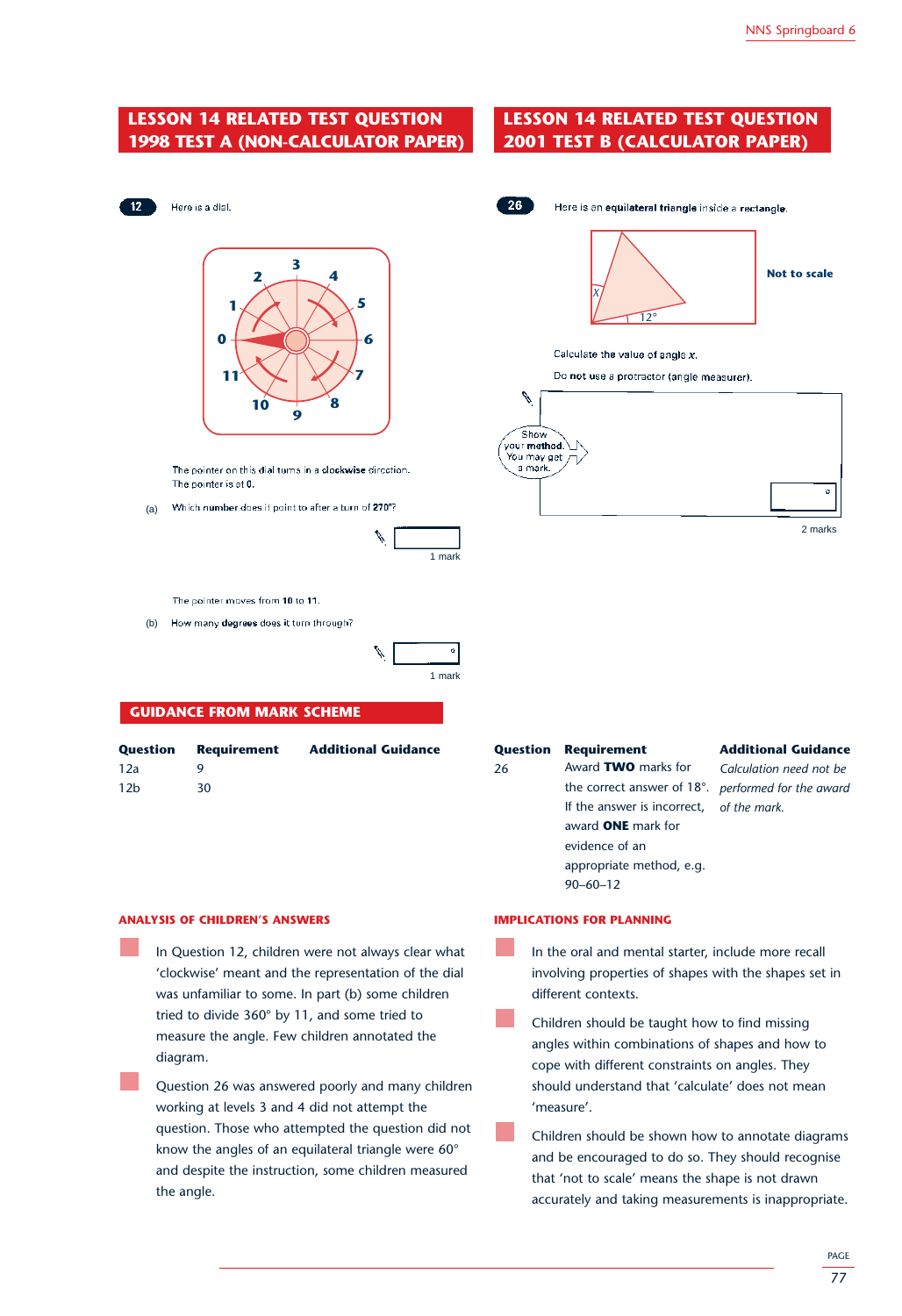# **SPRINGBOARD 6 LESSON 15 MEASURES 1**



# **Objective:**

Know approximate equivalents of imperial and metric units for lb and kg, miles and km, litres and pints

# **Vocabulary:**



- centilitre
- capacity
- foot
- feet
- yard

# **By the end of the lesson children should be able to:**

- identify imperial and metric units;
- order a set of imperial or metric units;
- know that 1 kg is just over 2 lb, that 1 litre is less than 2 pints and that 8 km is about 5 miles.

# **Resources:**

- OHT 15.1
- Resource Sheet 15.1
- whiteboards and pens

# **ORAL AND MENTAL STARTER**



Show OHT 15.1.

Explain that all of the words on the OHT are units of measurement.

# **Q: Which of these units can we use to measure liquid?**

Explain that when we measure the space taken up by liquid or air we refer to measuring capacity.

Establish that the units, centilitres, litres, pints and gallons are all units of capacity. Record these units in the table on OHT 15.1.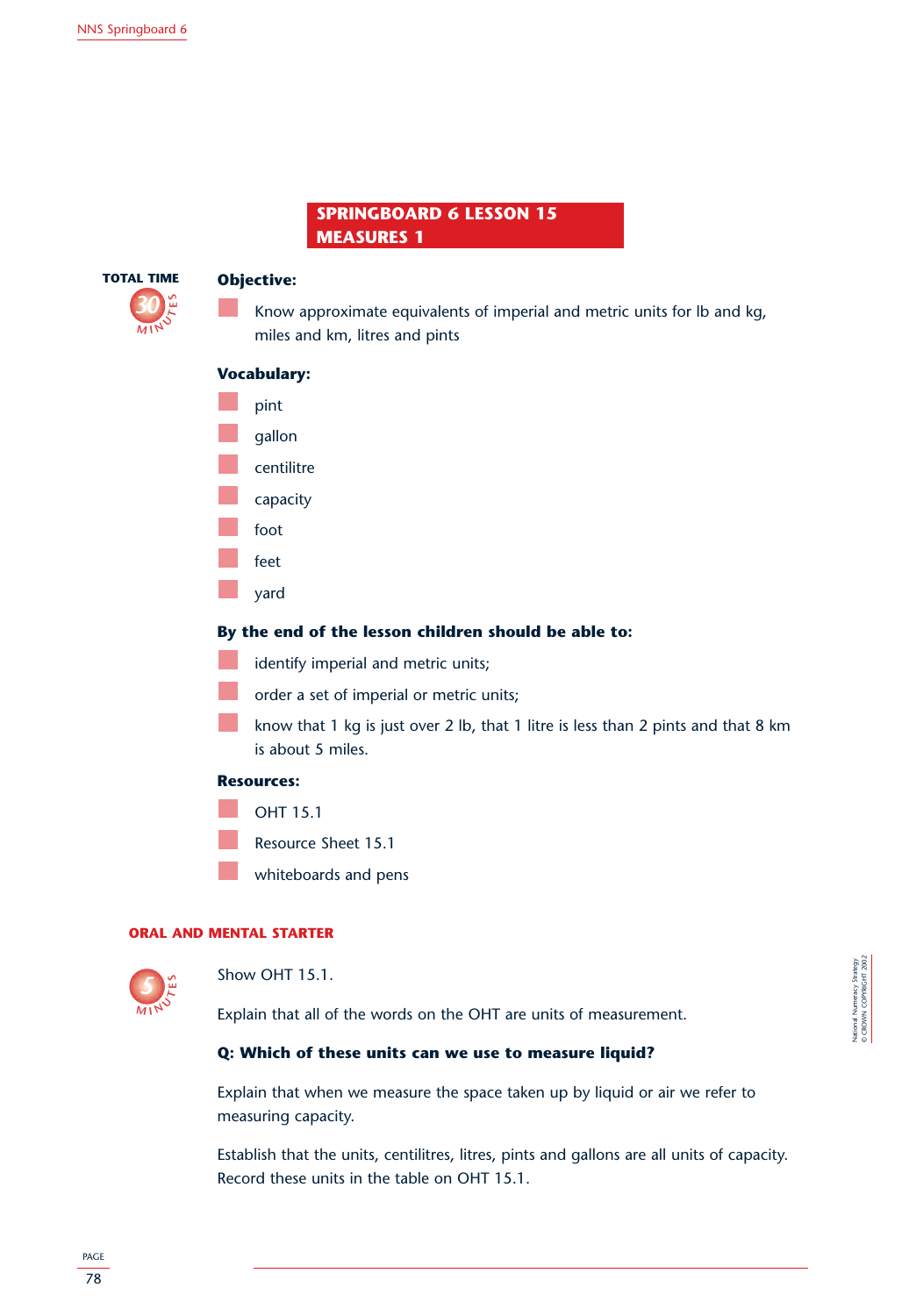Ask the children to choose one of the remaining units and to say if it used to measure a length or a weight.

Agree responses and record these in the table.

Point to the column marked 'metric' or 'imperial'. Explain that some of the units are in the metric system and some of the units are in the imperial system. Work through the units asking the children to say if a unit is metric or imperial. Children respond using whiteboards.

Collect and record the correct responses on OHT 15.1.

#### **MAIN TEACHING ACTIVITY**



Children work in pairs. Give each pair a set of the cards from Resource Sheet 15.1. Ask the children to sort the cards into 3 sets of units that are used to measure length, weight, or capacity. Check responses and correct any mistakes.

Ask the children to order the set of units of length, with the shortest unit on the left and the longest unit of length on the right.

Use the following questions to help children order the lengths.

**Q: Which is longer, a cm or a foot?**

# **Q: Is a metre longer or shorter than a yard?**

**Q: Is a mile more than a km?**

# **Q: Which of the units are imperial?**

Invite one pair of children to attach their ordered set to the board.

Discuss the order and invite other children to suggest any changes.

Identify the imperial and metric units and underline the imperial units as shown below.

#### **Centimetre Foot Yard Metre Kilometre Mile**

Ensure that the imperial units are in the correct order and that the metric units are in the correct order.

Remind children that the plural for foot is feet, and 3 feet is 1 yard.

Establish that there are about 30 cm in a foot, that a metre is just over a yard, that a kilometre is just over half a mile and that 8 km is about 5 miles.

Repeat the above for weight. Remind children that 1000  $q = 1$  kg and that 1 kg is about 2.2 lb.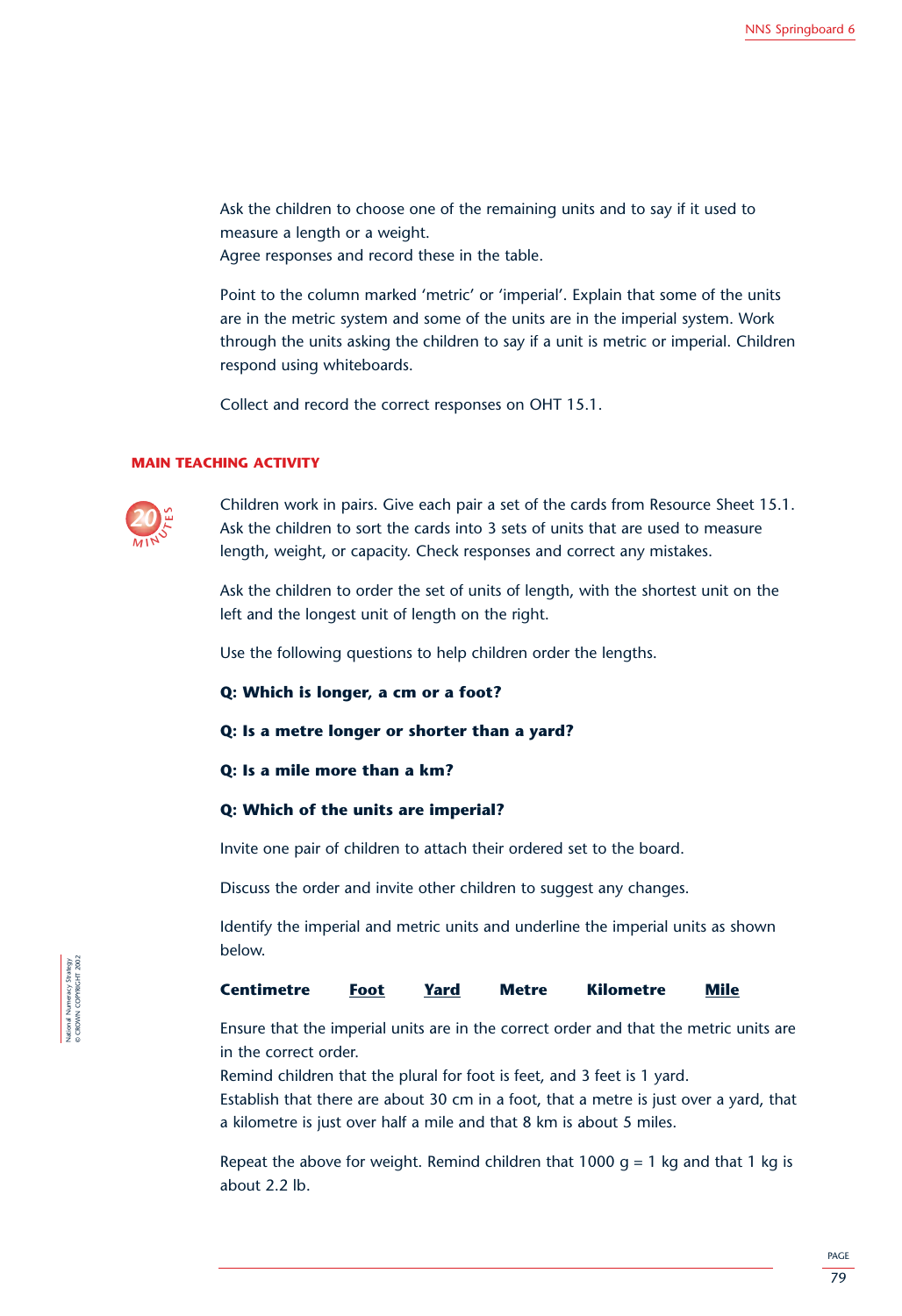Repeat for capacity. Remind children that 100 cl = 1 litre and establish that 1 litre is about 1.75 pints and that 1 gallon is about 5 litres. Say there are exactly 8 pints in 1 gallon.

# **Q: About how many litres are there in 32 pints?**

Get the children to convert 32 pints to gallons and multiply the answer by 5 to convert to litres.

# **PLENARY**



Shuffle a pack of the measurement cards from Resource Sheet 15.1. Show a measurement card (1 litre, say).

# **Q: Is this an imperial or metric measurement?**

Ask the children to show one of their measurement cards that is less than 1 litre, e.g. pint, and more than 1 litre, e.g. gallon. Repeat this for other measurements.

#### **Remember:**

The metric system uses multiples of 10, 100 and 1000.

- Kilo means 'thousand' and centi means 'hundredth'.
- The imperial system's main units are:
	- miles (5 miles is about 8 km);
	- pints (1.75 pints is about 1 litre);
	- pounds (2.2 pounds is about 1 kg).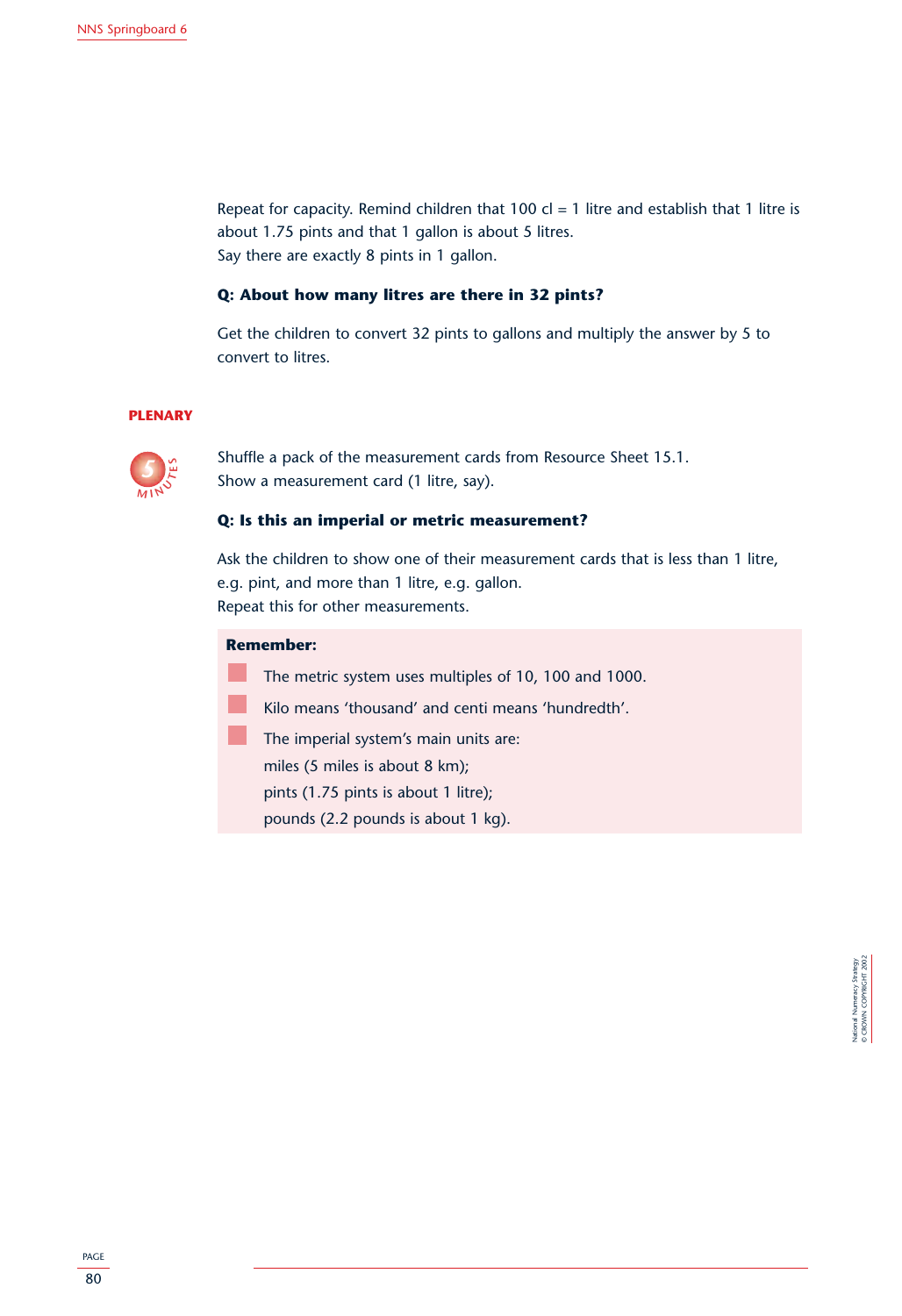# **LESSON 15 RELATED TEST QUESTION 1999 TEST B (CALCULATOR PAPER)**



This diagram shows the distances in miles of different towns from Birmingham.



(a) Write the name of a town which is between 30 and 50 miles from Birmingham.

V 1 mark

(b) Use the diagram to estimate the distance in miles from Birmingham to Mansfield.



#### **GUIDANCE FROM MARK SCHEME**

| <b>Question</b> | <b>Requirement</b> | <b>Additional Guidance</b> |
|-----------------|--------------------|----------------------------|
| 10a             | Derby OR Stoke     | Accept recognisable        |
|                 |                    | misspelling <b>OR</b>      |
|                 |                    | unambiguous                |
|                 |                    | indications on the         |
|                 |                    | diagram.                   |
| 10h             | Answer in the      |                            |
|                 | range $60$ to $65$ |                            |
|                 | inclusive.         |                            |
|                 |                    |                            |

#### **ANALYSIS OF CHILDREN'S ANSWERS**

- Most children working at level 4 correctly identified Stoke or Derby; the most common error was to identify Hereford. These children had not understood the 'bulls-eye' presentation.
	- Estimating the distance from Birmingham to Mansfield was a problem for nearly threequarters of children working at level 3 and over one-third of children working at level 4. Incorrect answers were more often overestimations.

# **IMPLICATIONS FOR PLANNING**

- Plan activities that introduce children to scales that are represented in unusual forms. Children should be taught how to convert one form to another, for example, converting the 'bulls-eye' scale used in Question 10 to a linear scale with Birmingham positioned at zero.
- In the oral and mental starter children should be given more opportunity to estimate numbers and quantities and be taught how to use the information included on a scale to inform and refine their estimates.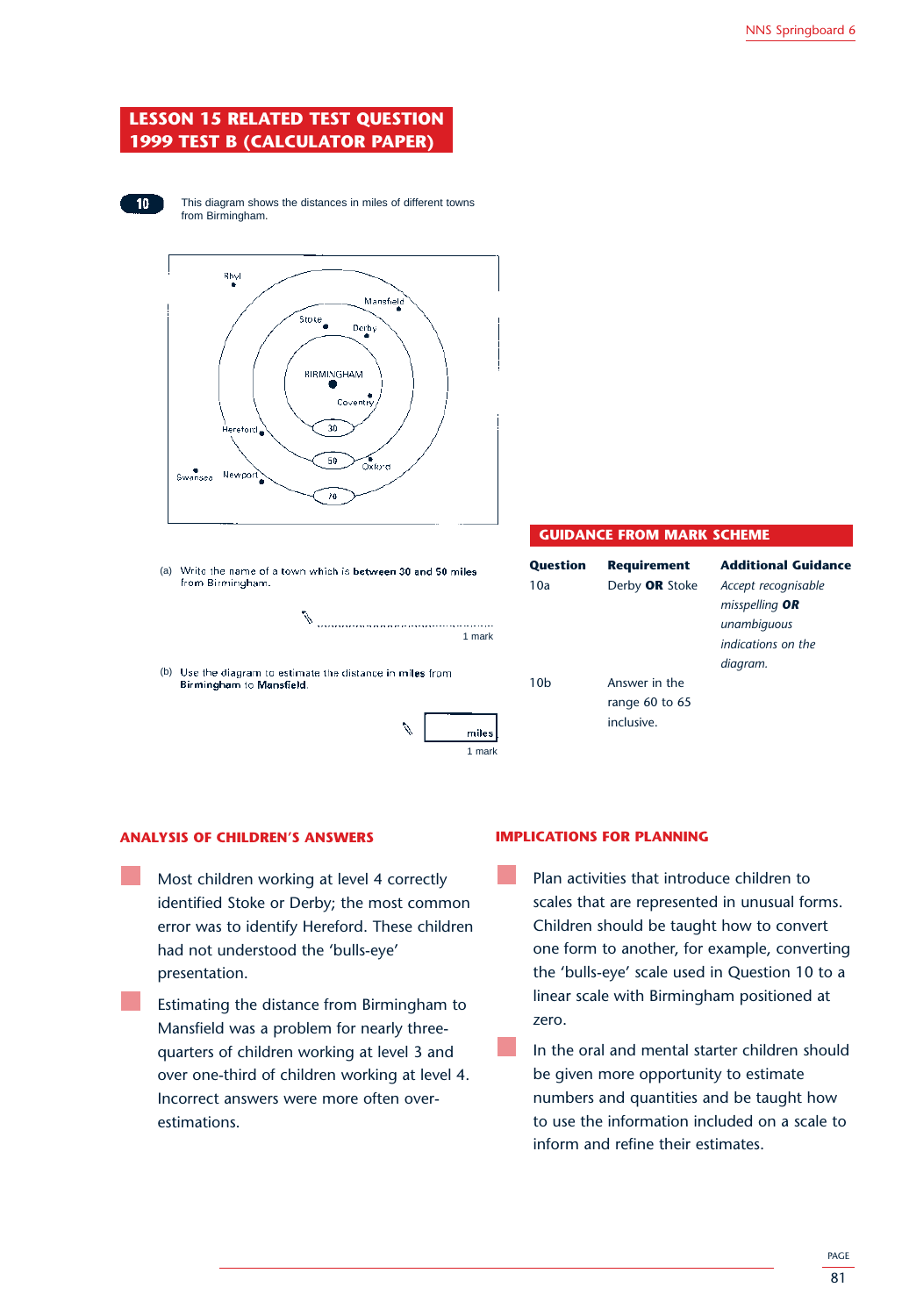# **SPRINGBOARD 6 LESSON 16 MEASURES 2**



# **Objective:**

Record estimates and readings from scales used to measure length, mass and capacity

# **Vocabulary:**

- interval
- scale
- greater than  $(>)$ ; less than  $($

# **By the end of the lesson children should be able to:**

read scales and identify on the scale the interval that contains a given value.

# **Resources:**



length of string approximately 32 cm long

# **ORAL AND MENTAL STARTER**



Show OHT 16.1. Explain that each line represents a scale from 0 to 100. Cover up all but the first scale. Establish that the middle division represents 50 and write in the 50.

Ask a child to locate 23 on the scale.

# **Q: What interval on the scale does 23 lie within?**

Establish that 23 lies between 0 and 50 and is closer to 0 than to 50.

Show the second line. Establish that it is marked in intervals of 25. Ask a child to locate 70.

# **Q: What interval on the scale does 70 lie within?**

Establish that 70 lies between 50 and 75 and is closer to 75.

Repeat using the other lines. Emphasise that the more refined the scale, the smaller the interval.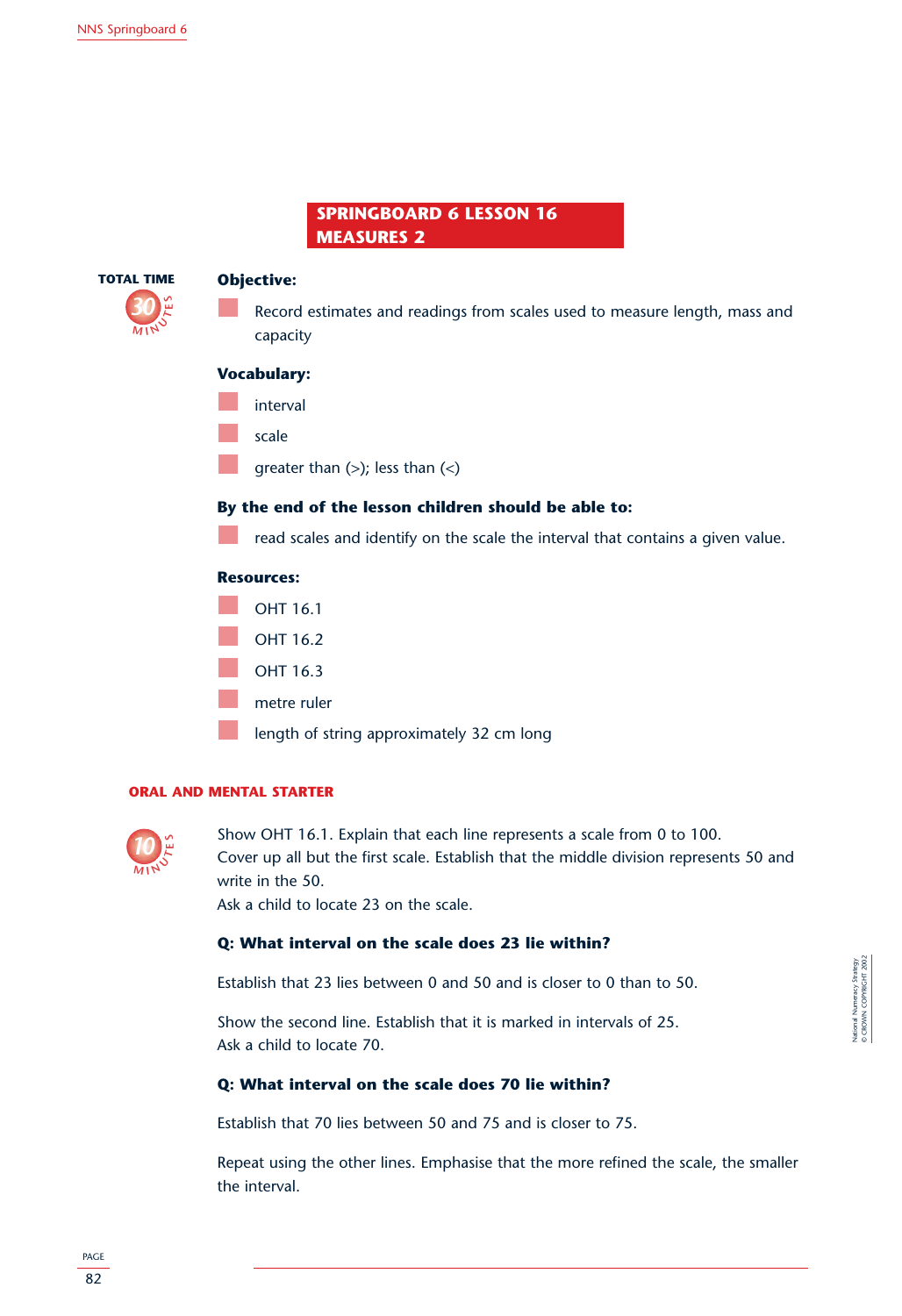Explain that we are going to estimate the length of a piece of string and that we want to find an interval that contains the length of the string.

Hold up the piece of string, then hold up a metre rule and discuss the units on the metre rule.

Start by saying that this piece of string is more than 10 cm but less than 100 cm and write on the board:

10 cm < string < 100 cm.

# **Q: How long do you think this piece of string is?**

Agree an estimate, e.g. 40 cm, and get children to locate this estimate on each of the scales on OHT 16.1.

For each scale identify an interval which contains the estimate. Record as: 0 cm  $<$  string  $<$  50 cm, etc.

Ask a child to measure the exact length of the string.

Mark this length on each of the scales on OHT 16.1.

# **Q: On which scales are our estimate and our measurement in the same interval?**

Discuss the scales in which the estimate and the exact answer are in the same interval and determine which of the statements made earlier about the string are true.

# **Q: On which scales are the estimate and our measurement in different intervals?**

Determine which of the statements made earlier about the string are not true.

#### **MAIN TEACHING ACTIVITY**



National Numeracy Strategy © CROWN COPYRIGHT 2002

lational Numeracy Strategy<br>• CROWN COPYRIGHT 2002

Show OHT 16.2. Say that this represents a weighing scale. Point to the 0 and write '140 kg' in the box.

Superimpose the pointer on the face of the scale pointing at zero. Explain that the pointer starts at 0 and rotates clockwise.

Rotate the pointer to the first interval.

# **Q: Does this represent 30 kg?**

Take responses. Move round the scale, counting up in 30s at each interval, until the interval with the box is reached. Establish that 30 kg is incorrect as the pointer should be at 210 kg and we are pointing at 140 kg.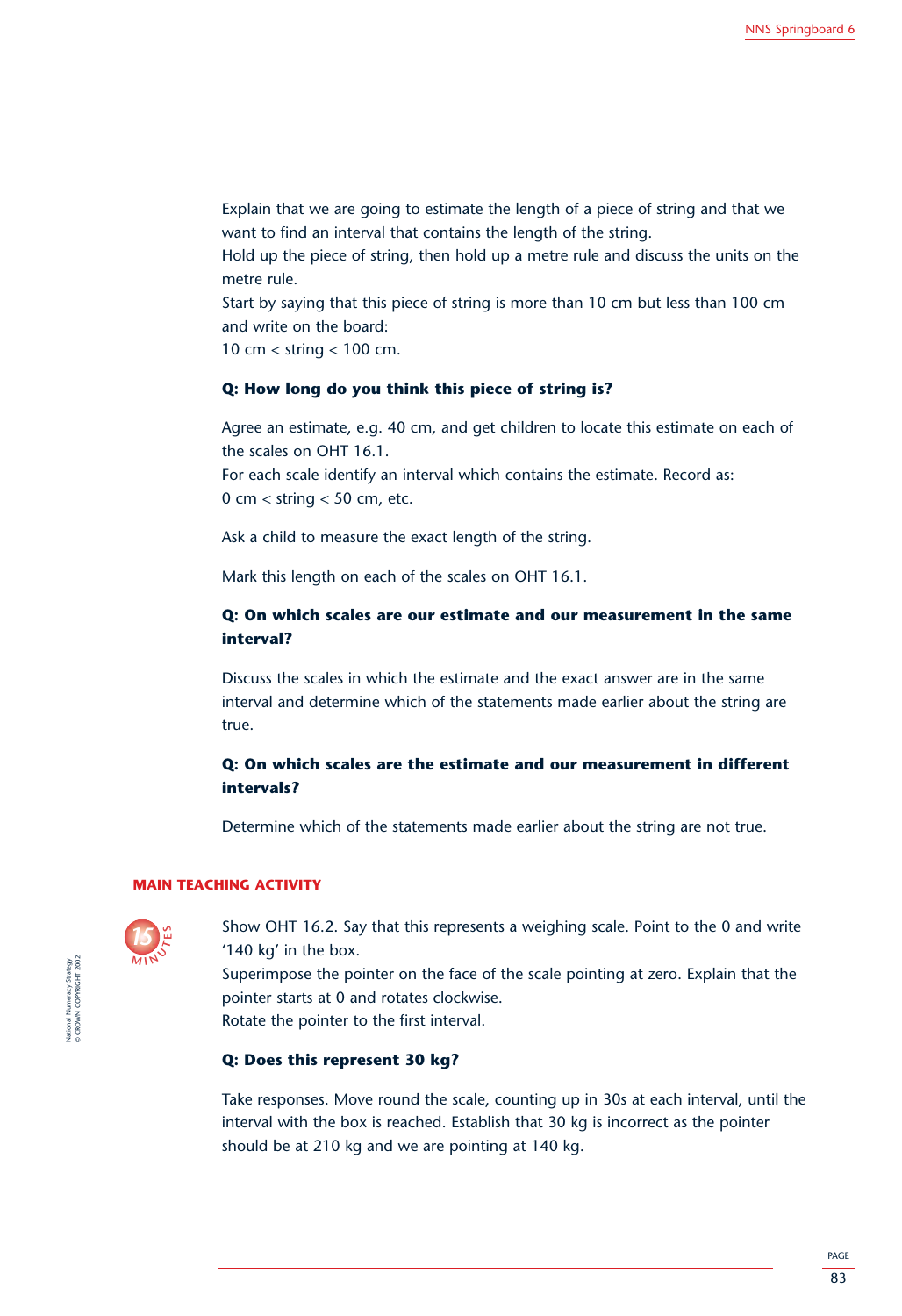# **Q: What does each interval represent?**

Establish that each interval represents 20 kg.

Rotate the pointer to different positions on the scale, such as 86 kg, and ask the children to give an estimate of the weight by first stating the interval that contains the weight.

# **Q: What weight is represented when the pointer moves all the way round back to 0 kg?**

Establish that this is 160 kg. Change the scale. Write 35 kg, 105 kg or 700 g in the box and repeat the above.

# **PLENARY**



Show OHT 16.3

Explain that this cylinder measures the amount of liquid or capacity. Say that each interval represents 5 cl.

# **Q: What is the most liquid we can measure?**

Establish by counting up in 5 cl steps that 45 cl is the most we can measure in one go.

#### **Q: How would you measure 1 litre of liquid using this cylinder?**

Establish that 1 litre is 100 cl and that one possible way would be to measure 45 cl, 45 cl and 10 cl. Discuss alternatives.

Draw a line on the scale to represent 27 cl of liquid.

# **Q: How much liquid is in the cylinder?**

Establish that the amount of liquid is greater than 25 cl and less than 30 cl.

# **Q: Which would be a better estimate, 25 cl or 30 cl?**

Establish that 27 cl is nearer to 25 cl. Repeat using other estimates.

# **Remember:**

When reading a scale, decide what each interval is worth so that you can label the divisions on the scale.

When estimating, decide which interval contains the measurement and then which side of the interval the measurement is nearer to.

The larger the intervals on the scale the less accurately we are able to measure.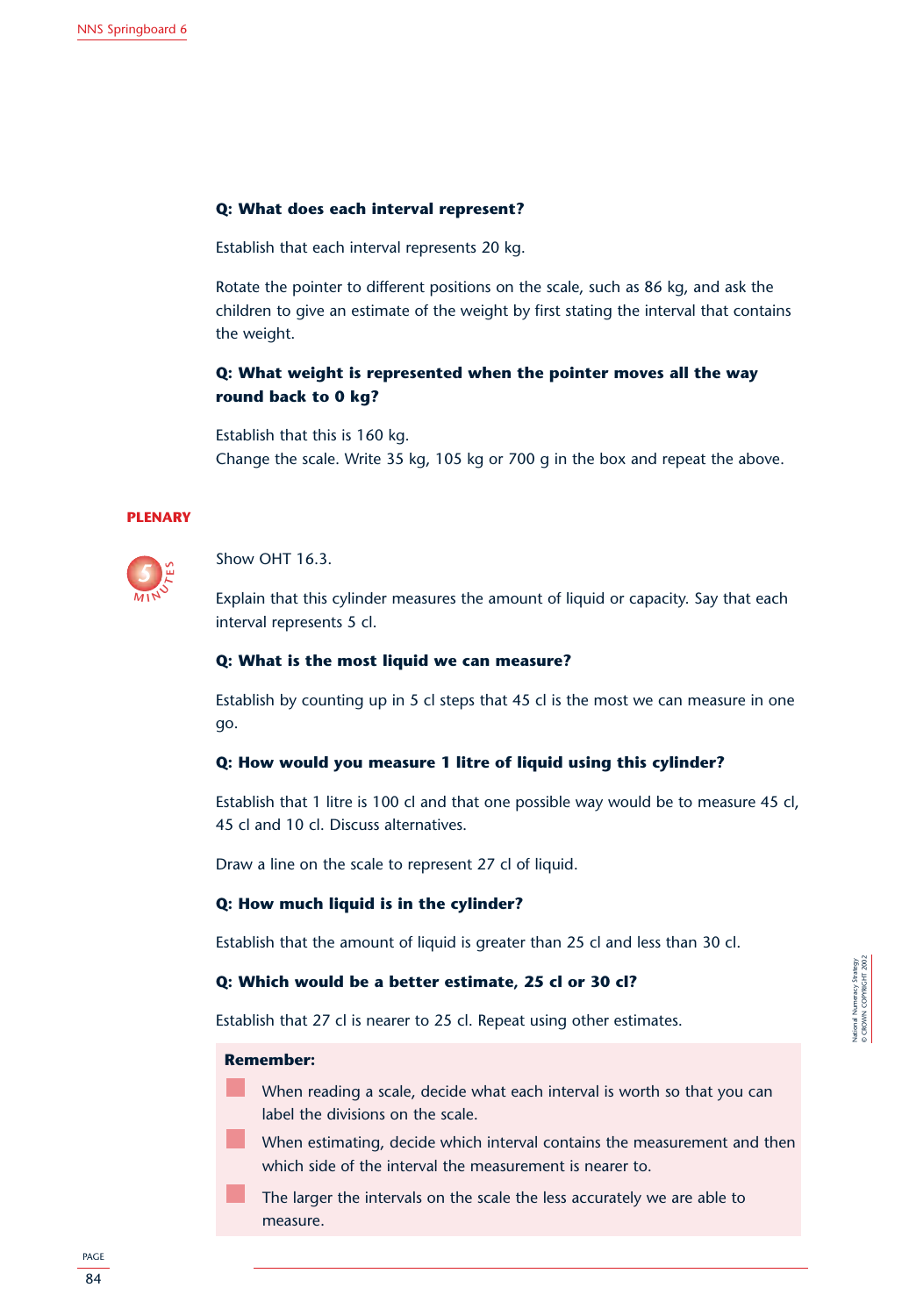# **LESSON 16 RELATED TEST QUESTION 2001 TEST B (CALCULATOR PAPER)**



On this scale, the arrow  $($ <del>|</del> $)$  shows the weight of this pineapple.



Here is a different scale.



Mark with an arrow  $($ <sup>†</sup>) the weight of the same pineapple.



1 mark

| <b>GUIDANCE FROM MARK SCHEME</b>      |                                                                                                                                                                                        |
|---------------------------------------|----------------------------------------------------------------------------------------------------------------------------------------------------------------------------------------|
| <b>Requirement</b>                    | <b>Additional Guidance</b>                                                                                                                                                             |
| Arrow marked on scale as shown:<br>kg | Accept slight inaccuracies, provided the<br>intention is clear.<br>Accept alternative unambiguous indications,<br>e.g. cross on scale.<br><b>DO NOT</b> accept the number '1.4' alone. |
|                                       |                                                                                                                                                                                        |

#### **ANALYSIS OF CHILDREN'S ANSWERS**

Most children attempted the question. The most common error for children working at levels 3 and 4 was to copy the arrow directly below the given arrow, taking no account of the differences in the scales.

Children who answered the question incorrectly had not read the information provided and had misinterpreted the use of the words 'different' and 'same' in the question.

#### **IMPLICATIONS FOR PLANNING**

When starting activities that involve reading scales, children should be taught how to identify the values of the divisions on the scales, and to annotate the scales to help them read and transfer values. Children need to understand that even when the gaps on the two scales are the same size, the value these intervals represent may be different.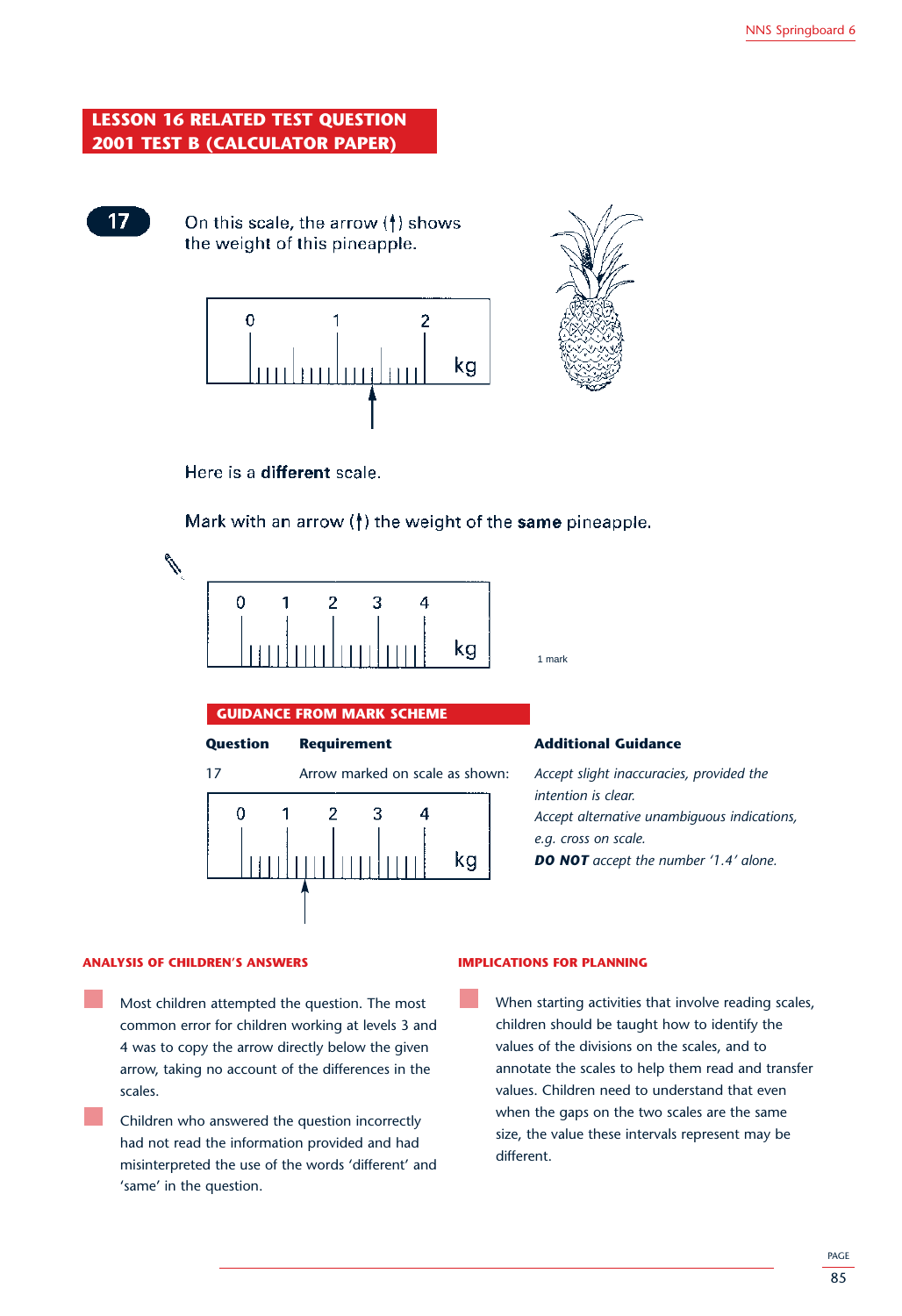# **SPRINGBOARD 6 LESSON 17 MEASURES 3**



# **Objective:**

Find perimeters of simple shapes and their areas by counting squares, and begin to use the formula in words for the area of a rectangle

# **Vocabulary:**

- area
- length
- breadth
- perimeter
- square centimetres  $(cm<sup>2</sup>)$

# **By the end of the lesson children should be able to:**

- find the perimeter and area of a rectangle;
- find the area of other shapes and compare the areas of these shapes.

# **Resources:**

- OHT 17.1
- Resource Sheet 17.1
- whiteboards and pens

# **ORAL AND MENTAL STARTER**



Show the children OHT 17.1. Explain that the grid is in centimetres.

# **Q: What is the name of shape A?**

# **Q: How do we find the perimeter and area of this rectangle?**

Establish that the perimeter is the distance around the shape in cm and that the area is the space inside the shape measured in centimetre squares, square centimetres or cm<sup>2</sup>.

Ask the children to find the perimeter and area of rectangles A, B and C and to write their answers on their whiteboards.

Collect and discuss their answers for the perimeters. Record the answers on the board.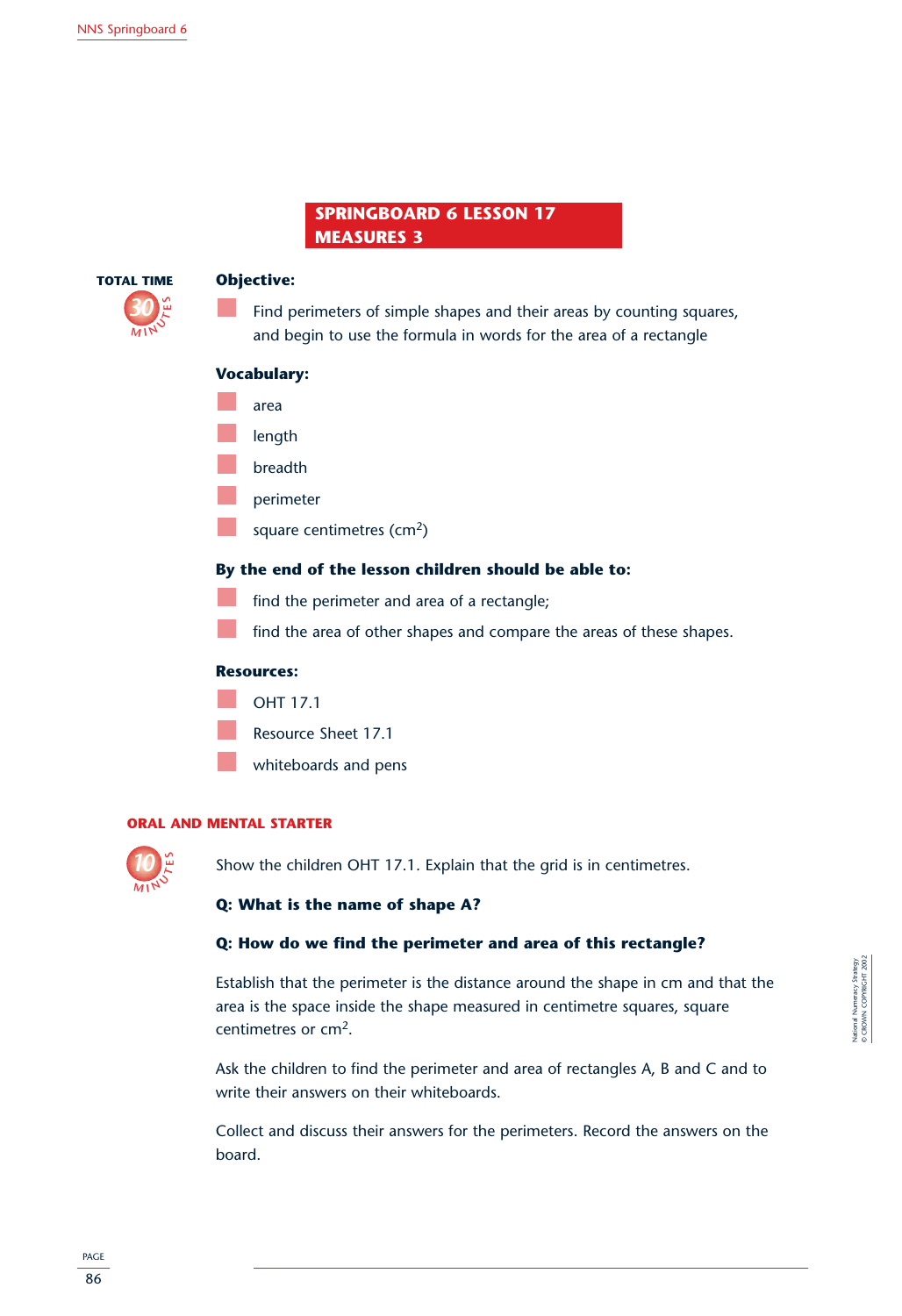Perimeter of A is  $6 + 4 + 6 + 4 = 20$  cm. Perimeter of B is  $2 + 12 + 2 + 12 = 28$  cm. Perimeter of C is  $3 + 8 + 3 + 8 = 22$  cm.

Establish that another way to find the perimeter of a rectangle is to add together the length and breadth, and then multiply this answer by 2. Record this on the board next to the above.

 $2 \times (6 + 4) = 20$  cm  $2 \times (2 + 12) = 28$  cm  $2 \times (3 + 8) = 22$  cm

Collect and discuss the children's answers for the areas.

# Establish that:

area of A is  $6 \times 4 = 4 \times 6 = 24$  cm<sup>2</sup>; area of B is  $12 \times 2 = 2 \times 12 = 24$  cm<sup>2</sup>; area of C is  $3 \times 8 = 8 \times 3 = 24$  cm<sup>2</sup>.

Point out that the areas of rectangles A, B and C are the same but that their perimeters are all different.

# **Q: What is shape D?**

# **Q: What are its area and perimeter?**

Take responses. Point out that this square has the same perimeter as rectangle A:  $2 \times (5 + 5) = 20$  cm, but it has a larger area. Write: 'Area of D is  $5 \times 5 = 25$  cm<sup>2</sup>'.

# **Q: What is shape E?**

# **Q: How do we find its area?**

Establish that the area of this triangle is half the area of a 4 cm by 4 cm square. Write: 'Area of E is  $\frac{1}{2}$  of 16 cm<sup>2</sup> = 8 cm<sup>2</sup>'.

#### **MAIN TEACHING ACTIVITY**



National Numeracy Strategy © CROWN COPYRIGHT 2002

Vational Numeracy Strategy<br>
CROWN COPYRIGHT 2002

Emphasise that to find the area of a rectangle we need to know the length and breadth of the rectangle.

Write on the board: 'Area of rectangle = length  $\times$  breadth'. Give out Resource Sheet 17.1.

Explain that the grid is in cm and ask the children to find the area of the rectangle. Encourage them to calculate the area by multiplying the length by the breadth,  $2 \times 5 = 10$  cm<sup>2</sup>, and emphasise that the units are centimetre squares.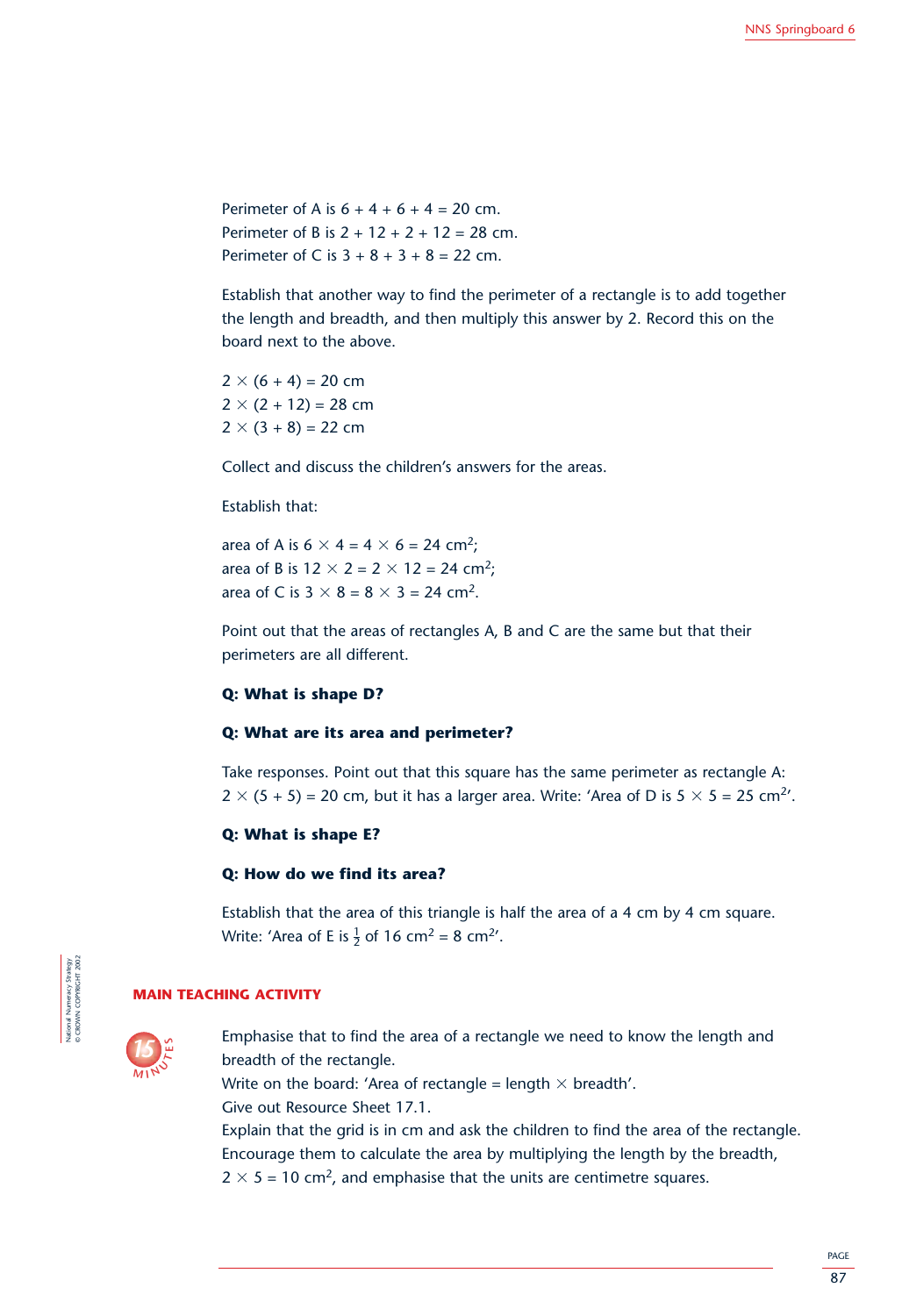# **Q: How can we work out the areas of the triangles?**

Encourage the children to draw rectangles around the triangles and use the fact that the area of the triangle is half the area of the rectangle.

Ask children to find the areas of the other shapes.

Encourage the children to draw in rectangles and find the areas of any rectangles and triangles that they can then combine to find the area of the original shape. Collect answers. Discuss the methods the children used and correct any errors and misunderstandings.

#### **PLENARY**



Ask the children to draw a rectangle on the resource sheet. Say that this rectangle is to have an area of  $36 \text{ cm}^2$ . Ask the children to work out the perimeter of their rectangle.

| Area of rectangle = $36 \text{ cm}^2$ |      |       |  |  |  |  |
|---------------------------------------|------|-------|--|--|--|--|
| <b>Breadth</b><br>Perimeter<br>Length |      |       |  |  |  |  |
| 4 cm                                  | 9 cm | 26 cm |  |  |  |  |
|                                       |      |       |  |  |  |  |

Record the children's responses in a table on the board.

# **Q: Which rectangle has the smallest perimeter?**

Identify the square, 6 cm by 6 cm. Establish that this has a perimeter 2  $\times$  (6 + 6) = 24 cm. Remind the children that a square is a special rectangle and this is the shape that has the smallest perimeter of any rectangle with a given area.

# **Remember:**

- Perimeter is the distance around the shape and is measured in units of length such as cm.
- Area is the space inside the shape and is measured in square units such as square centimetres, written as  $cm<sup>2</sup>$ .
- To find the area of shapes it is helpful to find the areas of rectangles or triangles to add and subtract.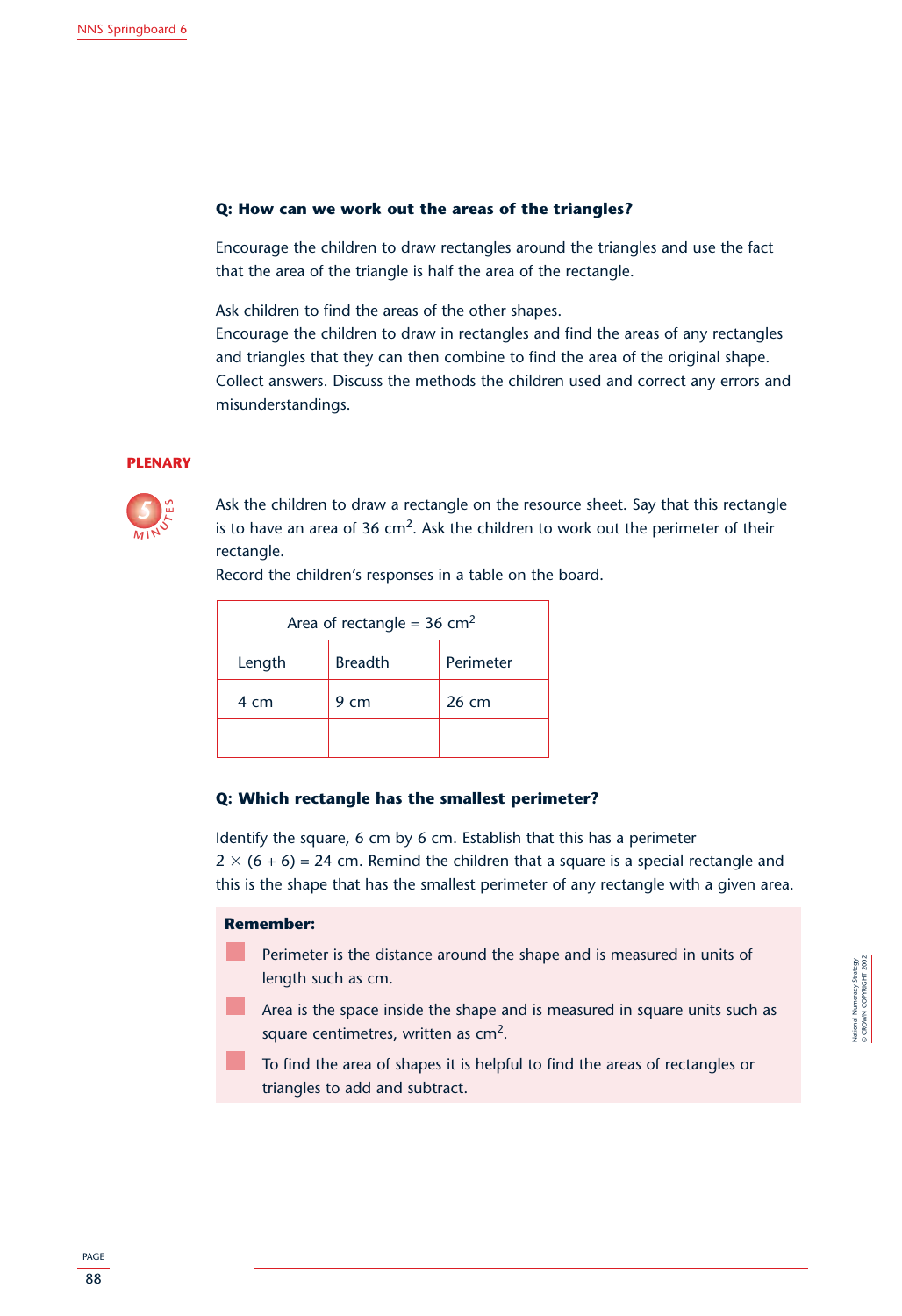# **LESSON 17 RELATED TEST QUESTION 1999 TEST B (CALCULATOR PAPER)**





# **LESSON 17 RELATED TEST QUESTION 2000 TEST B (CALCULATOR PAPER)**



On the grid, draw a rectangle which has the same area as this shaded pentagon.



Calculate the **perimeter** of the star.



# **GUIDANCE FROM MARK SCHEME**

|     | <b>Question Requireme</b> |
|-----|---------------------------|
| -20 | 80                        |
|     |                           |

#### **nt Additional Guidance**

If the answer is incorrect, award *ONE mark for evidence of an appropriate method, e.g.*  $(13 + 12 - 5) \times 4$ *Calculation need not be performed for the award of the mark.*

#### **ANALYSIS OF CHILDREN'S ANSWERS**

Question 11 was accessible to most children. Children working at levels 3 and 4 who answered the question incorrectly, either counted the half squares as whole squares or ignored the half squares. Consequently their rectangles were too large or too small.

Although many children attempted Question 20, few children working at levels 3 and 4 answered it correctly. The most common error was to estimate that half the 12 cm side was in contact with the other triangle, and to give the answer as 76 cm. Very few children gained the method mark alone, and too few children annotated the diagram with numbers to help them find the perimeter.

# **Question Requirement Additional Guidance**

11 *Any rectangle Rectangle need not be shaded or with an area of coincident with the grid lines. Accept 14 squares, e.g. extensions to the grid to allow, for*   $example, a 14 \times 1 rectangle.$ *Accept slight inaccuracies in drawing provided the intention is clear.*

#### **IMPLICATIONS FOR PLANNING**

There should be planned teaching activities where children create compound shapes using familiar geometric shapes, with the opportunity to explore and discuss the properties of these compound shapes.

Children should be taught how to annotate and label diagrams when finding areas and perimeters. Activities that are likely to lead to children making incorrect assumptions about shapes are good assessment activities for a plenary.

PAGE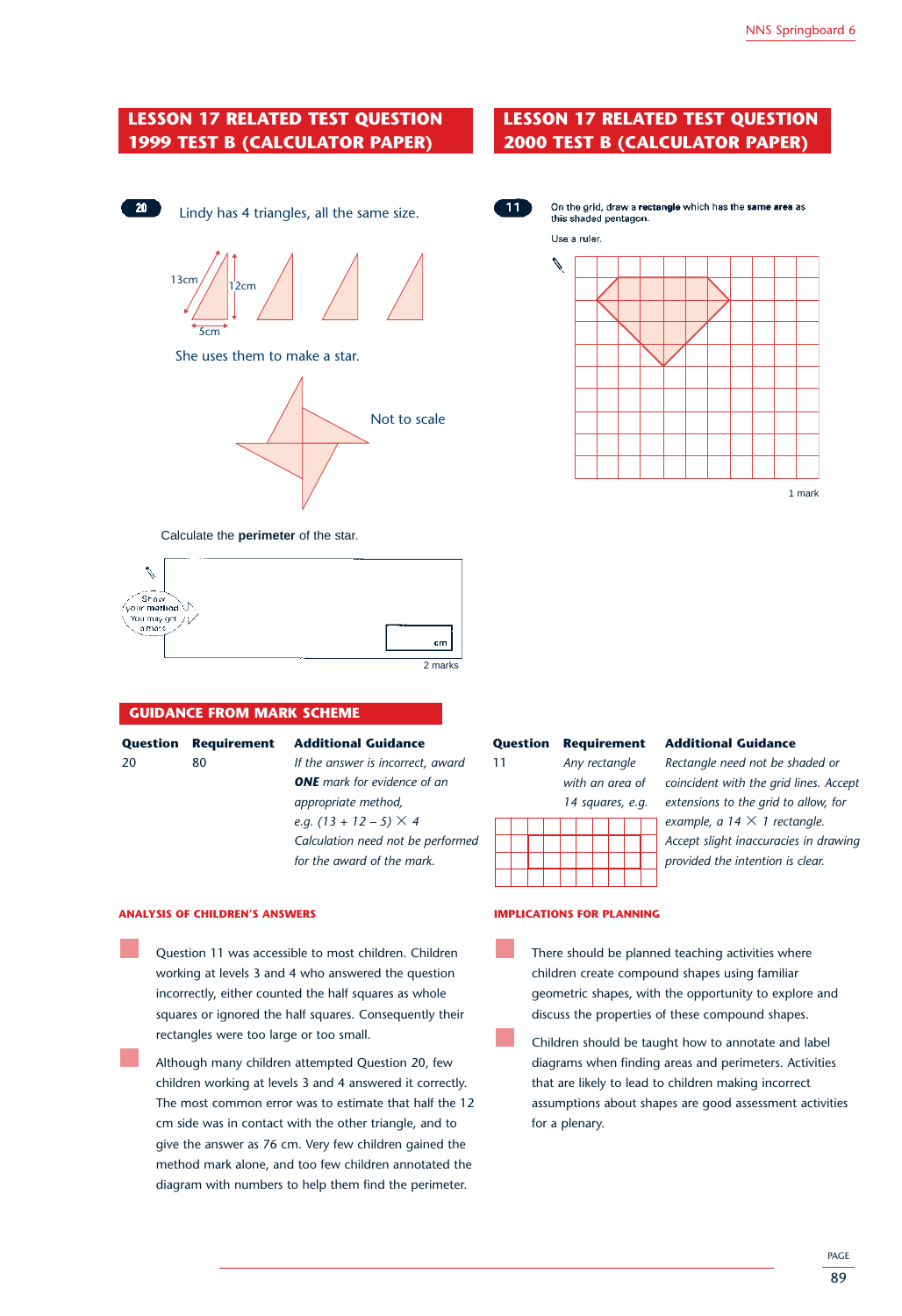# **SPRINGBOARD 6 LESSON 18 PROBLEM SOLVING 3**



# **Objective:**

Read scales to a suitable degree of accuracy and extract and interpret data from tables and charts to solve problems

# **Vocabulary:**

- frequency
- survey
- sector

# **By the end of the lesson children should be able to:**

read scales from graphs and understand how data is represented on bar charts and pie charts.

# **Resources:**



# **ORAL AND MENTAL STARTER**



Show children a counting stick. Say that the stick represents the numbers from 0 to 100.

# **Q: What steps might we count up in from 0 to 100?**

Count up and back in tens, fives, twenties, twenty-fives and fifties.

Demonstrate that the counting stick can be held horizontally or vertically to represent either one of the axes of a graph.

Show OHT 18.1. Explain that the lines represent 4 different scales. Point to a division on the first scale.

# **Q: What number would be here? How did you work this out?**

Discuss the children's responses. Repeat this process using each scale. Ask the children to identify points that are on and between the divisions.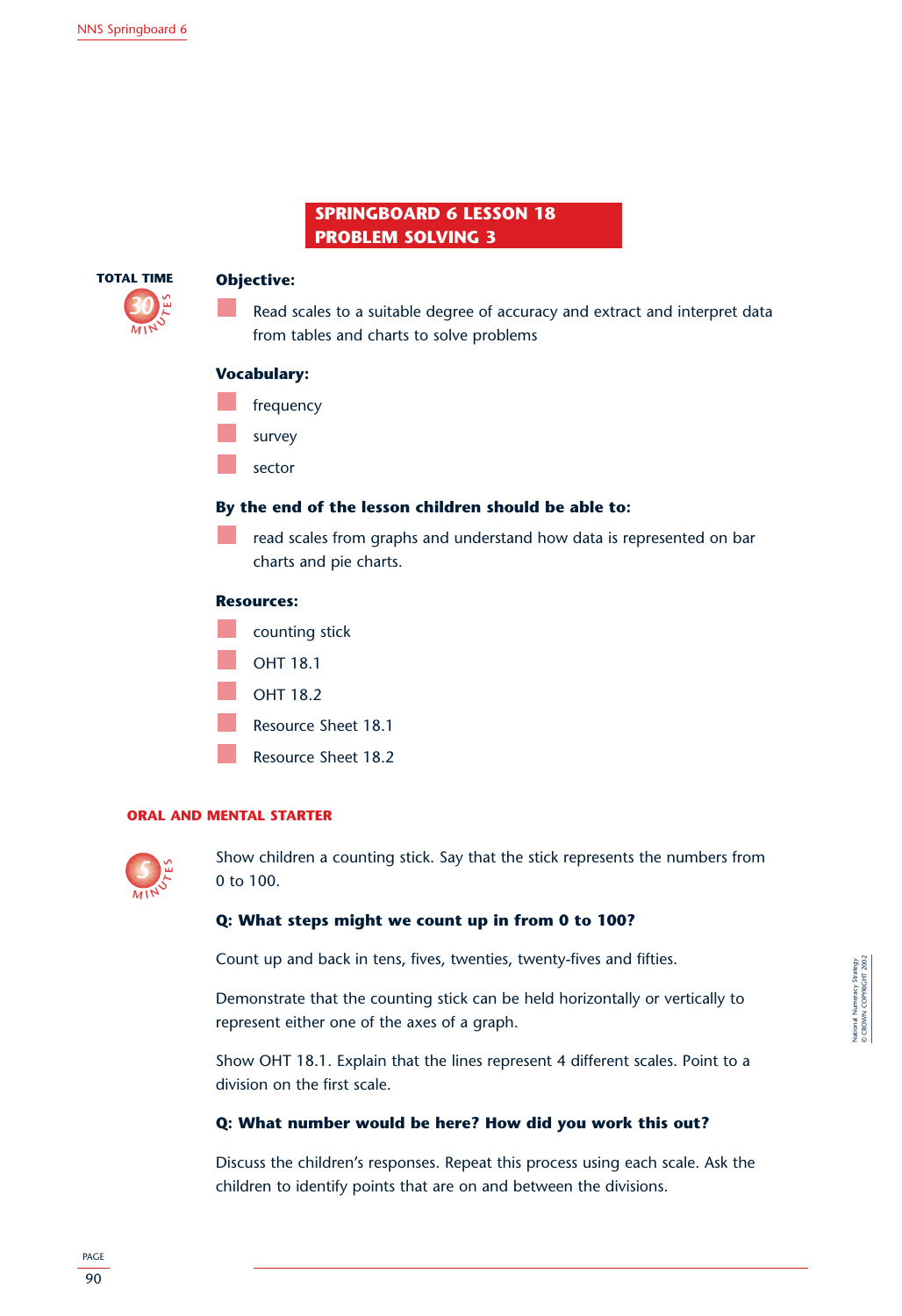# **MAIN TEACHING ACTIVITY**



Give out Resource Sheet 18.1.

#### **Q: What information does this bar chart show?**

Discuss responses and establish that the children can explain the meaning of the bar chart by referring to the labels and scales. Explain that this data is collected from page 12 of a book.

Use the following questions to develop children's understanding of the bar chart and the scale used.

# **Q: How many Es are on page 12? How many more Is are there than Us?**

# **Q: How many of the vowels on page 12 are not As?**

Refer children to the table below the bar chart and explain that the table is another way of representing the information in the bar chart but that it has not been completed.

# **Q: What do we need to add to the table so that it represents the same information as the bar chart?**

Establish that the heading 'frequency' means 'how many' there are of each letter.

Get the children to work in pairs to complete the table and collect their answers.

Tell the children that the other table on Resource Sheet 18.1 gives information about the number of some other letters on page 13 of the same book.

# **Q: How many Ts are there on page 13? How many more Ss than Ns are there?**

# **Q: How can we represent this information as a bar chart?**

Establish that the bar chart would need to be completed as in the first example.

# **Q: What will go on each of the axes?**

Establish that we need to show bars ranging in height from 9 to 23.

# **Q: Would a scale from 0 to 100 be sensible?**

Agree that this would be too big and discuss alternative scales.

Ask the children to work in pairs to agree their scale and to draw the bar chart. Compare different bar charts and discuss the different scales used.

Give out Resource Sheet 18.2. Say that Sam and Jo carry out a survey of TV programmes that people watched.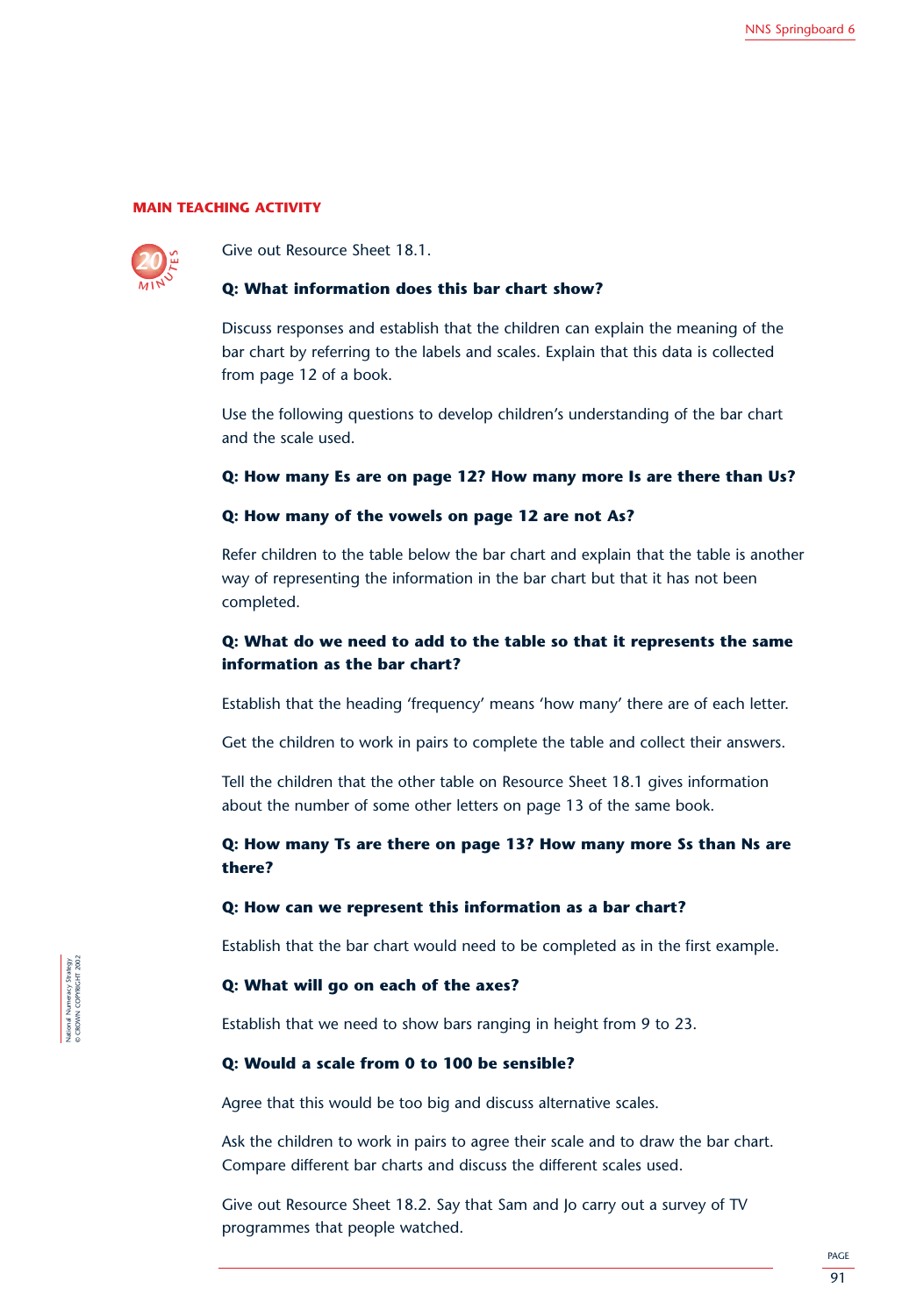Sam asked 120 people what TV programmes they watched and made a pie chart to show this information. Jo asked 72 people and recorded her information in a pie chart. Say the parts of the pie chart are called sectors. Get the children to estimate the fractional value represented by each sector of the pie charts. Use these estimates to find out how many people watched each programme. Ask the children to record their answers in the tables.

# **Q: What must the numbers total in Sam's and Jo's tables?**

Agree that there were 120 people in Sam's survey and 72 people in Jo's survey.

#### **Q: In which survey did more people watch soaps?**

Establish that in Sam's survey more people watch soaps. Emphasise that even though the sector in Jo's pie chart is bigger, Sam asked more people.

#### **PLENARY**



Show OHT 18.2.

#### **Q: What is missing from the bar chart?**

Establish that the bar chart needs a title and a scale and that each of the bars needs a label.

Label one of the bars 'Crisps'.

# **Q: What could the bar chart be representing now?**

Discuss possible labels for the other bars, the scale and the title of the bar chart. Agree on the names of the other bars, e.g. chocolate bars, cans of cola, etc. and that a title for the bar chart could be 'Number of items sold at the school fair'.

Say that the pie chart represents the same information.

Use the information above to discuss the sectors of the pie chart.

# **Q: What will the largest sector of the pie chart represent?**

# **Q: What will the smallest sector of the pie chart represent?**

#### **Remember:**

- A bar chart shows the frequency, or how many of each item there are by the length of the bars.
	- Make sure you understand the scale on the bar chart.
	- The sectors of a pie chart show how the total is divided up into different parts.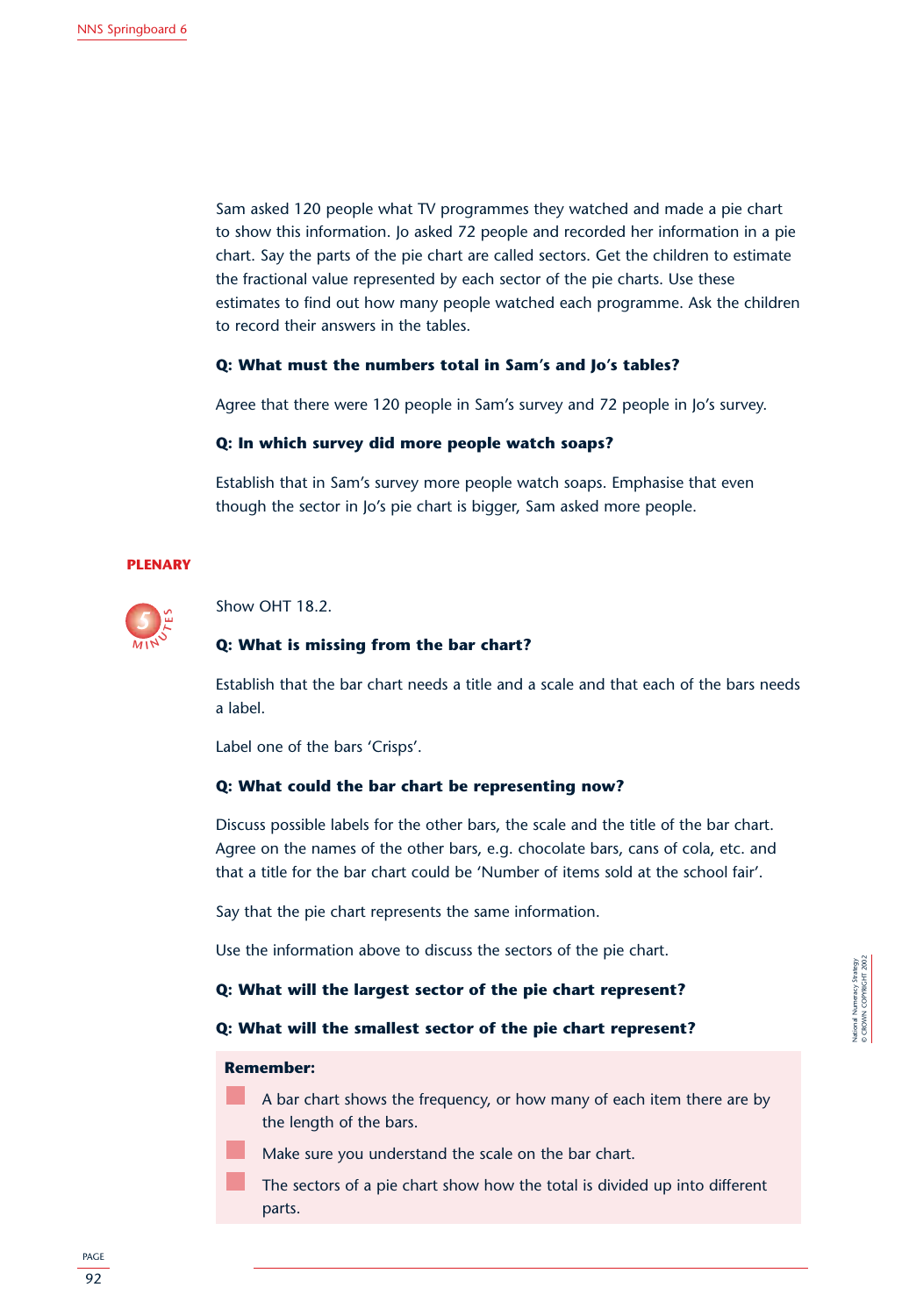# **LESSON 18 RELATED TEST QUESTION 2000 TEST A (NON-CALCULATOR PAPER)**



# **GUIDANCE FROM MARK SCHEME**

**Question Requirement Additional Guidance** 17a *NO MARK is awarded for an* An answer in the range 21 to 26 inclusive. An explanation which recognises that Tony's snails are a quarter of 80 and that Gemma's snails are half of 36, so that Tony found more, e.g. • 'Tony found 20 and 17b

*answer which is not a whole number. No mark is awarded for circling the correct answer of 'Tony'. DO NOT accept vague or arbitrary explanations, e.g.*

*• 'Tony found loads more';*

- *'Gemma found more but Tony's amount is bigger'.*
- Gemma found only 18'; Accept a correct, unambiguous *explanation even if the wrong* • 'Quarter of 80 is more

*name is circled.* than half of 36'.

#### **ANALYSIS OF CHILDREN'S ANSWERS**

On Question 10, children working at level 3 often read the information correctly but miscalculated or did not subtract the £25 from the £40.

When interpreting the pie charts on Question 17, children's estimates too often fell outside the range allowed. Half the children working at level 3 and 4 who answered the second part of the question chose Gemma, explaining that the sector on her pie chart was bigger. These children ignored the totals the two pie charts represented.

# **LESSON 18 RELATED TEST QUESTION 1999 TEST A (NON-CALCULATOR PAPER)**





Five children collect money to plant trees. Here is a bar chart of the amounts they have raised so far.



Their target is **£40** altogether.

How much more money do they need to reach the target?



# 10 *15* Accept £15.00 **or**

#### **Question Requirement Additional Guidance**

£15.00p **or** £15 00 *If the answer is incorrect, award ONE mark for evidence of appropriate working, e.g. 40 – (3 + 5 + 4 + 7 + 6) = wrong answer. Calculation must be performed for the award of ONE mark. Accept £1500p or £1500 as evidence of appropriate working for ONE mark.*

#### **IMPLICATIONS FOR PLANNING**

Test questions, introduced into the main teaching activity, can be used to generate further questions that require multistep responses. For example, 'How much more did Louise and Hassan collect than Donna?'

The interpretation of charts and tables should be included in the oral and mental starter and the plenary. Children need to be taught that the sector on a pie chart represents a proportion, and that the total number of items represented by the pie chart has to be known in order to calculate how many each sector represents.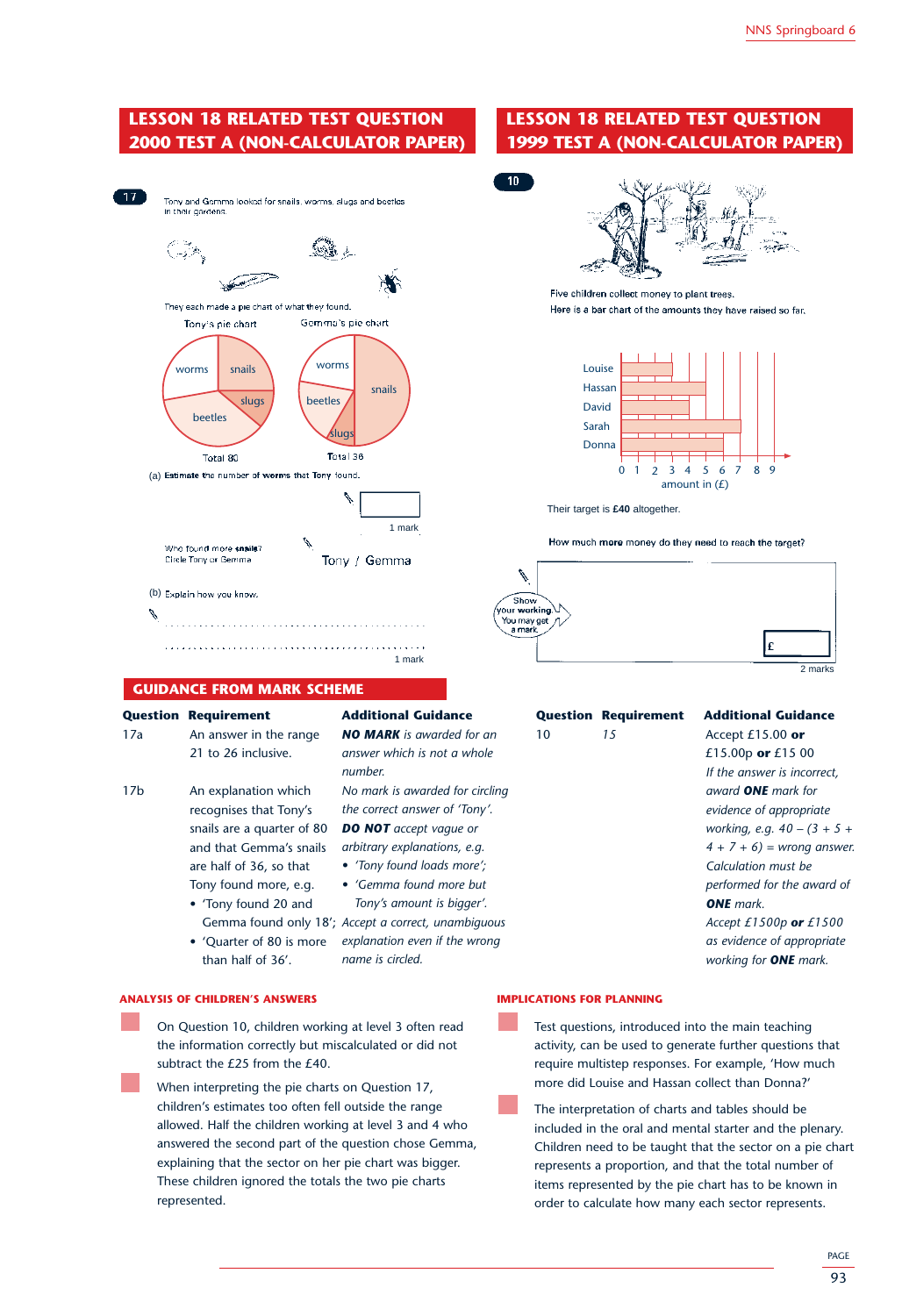# **SPRINGBOARD 6 LESSON 19 PROBLEM SOLVING 4**



# **Objective:**

Solve simple problems involving ratio and proportion

# **Vocabulary:**

- proportion
- ratio
- for every
	- fraction

# **By the end of the lesson children should be able to:**

solve simple problems involving ratio and proportion by scaling up and down, and work out the fractional part from a given ratio.

# **Resources:**



# **ORAL AND MENTAL STARTER**



Give out 4 black and 6 white multilink cubes to each child. Using the cubes, ask the children to make the start of the repeating pattern:



Say that you have made a pattern where 'for every 2 black cubes there are 3 white cubes'.

Explain that another way of describing the pattern is to say 'for every 3 white cubes there are 2 black cubes'.

On the board draw the following table and write in the 2 and the 3.

| <b>Black cubes</b> | White cubes |
|--------------------|-------------|
| $\mathcal{P}$      |             |
|                    |             |
|                    |             |
|                    |             |
|                    |             |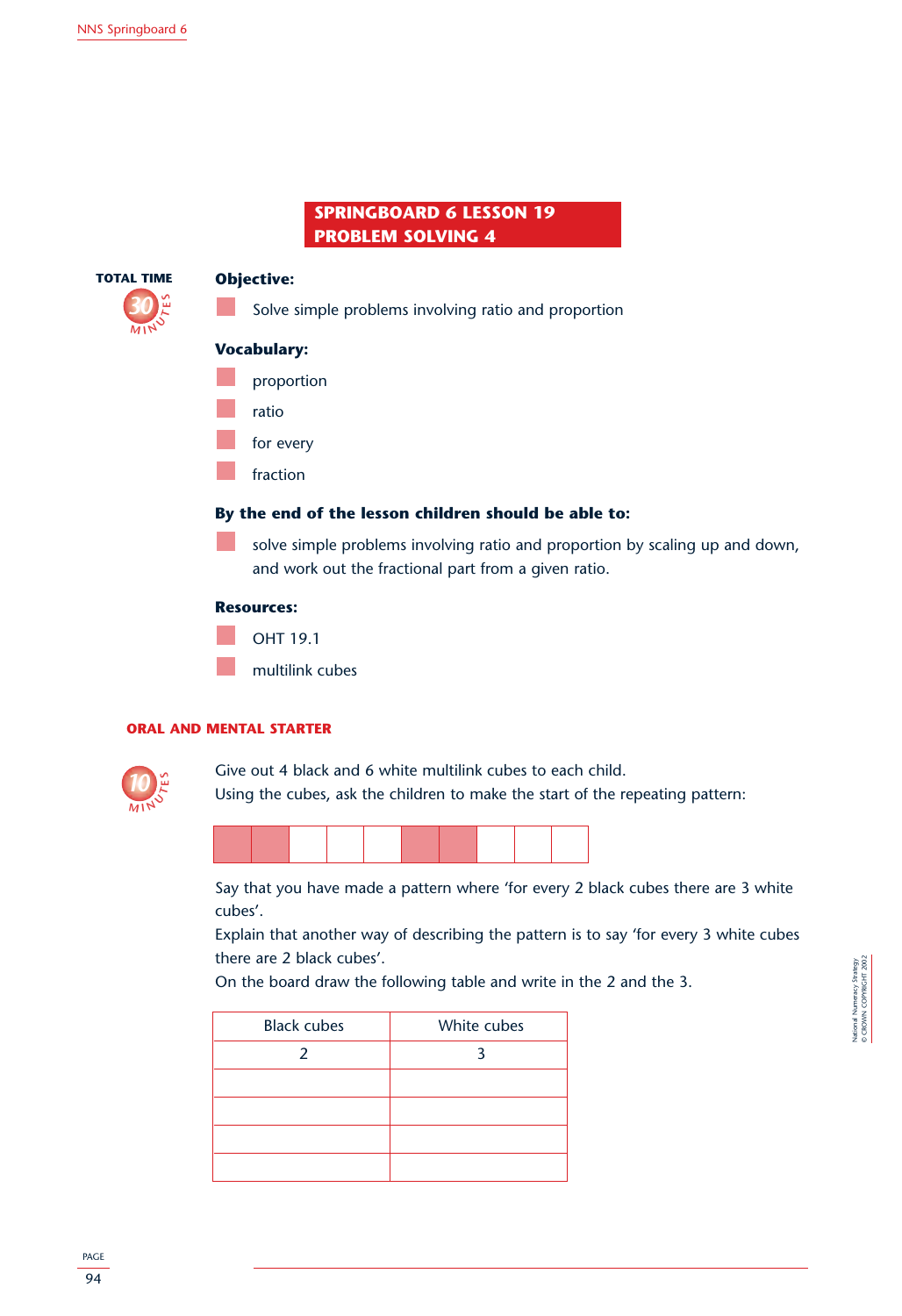Rearrange the pattern to look like this:

# **Q: What proportion of the rod is black?**

Establish that  $\frac{4}{10}$  or  $\frac{2}{5}$  of the rod is black.

Explain that the pattern could now be described as 'for every 4 black cubes there are 6 white cubes' or 'for every 6 white cubes there are 4 black cubes'. Add 4 and 6 to the table.

# **Q: If the rod had 8 black cubes, how many white cubes would there be?**

Add 8 and 12 to the table.

# **Q: If the rod had 16 black cubes, how many white cubes would there be?**

Discuss children's answers and add 16 and 24 to the table.

# **Q: If the rod had 9 white cubes, how many black cubes would there be?**

Discuss children's responses and add the answer to the table.

Tell the children that you have a bag of cubes that have come from another class. Each child in this class had a rod the same as the children are now holding. All the rods were broken up and the cubes were put in the bag. Say that you have counted 80 black cubes.

# **Q: How many children are in this class? How many white cubes will be in the bag?**

Establish that there are 20 children and 120 white cubes in the bag. Discuss the different ways the children worked out their answer and add the correct answer to the table.

Emphasise that all the numbers under 'Black cubes' are multiples of 2 and all the numbers under 'White cubes' are multiples of 3. Explain that the ratio of the black cubes to the white cubes is 2 to 3.

# **MAIN TEACHING ACTIVITY**



National Numeracy Strategy © CROWN COPYRIGHT 2002

National Numeracy Strategy<br>© CROWN COPYRIGHT 2002

Show OHT 19.1.

Tell the children that we are going to work out how much of each ingredient will be needed to make a potion for 15 wizards.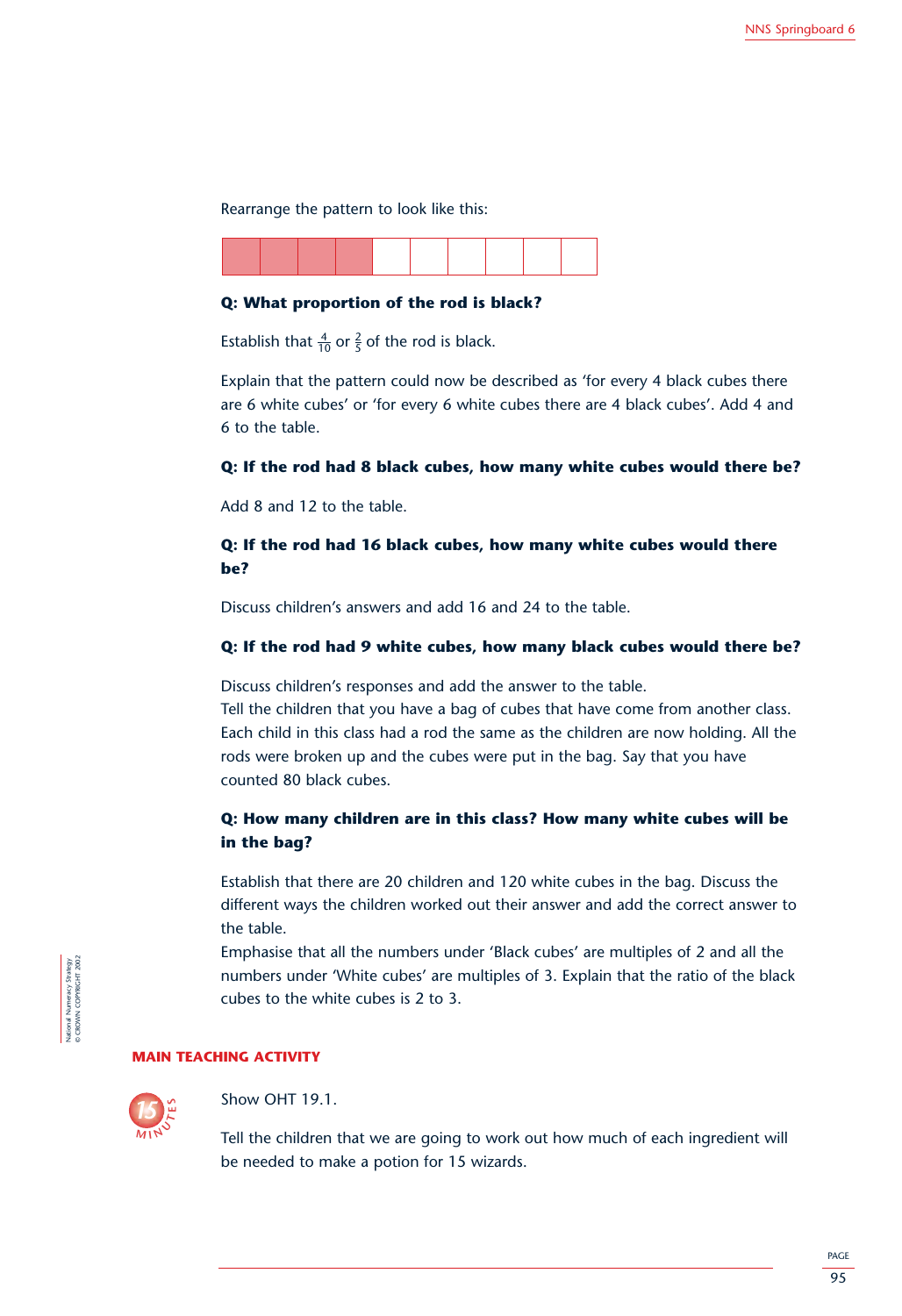# **Q: How many frogs' eyes are needed to make a potion for 15 wizards?**

Establish that 3 eyes would be needed for 1 wizard, so 15  $\times$  3 eyes = 45 eyes will be needed for 15 wizards.

# **Q: What weight of dragons' hooves are needed for 15 wizards?**

Establish that each wizard needs  $\frac{1}{2}$  kg so 15 wizards will need 15  $\times$   $\frac{1}{2}$  kg = 7  $\frac{1}{2}$  kg.

# **Q: How can we use the same method to find how much sheep's liver will be needed for 15 wizards?**

Explain that we can find how much is needed for 1 wizard by dividing 240 g by 6 and that for 15 wizards the answer will be:  $(240 \div 6) \times 15 = 40 \times 15 = 600$  g.

Children work in pairs to answer the following question:

# **Q: For 40 wizards, how much of each ingredient will be needed?**

Collect and discuss solutions. Discuss the children's methods and work through the method of dividing each quantity by 6 and then multiplying up by 40.

#### **PLENARY**



Pose the following problem: Kim shares out 12 sweets. She gives Ashley 1 sweet for every 3 sweets she takes. How many sweets do they each get?

Discuss the children's answers. Establish that Ashley gets 3 sweets and Kim gets 9.

# **Q: What fraction of the sweets do they each get?**

Establish that Ashley gets  $\frac{3}{12}$  or  $\frac{1}{4}$  and Kim gets  $\frac{3}{4}$  of the sweets.

Pose the problem:

100 g of sweets cost 60p. Kim spends £1.50 on sweets. What quantity of sweets does Kim buy?

Discuss children's answers. Establish that Kim will get 50 g of sweets for 30p and 25 g for 15p. For £1.50 (150p) she will get 250 g.

# **Remember:**

When changing a potion or recipe, work out the quantities for 1 person, and then increase the quantities by multiplying by the number of people involved.

1 for every 4 means that there are units of 5 being shared out and the fractional parts are  $\frac{1}{5}$  and  $\frac{4}{5}$ .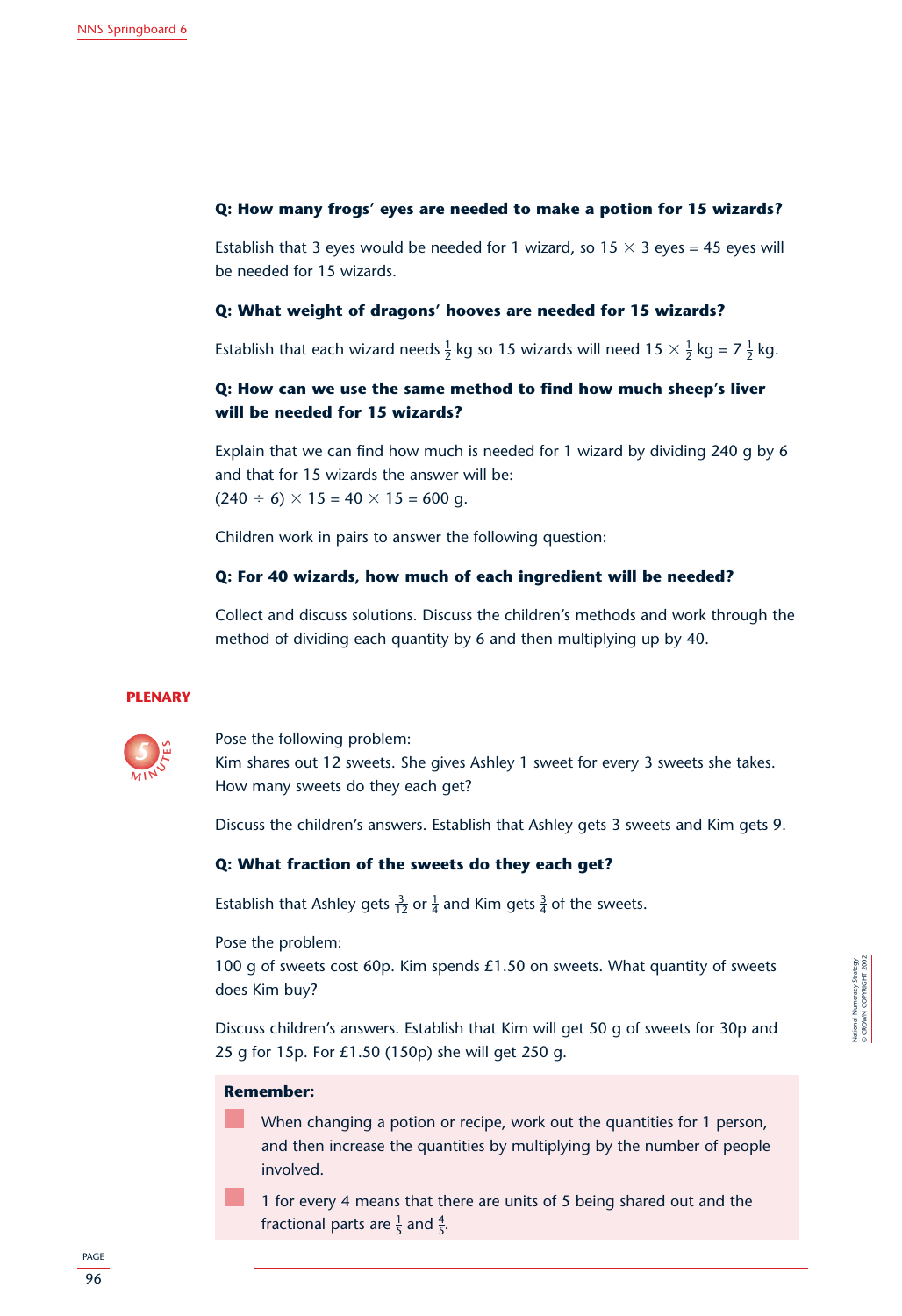# **LESSON 19 RELATED TEST QUESTION 2001 TEST B (CALCULATOR PAPER)**



Here is a recipe for raspberry ice cream.



This recipe is for 8 people.

Josie makes enough raspberry ice cream for 12 people.

(a) How much cream does she use?

| litre  |
|--------|
| 1 mark |

Fred makes raspberry ice cream in the same way.

He uses  $2\frac{1}{2}$ kg of raspberries.

(b) How much sugar does he use?

| ۴.<br>Show<br>⁄ your <mark>method.</mark><br>You may get $\sqcap$<br>a mark. |         |
|------------------------------------------------------------------------------|---------|
|                                                                              | g       |
|                                                                              | 2 marks |

# **ANALYSIS OF CHILDREN'S ANSWERS**

- Children who answered the question incorrectly did not read the question carefully enough. Few children converted the units and annotated the question before attempting an answer.
	- A common strategy was to halve the quantities in the recipe, but too often this was not followed through and answers remained incomplete. Few children who answered the second part incorrectly obtained the method mark, and children's strategies were often inefficient.

#### **GUIDANCE FROM MARK SCHEME**

| Question | <b>Requirement</b>    | <b>Additional Guidance</b>    |
|----------|-----------------------|-------------------------------|
| 19a      | $\frac{3}{4}$ or 0.75 | Accept equivalent fractions.  |
| 19b      | Award TWO marks       |                               |
|          | for the correct       |                               |
|          | answer of 625.        |                               |
|          | If the answer is      | Accept for <b>ONE</b> mark    |
|          | incorrect, award      | 0.625 OR 6.25 OR 62.5         |
|          | <b>ONE</b> mark for   | <b>OR</b> 6250 as evidence of |
|          | evidence of an        | appropriate method.           |
|          | appropriate method,   |                               |
|          | e.g. $2.5 \times 250$ |                               |
|          | OR                    | Calculation need not be       |
|          | $250 + 250 + 125$     | performed for the award       |
|          |                       | of the mark.                  |

# **IMPLICATIONS FOR PLANNING**

- Planned teaching activities that involve units of measure should ensure that time is devoted to discussing the units with the children, and to converting all the quantities to common units before any calculation takes place.
- In the main teaching activity, children should share the methods they use, compare the different strategies and decide on which strategy might be more efficient and why. Children need guidance on how to set out their methods in ways they can explain and use again.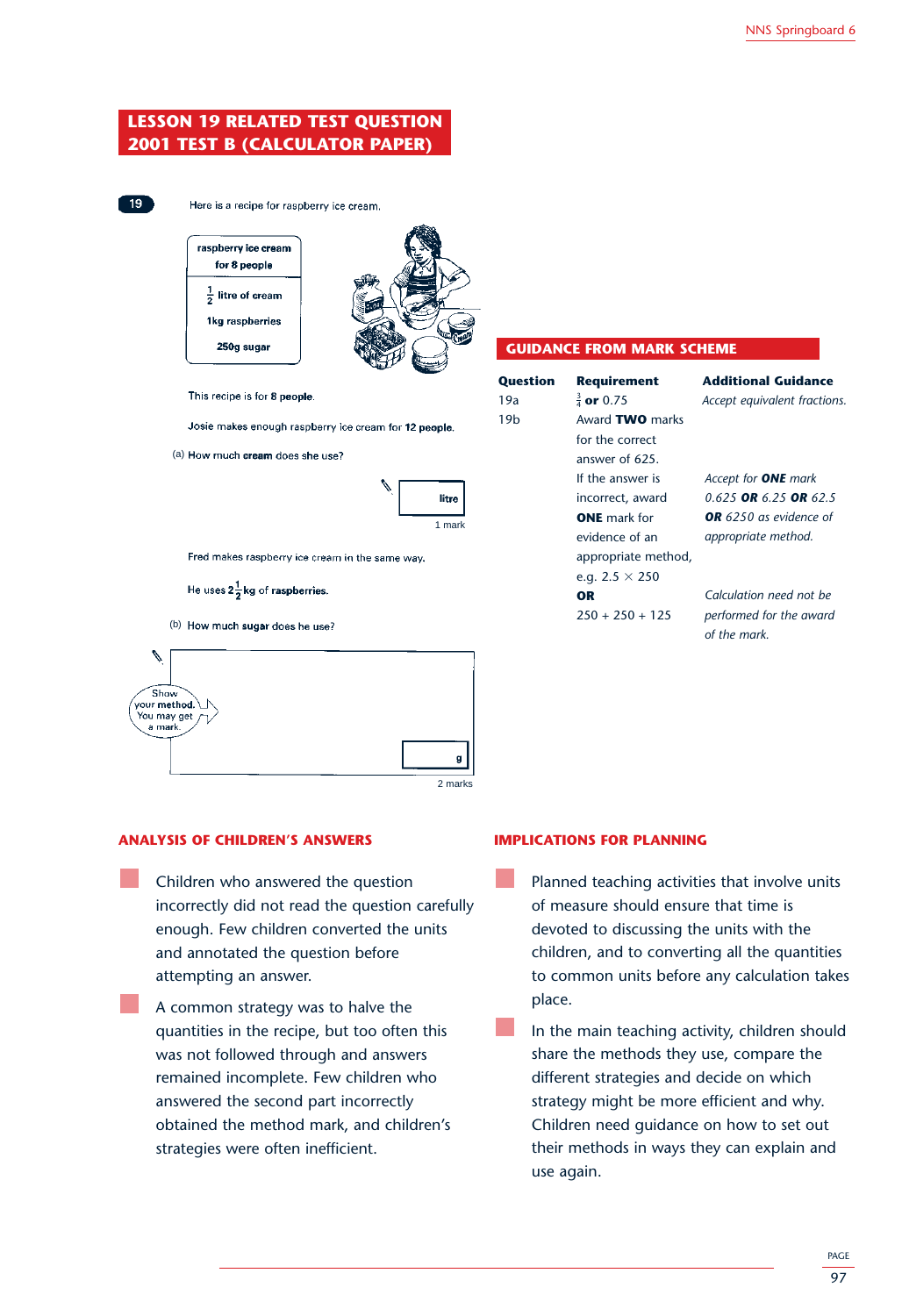# **SPRINGBOARD 6 LESSON 20 PROPERTIES OF AND REASONING ABOUT NUMBERS 1**



# **Objective:**

Use tests of divisibility and factors of numbers to inform and check division calculations

# **Vocabulary:**

- multiple
- factor
- divisible by

# **By the end of the lesson children should be able to:**

Decide whether a number is divisible by 2, 3, 4 or 5 and by multiples of 2, 3, 4 and 5.

# **Resources:**

OHT 20.1 OHT 20.2 whiteboards and pens OHP calculator set of calculators

# **ORAL AND MENTAL STARTER**



Show OHT 20.1.

# **Q: Each of these division calculations will have a remainder. Is this true or false?**

For A, B and C, ask the children to write T (true) or F (false) on their whiteboards. Discuss their answers and their reasons. Establish the tests of divisibility for 2, 3 and 5.

For A: 1347 is an odd number, so 1347 is not divisible by 2. For B: 2196 does not end in a 5 or 0, so 2196 is not divisible by 5. For C: the digits sum to 8 and as 8 is not divisible by 3, so 22211 is not divisible by 3.

Use an OHP calculator to confirm the above.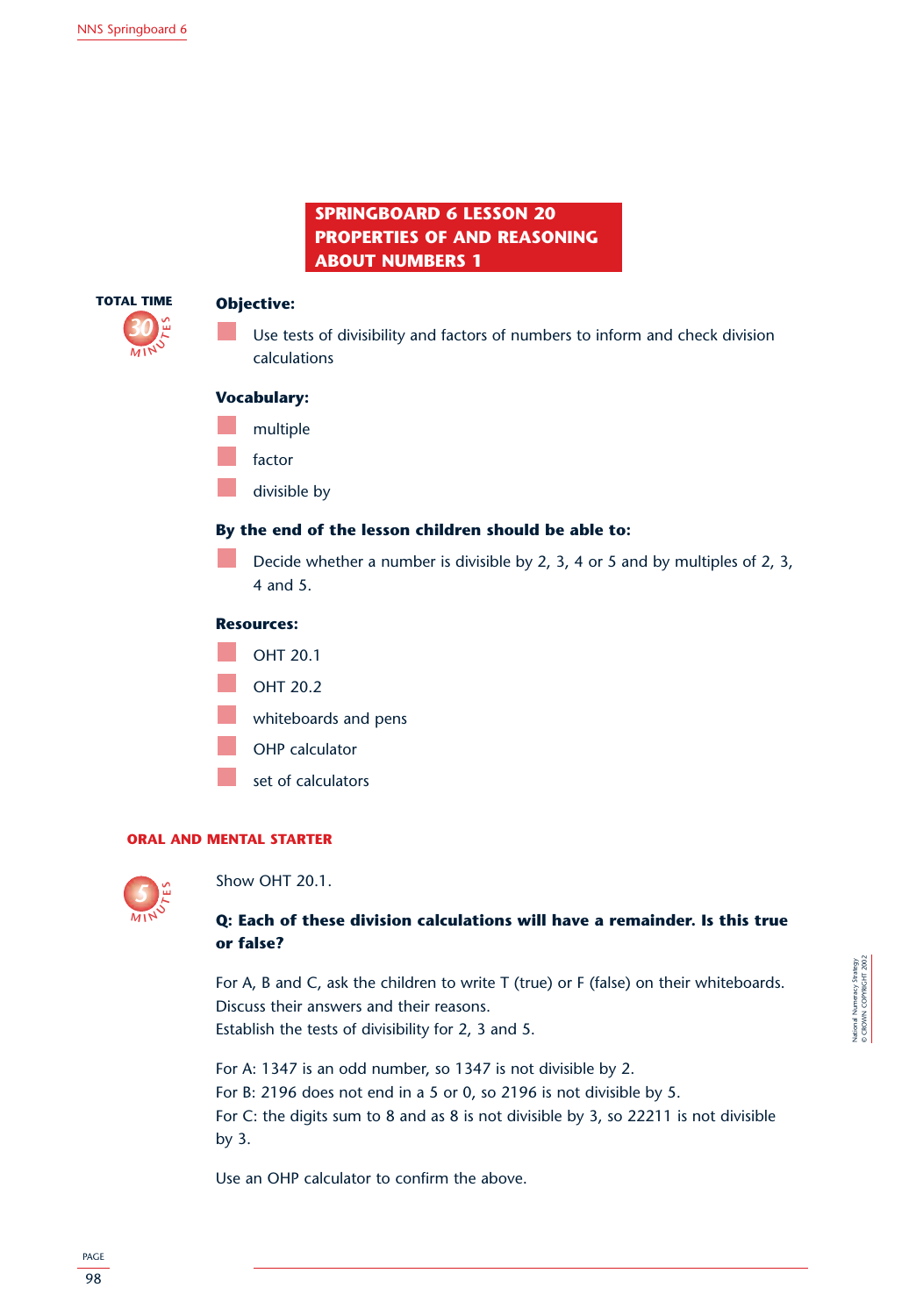Remind the children that a number that divides into another number without a remainder is called a factor.

# **MAIN TEACHING ACTIVITY**



Give out calculators. On the board, write '156  $\div$  12 = 13' and get children to check this calculation with their calculators. Say that this means 12 is a factor of 156.

# **Q: Is 2 a factor of 156?**

Establish that 156 is even so 2 is a factor of 156.

# **Q: Is 3 a factor of 156?**

Establish that the digits of 156 sum to 12 and because 12 is divisible by 3, 156 is divisible by 3. Get children to check using their calculator.

Point to the 12 in the calculation  $156 \div 12 = 13$  and ask:

# **Q: What are the factors of 12?**

Establish that the factors of 12 are 1, 2, 3, 4, 6 and 12.

# **Q: Which of these factors do we know will divide exactly into 156?**

Establish that we know 1, 2, 3 and 12 are factors of 156.

# **Q: Are the other factors of 12 also factors of 156?**

Children use their calculators to confirm that 4 and 6 are also factors of 156.

Write on the board '198  $\div$  18 = 11'. Get the children to list the factors of 18 on their whiteboards. Establish that all the factors of 18 are also factors of 198.

Show OHT 20.2. On the first table partially cover all the numbers, revealing only the last two digits.

# **Q: What do you notice about the numbers you can see?**

Establish that all the 2-digit numbers can be divided by 4.

Ask the children to think of a 2-digit number that is divisible by 4. Write 34579 on the board. Ask the children to put their 2-digit number on to the end of 34579 and to divide this new 7-digit number by 4 using their calculators. Confirm that 4 is a factor of this number and to decide if 4 is a factor of any number we only need to know that 4 is a factor of the number made by the last 2 digits.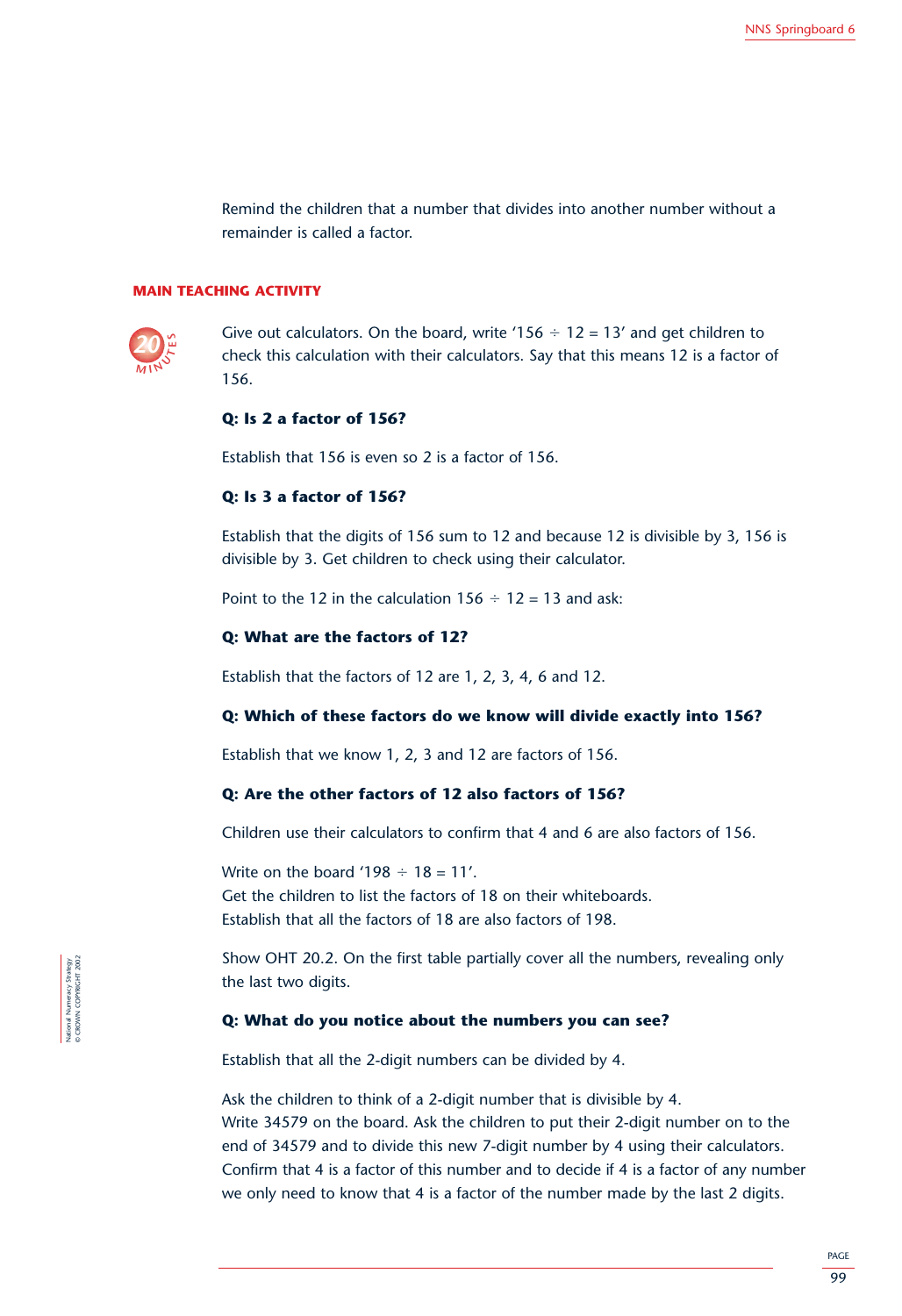#### **PLENARY**



Return to OHT 20.1. Discuss D, E and F in turn.

# For D:

establish that any number divisible by 8 must be even. As 4441 is odd, it will not be divisible by 8.

#### For E:

establish that the factors of 15 are 1, 3, 5 and 15. If 11105 is divisible by 15, it must be divisible by all the factors of 15.

# **Q: Is 11105 divisible by 3?**

Establish that 11105 is not divisible by 3 because the digits do not sum to a multiple of 3, so 15 is not a factor of 11105.

For F:

partially cover the number revealing the last 2 digits.

# **Q: Is this 2-digit number (16) divisible by 4?**

Establish that it is and say that because of this 26416 will be divisible by 4. Show the second table on OHT 20.2. Establish that each number is even, so is divisible by 2. Confirm that the numbers are also divisible by 3 by adding the digits. Explain that as the numbers have factors 2 and 3 they are divisible by 6.

# **Remember:**

- Any odd number cannot be divisible by an even number.
- A number is divisible by 3 if the digits sum to a number that is divisible by 3.
- A number is divisible by 4 if its last 2-digit number is divisible by 4.
- If 24 divides into a number all the factors of 24 will divide into that number.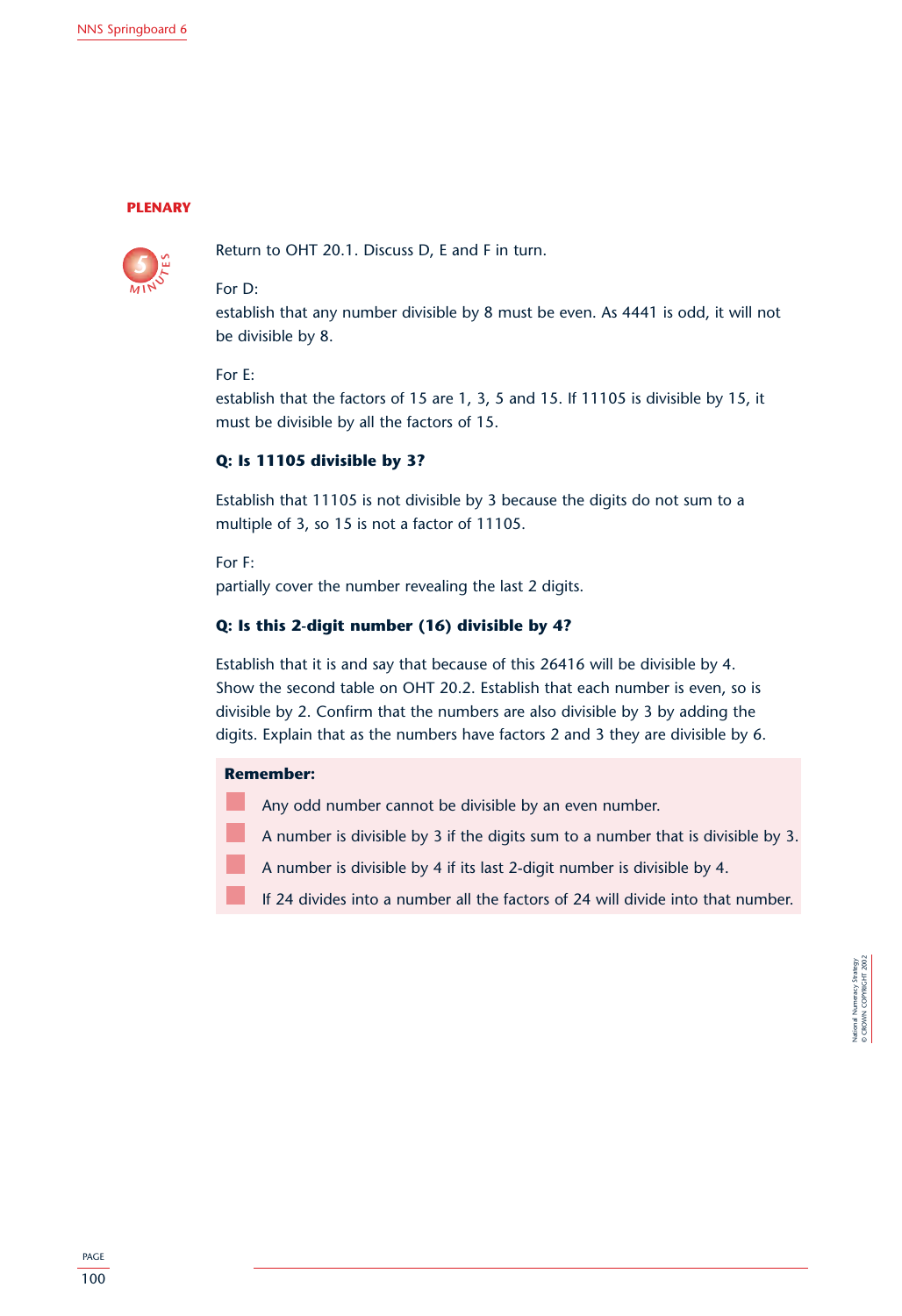

### **ANALYSIS OF CHILDREN'S ANSWERS**

- The response rate to the first part was high. The most common incorrect answer to the question was '10', as children only took account of two conditions.
	- Children had greater difficulty managing the four conditions in the second part of the question. A common misconception was to assume 21 was prime.

### **IMPLICATIONS FOR PLANNING**

- Children need to be taught that 1 is not a prime number, that 2 is the only even prime number, and not all odd numbers are prime.
- Oral and mental starters should include the identification of numbers that satisfy given properties. The planned activities should gradually increase the number of properties, with children being taught how to manage one property at a time and being shown how to check their final answer against each property.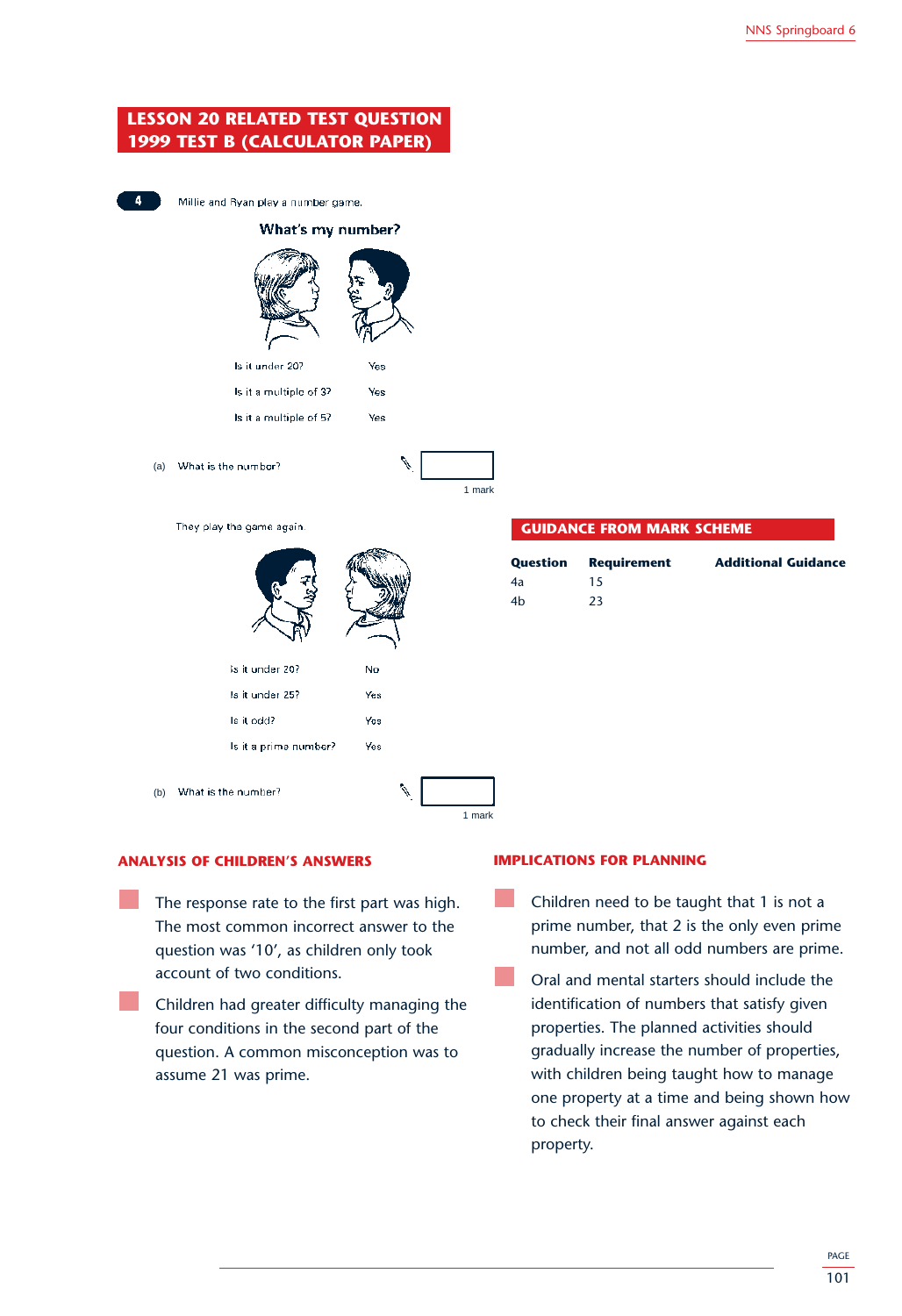### **SPRINGBOARD 6 LESSON 21 PROPERTIES OF AND REASONING ABOUT NUMBERS 2**



### **Objective:**

Use a given relationship expressed in words to develop a sequence and describe in words the rule for a given sequence.

### **Vocabulary:**

- term
- sequence

### **By the end of the lesson children should be able to:**

- use a given rule to generate a sequence;
- describe a sequence in words and decide if a given number is in the sequence.

### **Resources:**

- OHT 21.1
- whiteboards and pens

### **ORAL AND MENTAL STARTER**



Show the children OHT 21.1. Write the number 2 in the first box and the number 5 in the second. Say that these numbers are the start of a sequence.

### **Q: What might the next number in the sequence be?**

Take responses and ask the children to explain their reasons. Say that there are many answers, but for the sequence you are thinking of, 8 is the next number. Write 8 in the third box. Say these are called terms of a sequence.

### **Q: What might the next number in the sequence be? How would you describe the rule for this sequence?**

Agree that the next number is 11 and establish that there is a difference of 3 between each term. Confirm the rule would be 'add 3'.

On OHT 21.1 write the sequence 34, 27, 20, 13, 6.

### **Q: How is this sequence different to the last sequence?**

Establish that the pattern is descending and the rule is 'subtract 7'.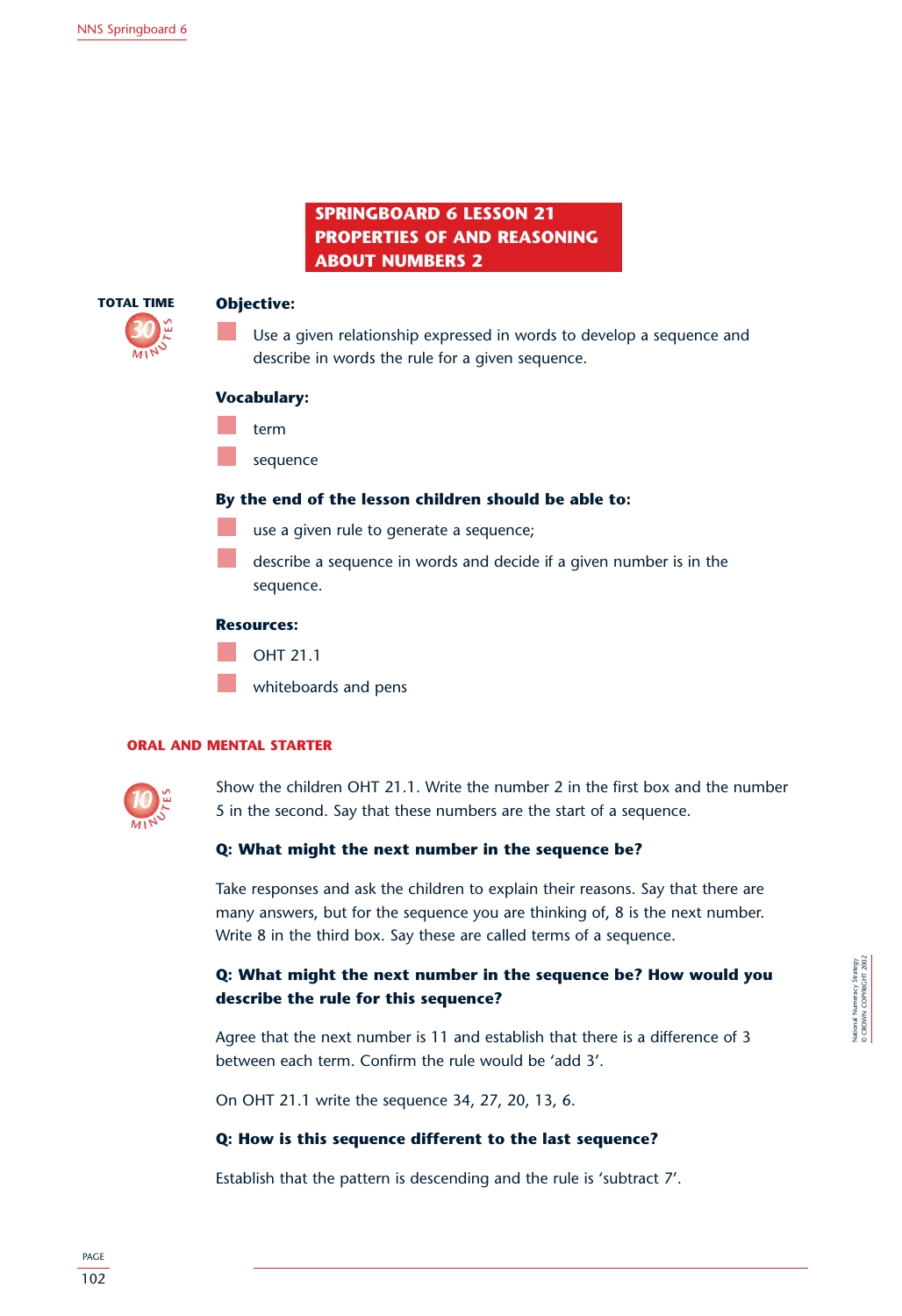### **Q: What would be the next number in the sequence?**

Use an empty number line to show that the next term would be –1.



On OHT 21.1, write the sequence 1, 6, 11, 16.

Confirm that the next term is 21 and that the rule is 'add 5'.

### **Q: Will there ever be a multiple of 5 in this sequence?**

Establish that each term in the sequence will always be a multiple of 5, plus 1.

### **MAIN TEACHING ACTIVITY**



On OHT 21.1, write 3 in the first box and enter the rule 'add 5'. Ask children to develop the sequence by inviting them to enter the next term on OHT 21.1. On the board draw the pattern as dots as shown below.



### **Q: What do you notice about the pattern?**

Explain that the pattern has 3 dots and rows of 5 dots.

### **Q: Will the number 143 be a term in the sequence?** 08:45 09:00 14:35 09:00 14:35 09:00 14:35 09:00 14:35 09:00 14:35 09:00 14:35 09:00 14:35

Discuss the children's decisions and their reasons.

### **Q: How many rows of 5 will be in the pattern that represents 143?**

Use the pattern to explain that the number of rows of 5 dots will be  $(143 - 3) \div 5 = 28.$ 

Confirm that  $3 + (28 \times 5) = 143$ . As 143 can be represented by a pattern with a 3 and 28 rows of 5, it is a term in the sequence.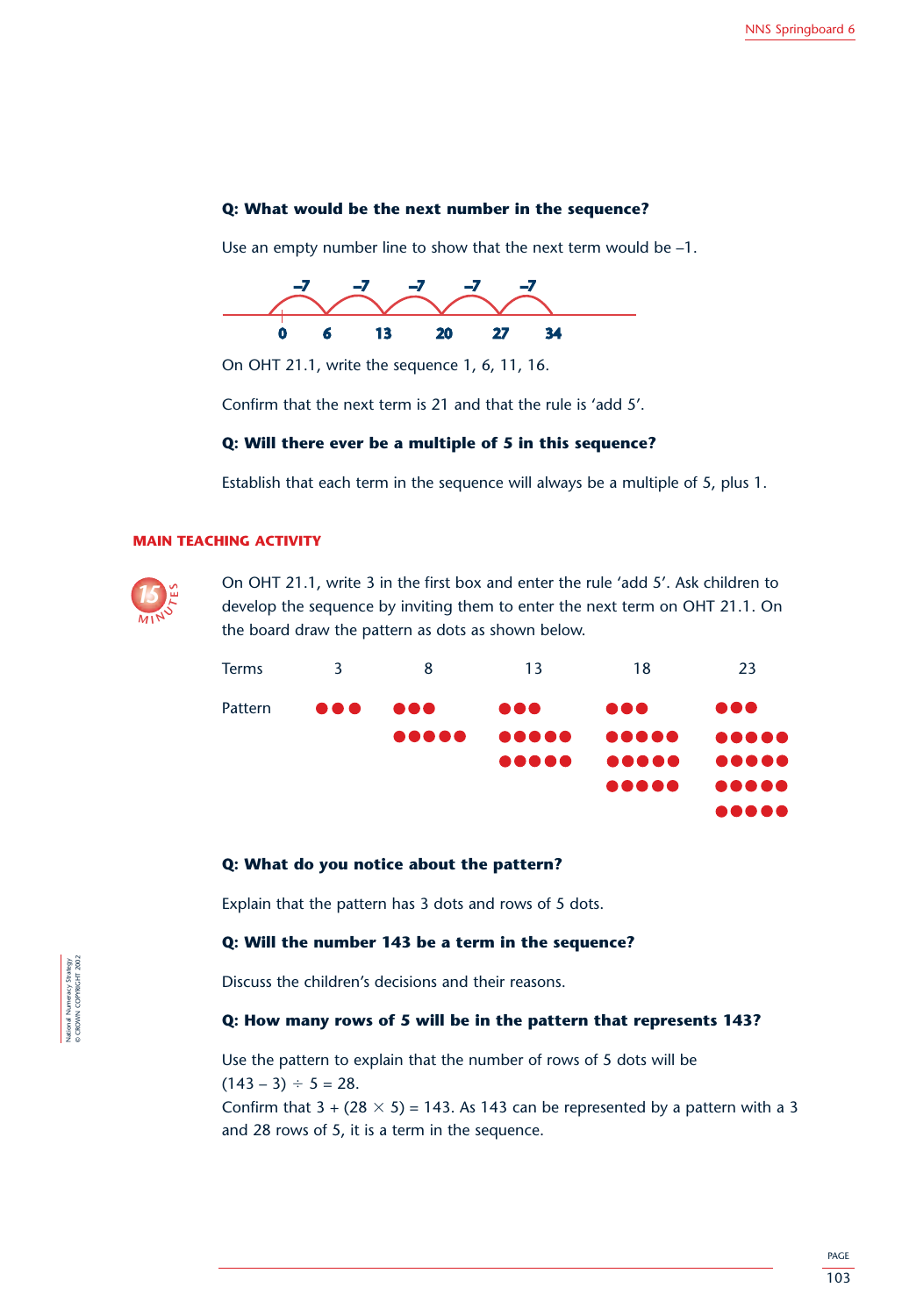### **Q: Will 79 be in the sequence?**

Use a similar method to establish that  $79 - 3 = 76$  and that 76 is not a multiple of 5, so 79 is not a term in the sequence.

On OHT 21.1, write '7' in the first box and enter the rule 'add 4'. Point to the seventh box and ask:

### **Q: How can we work out this term in the sequence without completing all the boxes in between?**

Discuss strategies and establish that the seventh term will be 7 plus 6 rows of 4 and the term is  $7 + (6 \times 4) = 31$ .

### **Q: Will the sequence ever contain an even number?**

Explain that multiples of 4 are always even, but adding 7 makes the numbers in the sequence odd.

### **PLENARY**



Tell the children that Alan and Rose make a sequence. They start with the number 4. Alan always adds 3 and Rose always adds 2. Alan goes first.

Ask children to discuss the sequence and to write down the first 5 terms.

Agree on the sequence 4, 7, 9, 12, 14.

### **Q: After another 2 goes each, what will be the last term in their sequence?**

Establish that together Alan and Rose add 5. This time they add 10 to get to 24.

### **Q: If the starting number is 11 and Alan and Rose each have 12 turns, what will be the last term in the sequence?**

Children show their answers on whiteboards. Collect responses and discuss their strategies.

### **Remember:**

Decide if the rule means you add or subtract a number each time.

To decide whether a given number is a term in the sequence, check whether the gap between the first number and the given number is a multiple of the number in the rule.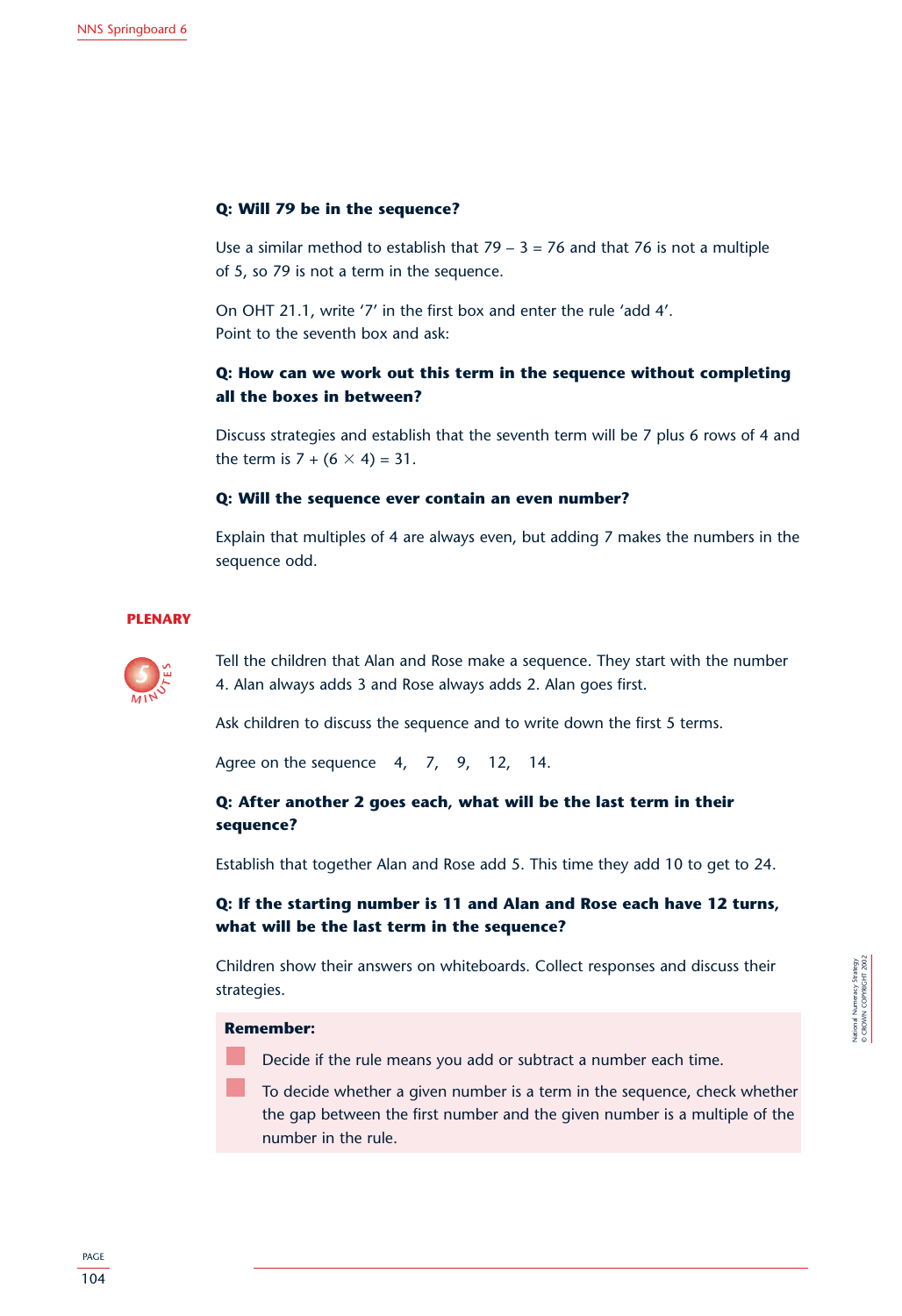### **LESSON 21 RELATED TEST QUESTION 2001 TEST B (CALCULATOR PAPER)**

| 22 | The rule for this sequence of numbers is 'add 3 each time'. |   |  |                                                                                    |  |          |  |
|----|-------------------------------------------------------------|---|--|------------------------------------------------------------------------------------|--|----------|--|
|    | 1                                                           | 4 |  | $7 \t10 \t13$                                                                      |  | 16       |  |
|    | The sequence continues in the same way.                     |   |  |                                                                                    |  |          |  |
|    | Mary says,                                                  |   |  |                                                                                    |  |          |  |
|    |                                                             |   |  | 'No matter how far you go there will never be a<br>multiple of 3 in the sequence'. |  |          |  |
|    | is she correct?<br>Circle Yes or No.                        |   |  |                                                                                    |  | Yes / No |  |
|    | Explain how you know.                                       |   |  |                                                                                    |  |          |  |
|    |                                                             |   |  |                                                                                    |  |          |  |
|    |                                                             |   |  |                                                                                    |  |          |  |
|    |                                                             |   |  |                                                                                    |  | 1 mark   |  |

### **Question Requirement Additional Guidance**

Explanation which recognises that each number is one more

- 'It starts at 1 and keeps They're too big'; adding 3 so it misses all the multiples of 3'.
- 'Multiples of 3 are all 1 less then the numbers'.

22 *No mark is awarded for circling 'Yes' alone. DO NOT accept vague or arbitrary explanations such as:* than a multiple of 3, e.g.

- 
- *'It doesn't go far enough';*
- *'It is adding 3 all the time'.*

*If 'No' is circled but a correct unambiguous explanation is given then award the mark.*

### **ANALYSIS OF CHILDREN'S ANSWERS**

- Few children working at levels 3 or 4 answered these questions successfully. On Question 22, children had difficulty providing a clear explanation; they often referred to the threetimes table but not to the numbers in the sequence to explain why they were different.
- Children had difficulty extending and generalising the sequence in Question 23. Children who answered the question successfully used the diagram to help them and generated the pattern from the picture rather than the numbers.

### **LESSON 21 RELATED TEST QUESTION 2001 TEST A (NON-CALCULATOR PAPER)**



Here is a sequence of patterns made from squares and circles.



The sequence continues in the same way.

Calculate how many squares there will be in the pattern which has 25 circles

|                                  | 1 mark | Show<br>′ your working.<br>, You may get<br>a mark. |         |
|----------------------------------|--------|-----------------------------------------------------|---------|
|                                  | --     |                                                     |         |
| <b>GUIDANCE FROM MARK SCHEME</b> |        |                                                     | 2 marks |

23 *Calculation must be* Award **two** marks for the correct answer of 12. If the answer is incorrect, award **ONE** mark for evidence of appropriate working, e.g.  $25 - 1 = 24$  $24 \div 2 =$  wrong answer

### **Question Requirement Additional Guidance** *performed for the award of ONE mark.*

### **IMPLICATIONS FOR PLANNING**

- Children need to be taught how to build up a sequence arithmetically, to identify the rule, and to use this to extend the pattern.
- The planning for the main part of the lesson should give children the opportunity to explain and justify their decisions, both orally and in writing, and to try to convince a 'sceptical friend'. The plenary also provides an opportunity to assess how well children can use mathematical language to articulate their thoughts.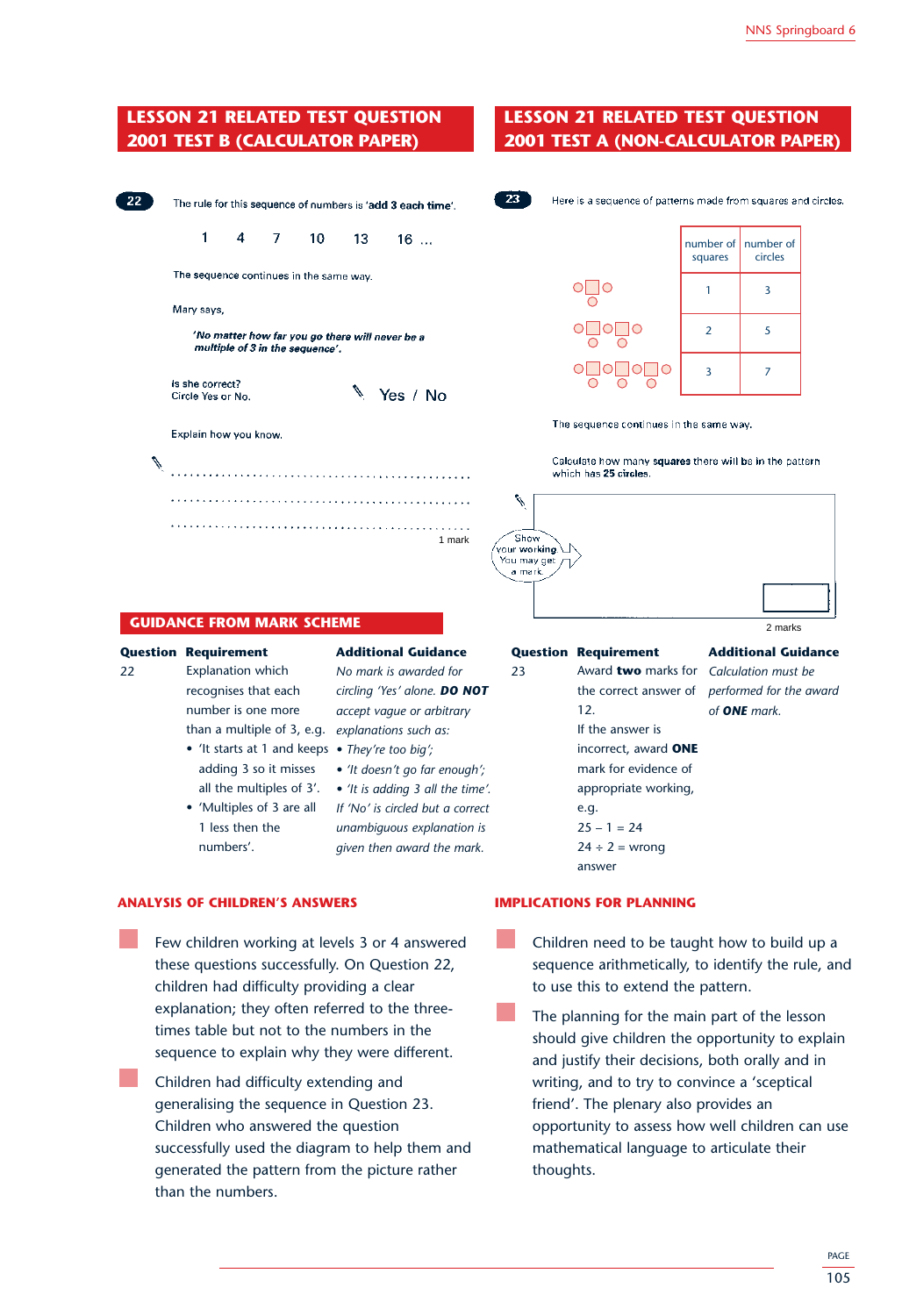### **SPRINGBOARD 6 LESSON 22 PROPERTIES OF AND REASONING ABOUT NUMBERS 3**



### **Objective:**

Use knowledge of number facts and properties of numbers to solve number problems

### **Vocabulary:**

- inverse operation
- units digit
- product

### **By the end of the lesson children should be able to:**

Use a calculator and known number facts to solve simple number problems.

### **Resources:**

- OHT 22.1
- set of calculators
- OHP calculator
- whiteboards and pens

### **ORAL AND MENTAL STARTER**



Tell children you are thinking of a number. Say:

### **Q: I multiply my number by 38 and the product is 532. What is my number?**

Ask the children to write on their whiteboards a number statement that represents this question.

Collect responses and on the board write: ' $\Box \times 38$  = 532'. Emphasise that 'product' refers to multiplication.

### **Q: Using a calculator, what strategies would you use to solve this problem?**

Remind children how they have used inverse operations in the past. Establish that

 $\times$  38 = 532 means  $\Box$  = 532 ÷ 38.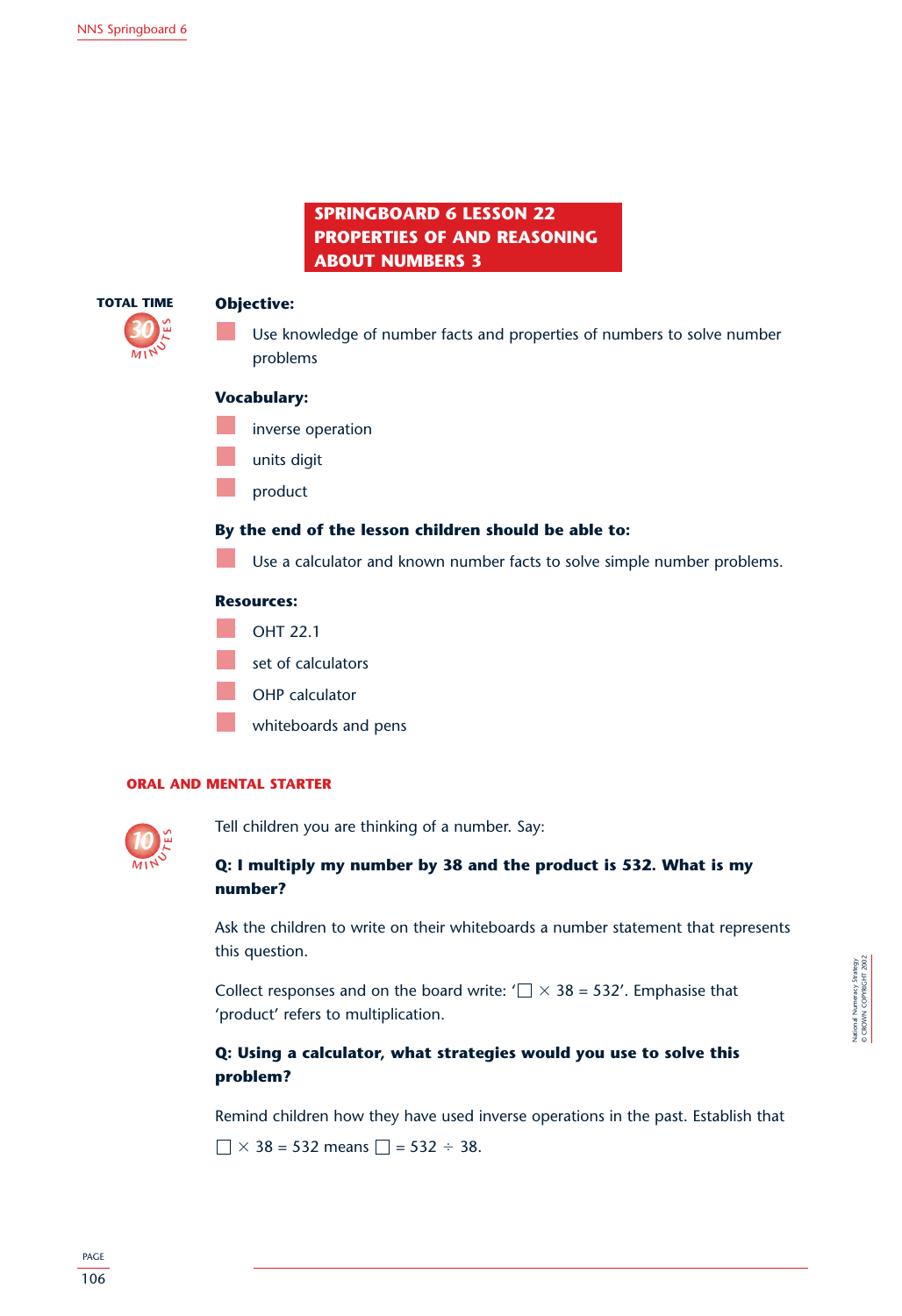Use an OHP calculator to find the answer. Check the answer by confirming that  $14 \times 38 = 532.$ 

Write on the board;

 $\Box \div 36 = 24$   $36 \times \Box = 1368$  $1296 \div \Box = 54$ 

Ask the children to find the missing numbers using a calculator. Collect responses and ask the children to explain their methods and to talk through their calculations. Emphasise the use of the inverse operations.

### **MAIN TEACHING ACTIVITY**



Write ' $\Box\Box\times$  6  $\Box$  = 6272' on the board. Explain that each box represents a digit and that we are trying to find two 2-digit numbers that multiply together to make 6272. Point to the 6 and say that one of the numbers must be 'sixty something'.

### **Q: How could we begin to solve this problem?**

Ask children what the digit after the 6 could be.

Discuss their responses and show OHT 22.1.

Point to the statements involving 60 and 65.

### **Q: The answer cannot involve either of these two numbers. Can you explain why?**

Explain that 6272 is not a multiple of 60 or 65 because the units digit in 6272 is not a 0 or a 5. Cross out the statements involving 60 and 65 on OHT 22.1.

### **Q: Could 61 be the number?**

Using your OHP calculator, try  $6272 \div 61$ . Point to the display of 102.81967...

### **Q: What does this answer mean?**

Establish that the answer to the problem cannot be the number 61 because 61 is not a factor of 6272. Cross out the statement on OHT 22.1 involving 61.

Remind the children how to use the calculator's memory and use this procedure to test the other statements, beginning with 62.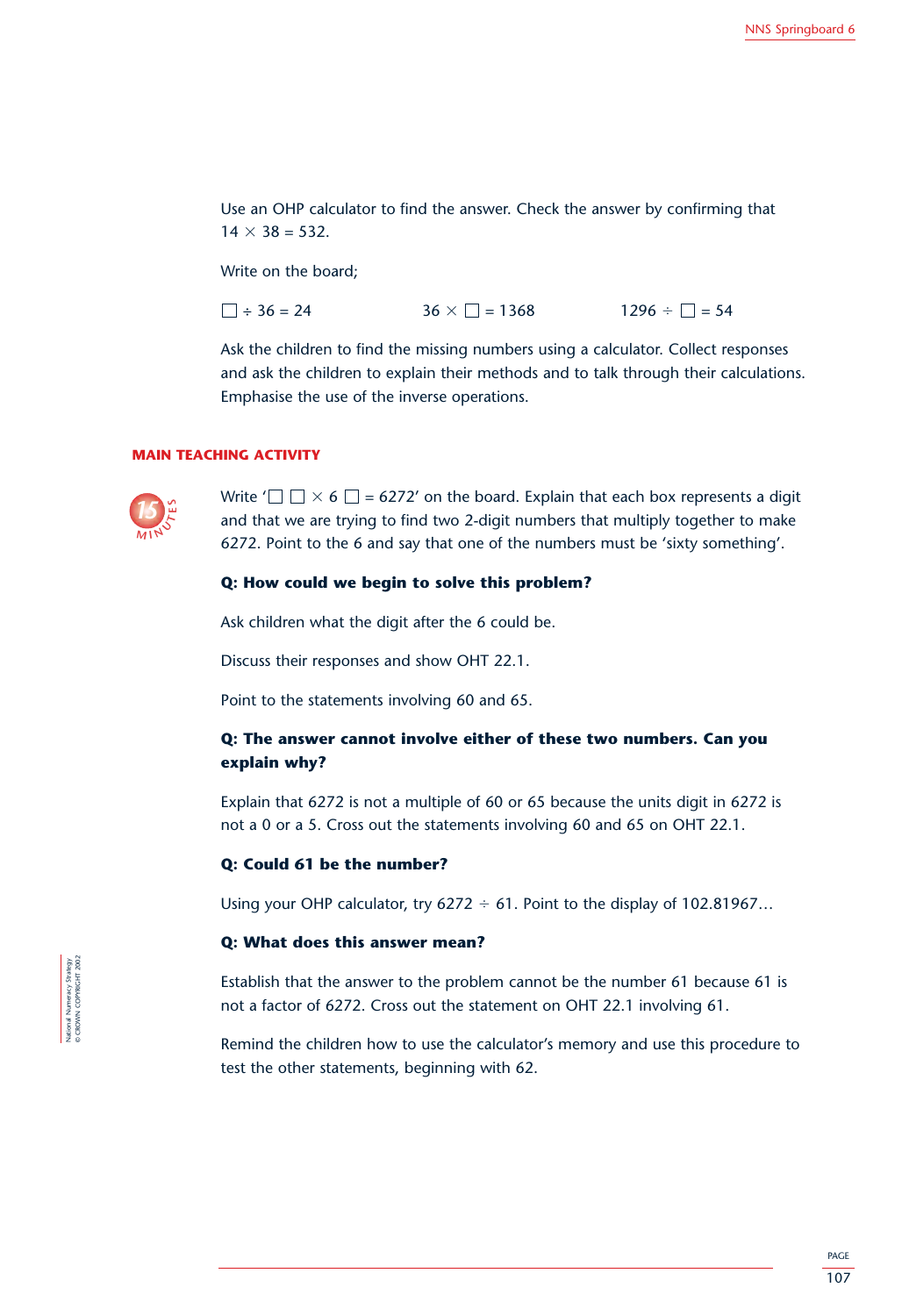Step 1: Clear memory. Step 2: Enter 6272. Step 3: Press M+ (this puts 6272 into the memory). Step 4: Clear the display by pressing the C/CE button once (there will be a 0 and M in the display). Step 5: Press the recall memory key RCM (6272 will reappear). Step 6: Enter  $\div$  62 and press = for the answer. Step 7: Interpret the display. Is it a whole number? If not, press clear and repeat Steps 4 to 7 with the remaining numbers.

Establish that  $98 \times 64 = 6272$ .

Children work in pairs to solve  $\square \square \times \square$  3 = 1764 using a procedure similar to the one above.

Collect responses and discuss the strategies the children used.

### **PLENARY**



Write  $\Box \times \Box \times \Box$  = 4913 on the board. Explain that each box represents the same number.

### **Q: Is the number greater than 10?**

Get the children to multiply 10s in their heads, and agree the answer to  $10 \times 10 \times 10 = 1000$  means that the number in the box must be greater than 10.

### **Q: Is the number greater than 20?**

Establish that the number must be between 10 and 20.

### **Q: Why would 15 be a good number to try next?**

Establish that choosing the mid-value will cut the number of possibilities by half.

Children work in pairs to find the correct answer.

### **Remember:**

- When finding missing numbers use the inverse operation to rewrite the number statement.
- Look at the last digit to see if you can use your knowledge of number facts to eliminate possible values.
- Start by using values that you are able to work out quickly in your head.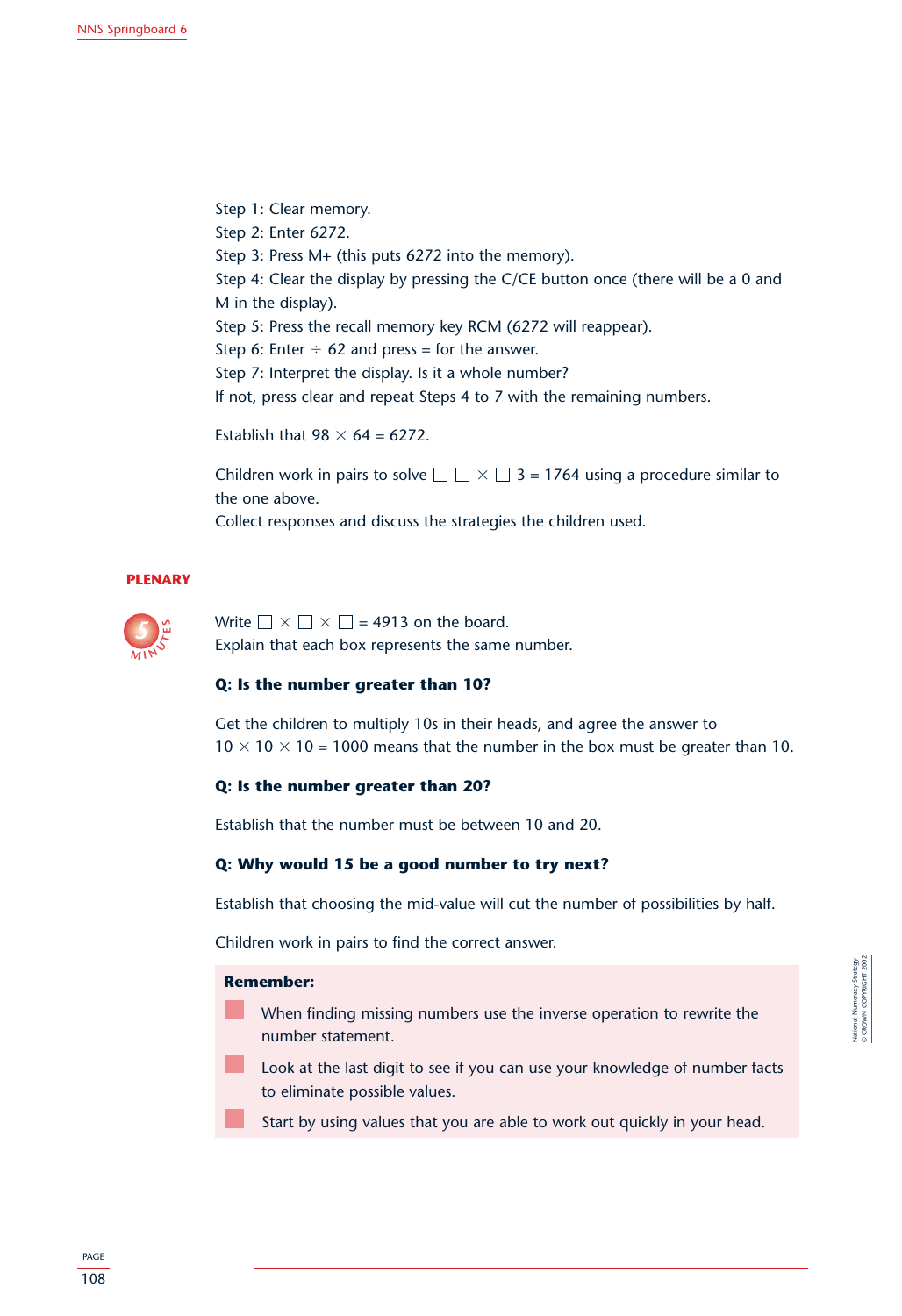### **LESSON 22 RELATED TEST QUESTION LESSON 22 RELATED TEST QUESTION 2001 TEST B (CALCULATOR PAPER) 2000 TEST B (CALCULATOR PAPER)**  $12^{\degree}$ Nadia is working with whole numbers.  $21$ Write in the missing number. She save  $\mathscr{N}$  $404.09 +$ 'If you add a two-digit number to a two-digit number 8.5  $=$ you cannot get a four-digit number'. 1 mark ↖ Is she correct? Circle Yes or No. Yes / No Explain why. 1 mark

| 21 | <b>Question Requirement</b><br>$404.09 \div  47.54  = 8.5$ | <b>Additional Guidance</b> | $12 \overline{ }$ | <b>Question Requirement</b><br>Explanation which recognises No mark is awarded for<br>that the largest two-digit<br>number (99) added to itself<br>only gives a three-digit<br>number (198) e.g.<br>'Because if you do $99 + 99$ | <b>Additional Guidance</b><br>circling 'Yes' alone. DO<br><b>NOT</b> accept vaque or<br>arbitrary explanations<br>such as:<br>• The numbers aren't |
|----|------------------------------------------------------------|----------------------------|-------------------|----------------------------------------------------------------------------------------------------------------------------------------------------------------------------------------------------------------------------------|----------------------------------------------------------------------------------------------------------------------------------------------------|
|    |                                                            |                            |                   | number';<br>'if you add any 2 two-digit<br>numbers, you will get a<br>three-digit number or a two-<br>digit number'.                                                                                                             | • 'It doesn't work';<br>If 'No' is circled but a<br>correct unambiguous<br>explanation is given then<br>award the mark.                            |

### **ANALYSIS OF CHILDREN'S ANSWERS**

**GUIDANCE FROM MARK SCHEME**

- Children working at levels 3 and 4 found both questions difficult, and on Question 12, omission rates were unusually high. Children who answered the question usually agreed with Nadia but many could not explain why they agreed.
- Children who answered Question 21 too often relied on trial and improvement, which resulted in strange answers with no evident rationale. Few children working at levels 3 or 4 wrote down a calculation involving an inverse operation they could use on their calculators.

### **IMPLICATIONS FOR PLANNING**

- In the main part of the lesson children should be asked to decide whether a statement is true or false and be expected to justify their choice. The plenary should provide an opportunity for children to ask questions and discuss different methods to help them to use appropriate language to support their mathematical reasoning.
- Work on identifying inverse operations should include the use of a calculator. Finding inverses when undertaking simple calculations needs to be firmly established so children can apply their understanding to more complex calculations.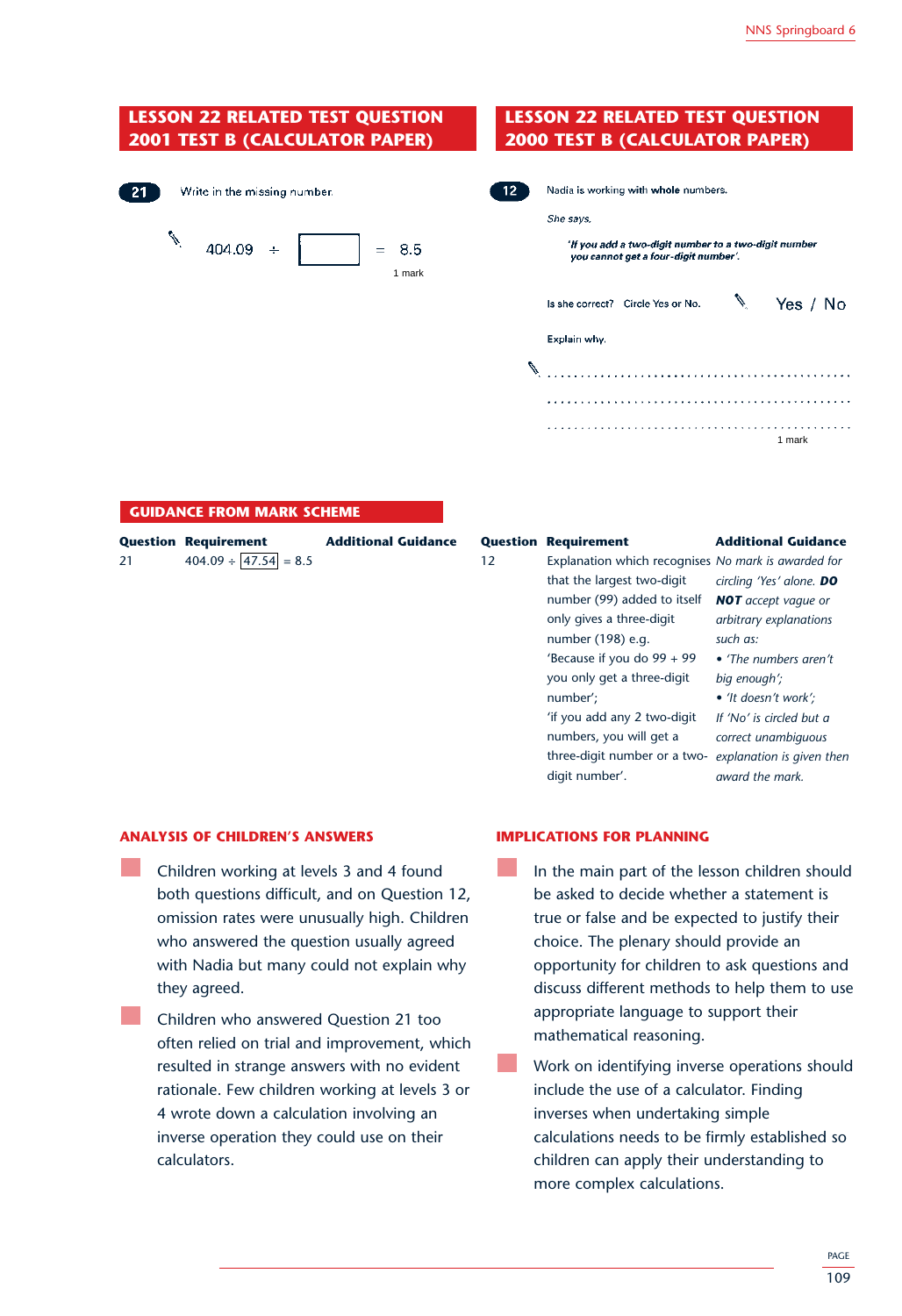### **LESSON 12 ADDITION AND SUBTRACTION 1**

### **RESOURCE SHEET 12.1**

| <b>School</b>                     | <b>Year 6 children</b> |
|-----------------------------------|------------------------|
| <b>Subtraction Street Primary</b> | 28                     |
| Fewer Than Field Primary          | 46                     |
| Parallelogram Park Junior         | 67                     |
| Roundup Road Middle               | 93                     |
| <b>Greater Than Grove Primary</b> | 33                     |
| <b>Addition Avenue Primary</b>    | 29                     |
| <b>Cylinder Crescent Junior</b>   | 58                     |
| Number Line Lane Primary          | 41                     |
| Trapezium Town Junior             | 57                     |
| <b>Integer Enclosure Primary</b>  | 16                     |
| <b>Total Terrace Primary</b>      | 76                     |
| Double Drive Middle               | 128                    |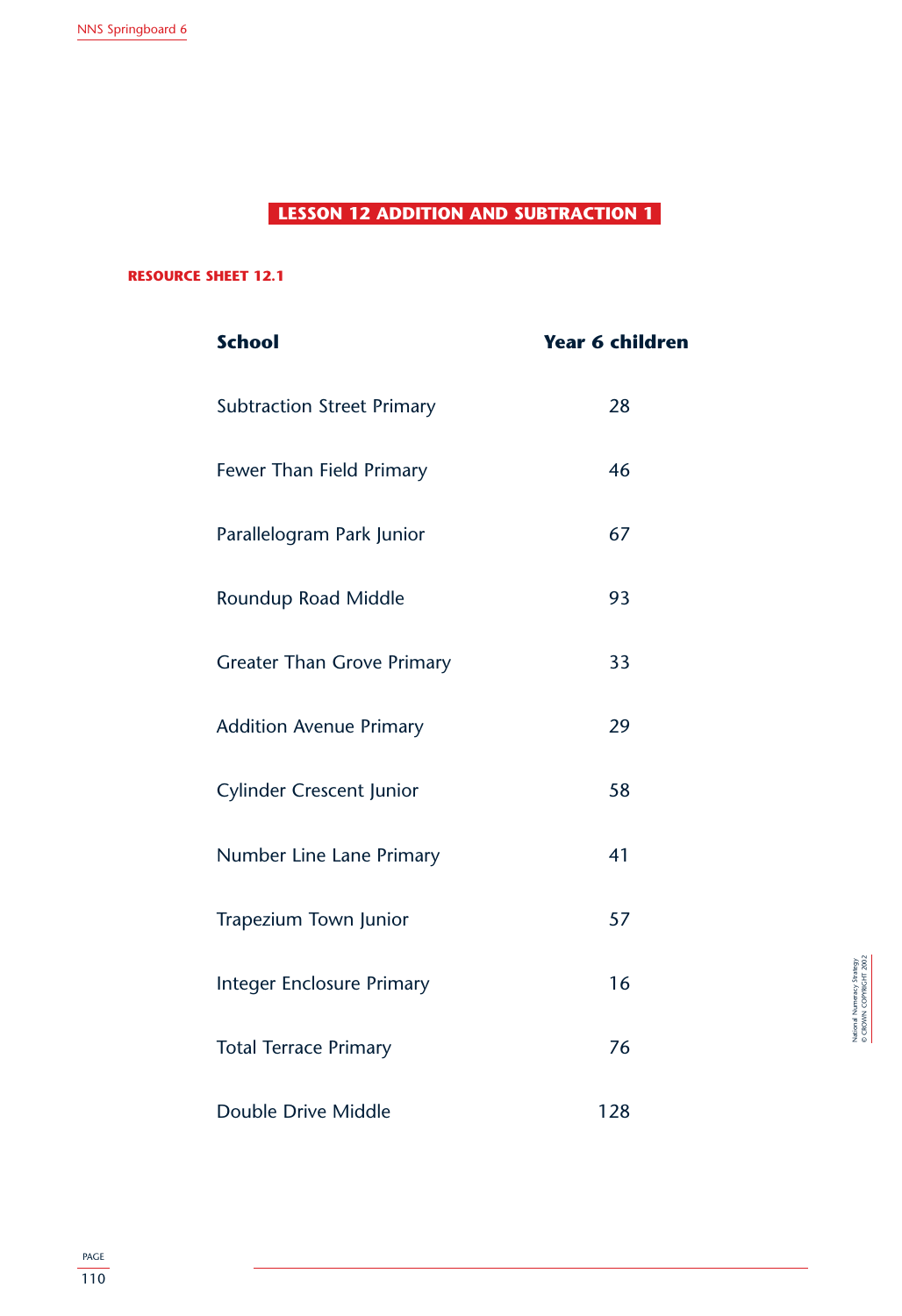### **LESSON 12 ADDITION AND SUBTRACTION 1**

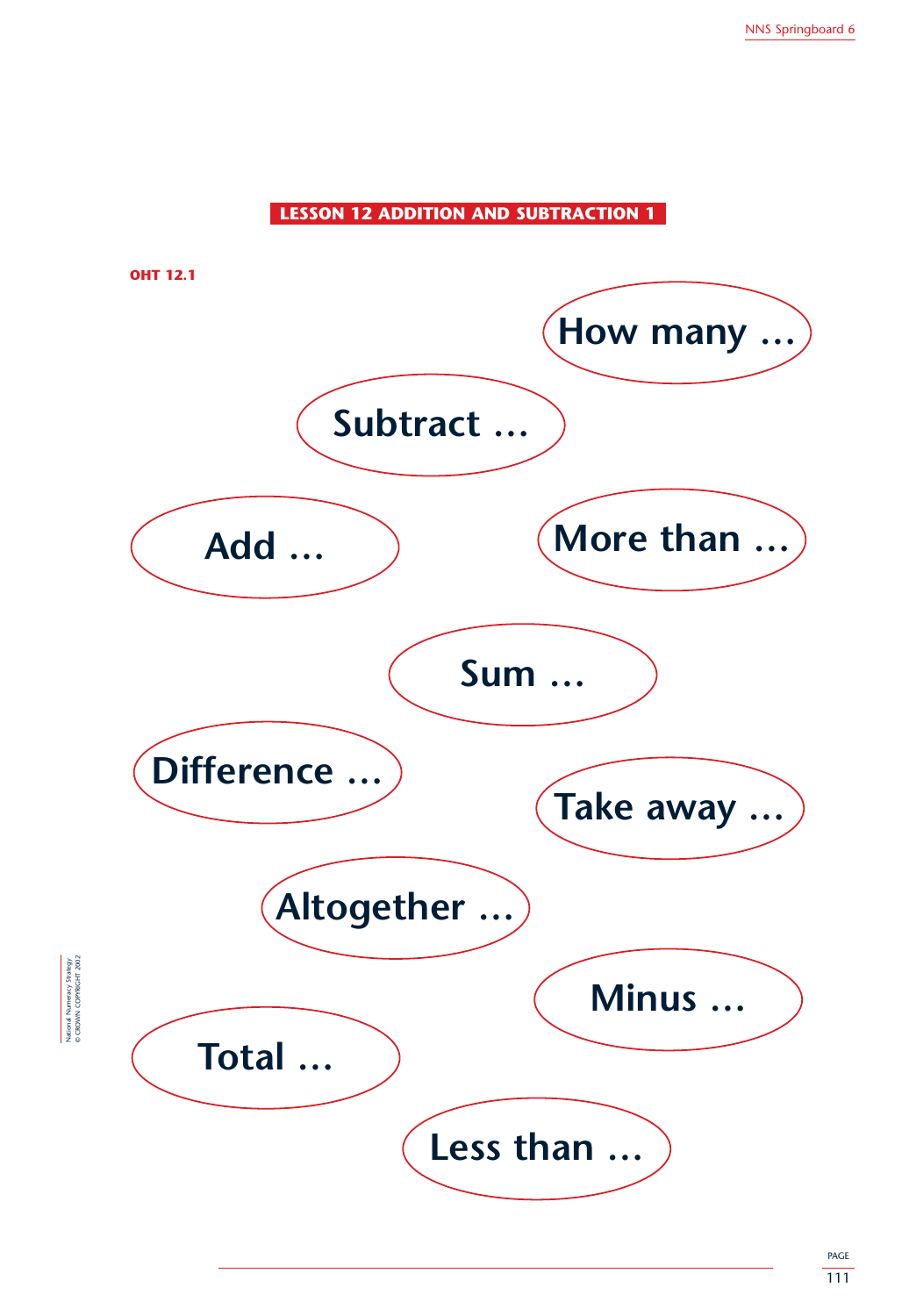**LESSON 12 ADDITION AND SUBTRACTION 1**

**RESOURCE SHEET 12.2**

### **Question 1**



How many visitors were there last week?

### **Question 2**



£5740 collected so far. Need another £6985.

How much money does the youth club hope to collect?

### **Question 3**

Remember to service your car every 6000 miles. **004268**

How many miles to go before the first service?

### **Question 4**

**Cinema ticket Adult £2.75**

**Cinema ticket Child £1.80**

© CROWN COPYRIGHT 2002 National Numeracy Strategy ational Numeracy Strategy<br>CROWN COPYRIGHT 200

**Ice cream 75p Popcorn £1.10 Cola 60p Crisps 50p Chocolate bars 80p** Two adults and three children visit the cinema. The adults each have an ice cream. The children share a bag of popcorn and have a cola each. How much change will there be from £20?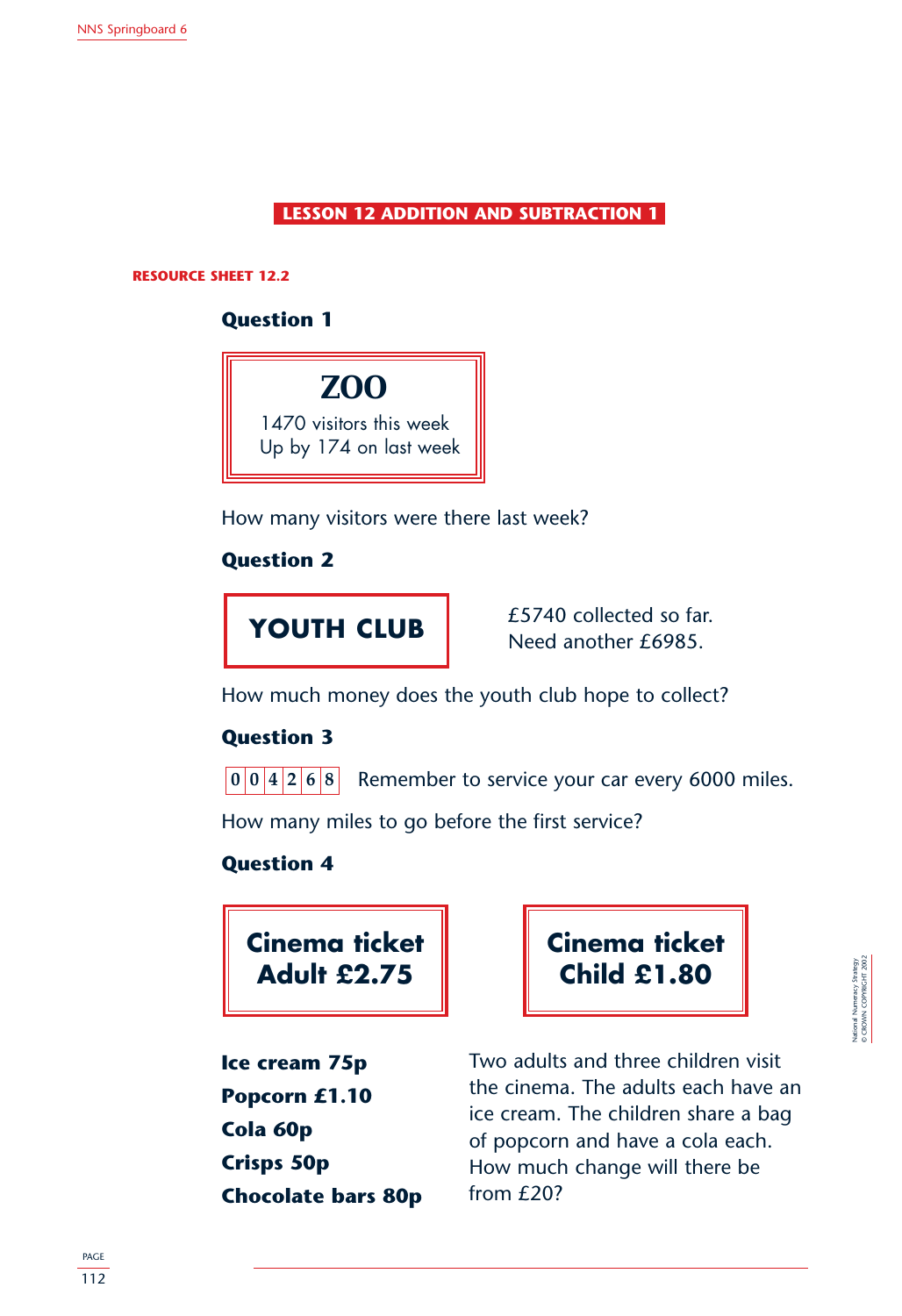### **LESSON 13 ADDITION AND SUBTRACTION 2**

### **RESOURCE SHEET 13.1**

### **Timetable showing the train times from York to London**

| York           | 0744 | 0906 | 0943 | 1406 |
|----------------|------|------|------|------|
| Leeds          | 0835 | 0938 | 1015 |      |
| Sheffield      | 0927 | 1027 | 1127 | 1527 |
| Derby          | 1003 | 1103 | 1203 | 1603 |
| <b>Bedford</b> | 1109 |      |      | 1709 |
| London         | 1147 | 1246 | 1342 | 1750 |

- 1. What time does the 1603 train from Derby arrive in London?
- 2. How long does this journey take?
- 3. I live in York and I need to be in Derby before noon. Which train do I need to catch?
- 4. How long is the journey from York to Derby when I catch the 0943 from York?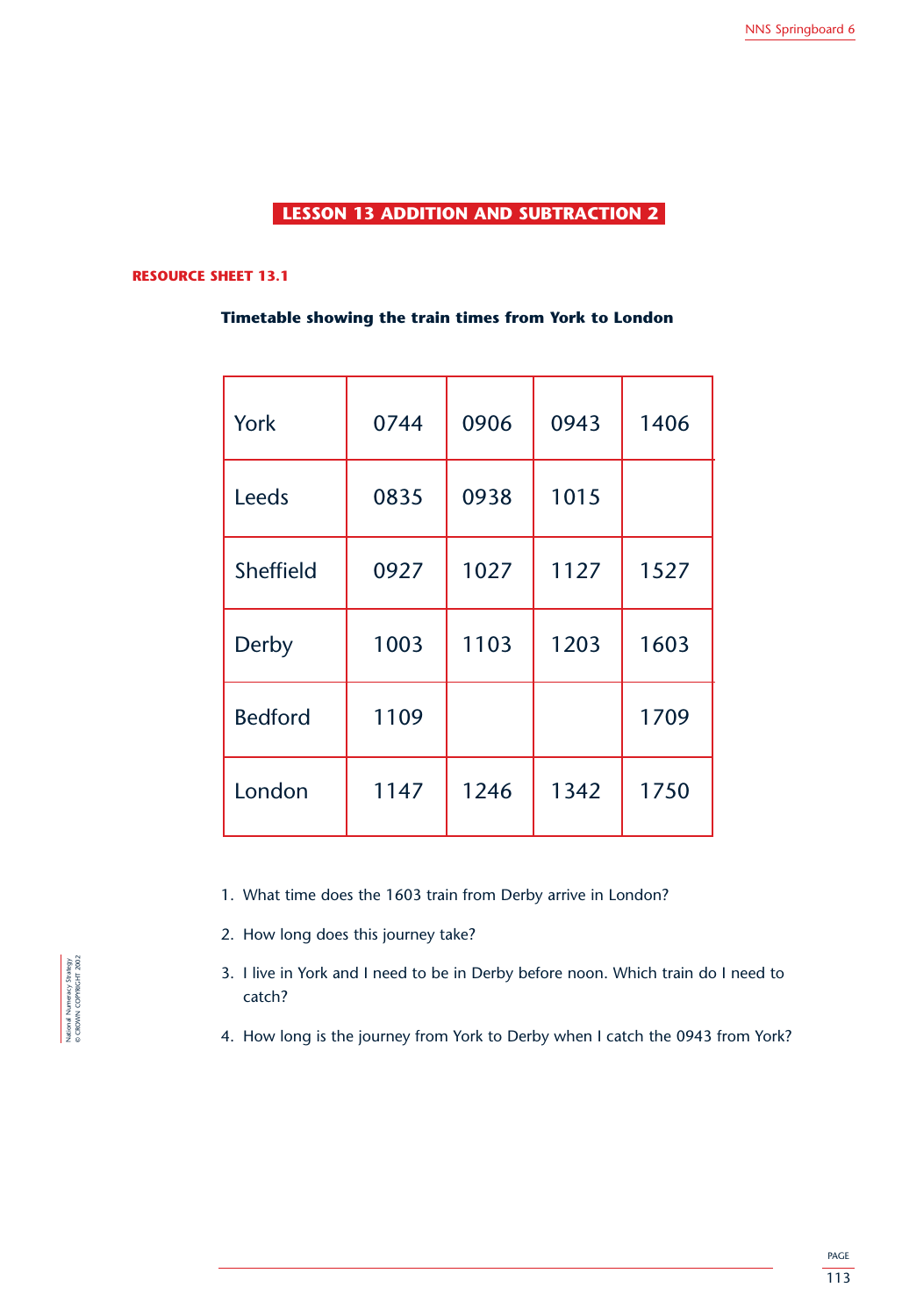

© CROWN COPYRIGHT 2002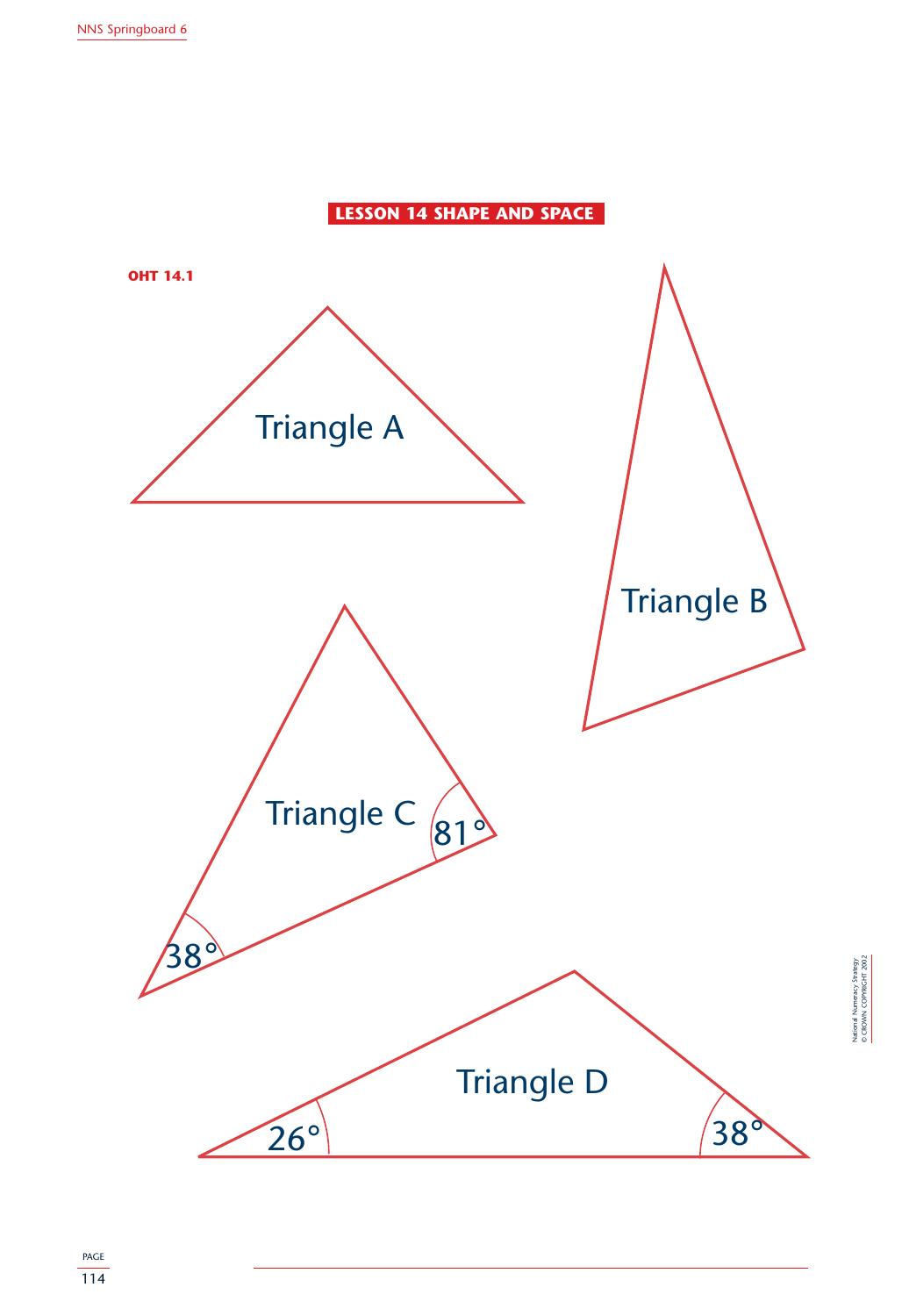### **LESSON 14 SHAPE AND SPACE**



National Numeracy Strategy © CROWN COPYRIGHT 2002

National Numeracy Strategy<br>© CROWN COPYRIGHT 2002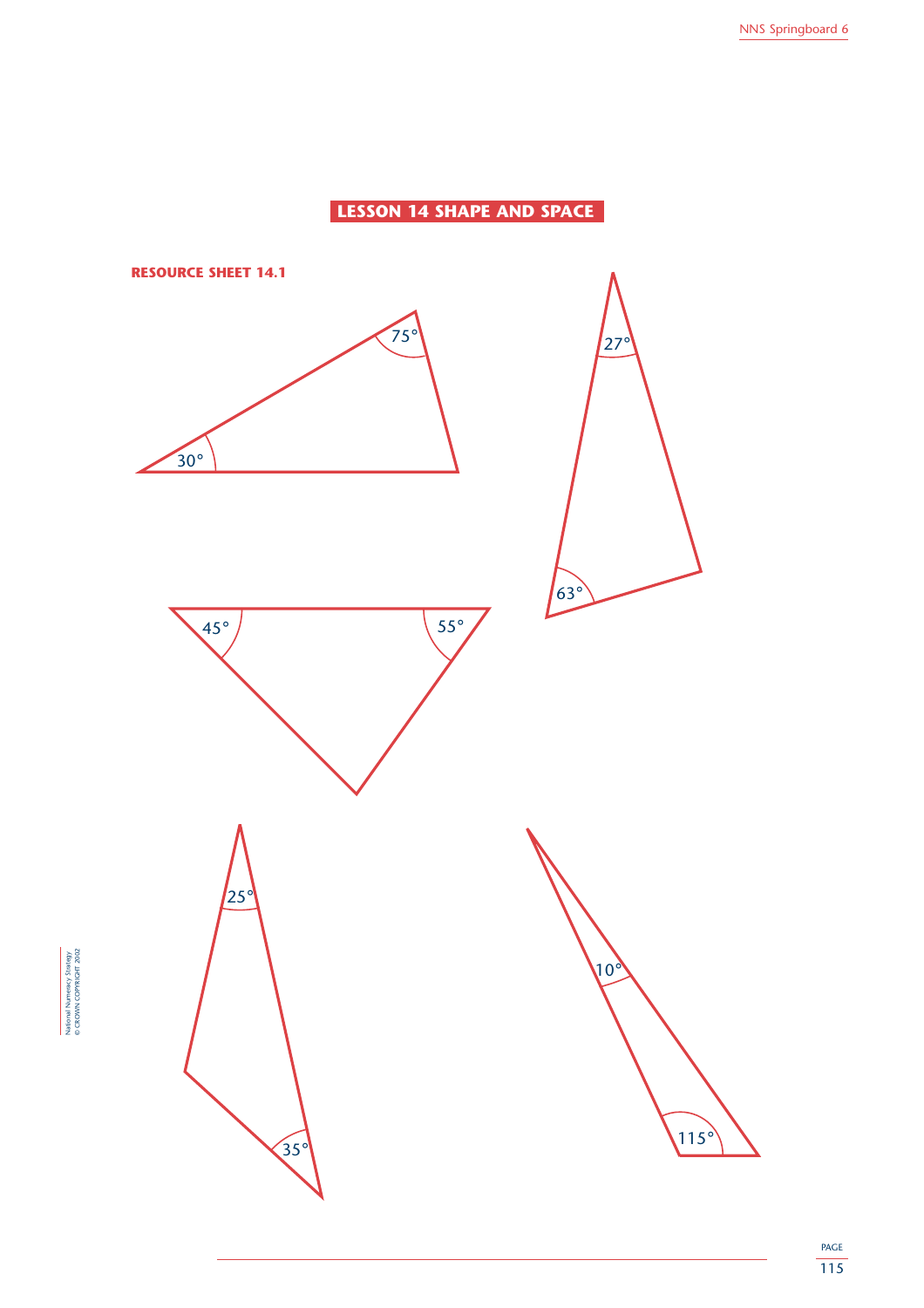**LESSON 14 SHAPE AND SPACE**

**OHT 14.2**

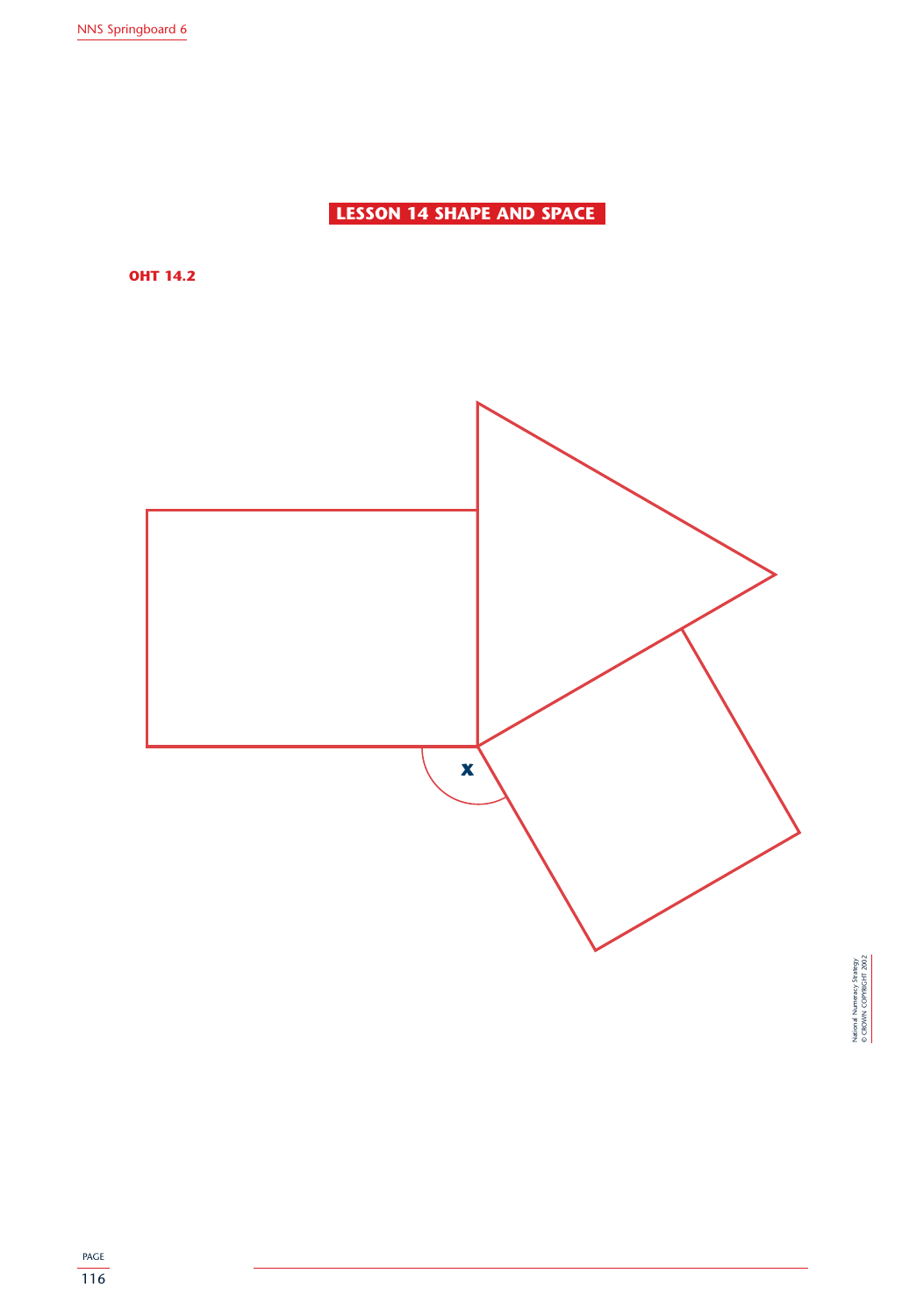### **LESSON 15 MEASURES 1**



National Numeracy Strategy<br>© CROWN COPYRIGHT 2002 © CROWN COPYRIGHT 2002 National Numeracy Strategy

| Length | <b>Metric or</b><br><b>Imperial</b> | Weight | <b>Metric or</b><br><b>Imperial</b> | <b>Capacity</b> | <b>Metric or</b><br><b>Imperial</b> |
|--------|-------------------------------------|--------|-------------------------------------|-----------------|-------------------------------------|
|        |                                     |        |                                     |                 |                                     |
|        |                                     |        |                                     |                 |                                     |
|        |                                     |        |                                     |                 |                                     |
|        |                                     |        |                                     |                 |                                     |
|        |                                     |        |                                     |                 |                                     |
|        |                                     |        |                                     |                 |                                     |
|        |                                     |        |                                     |                 |                                     |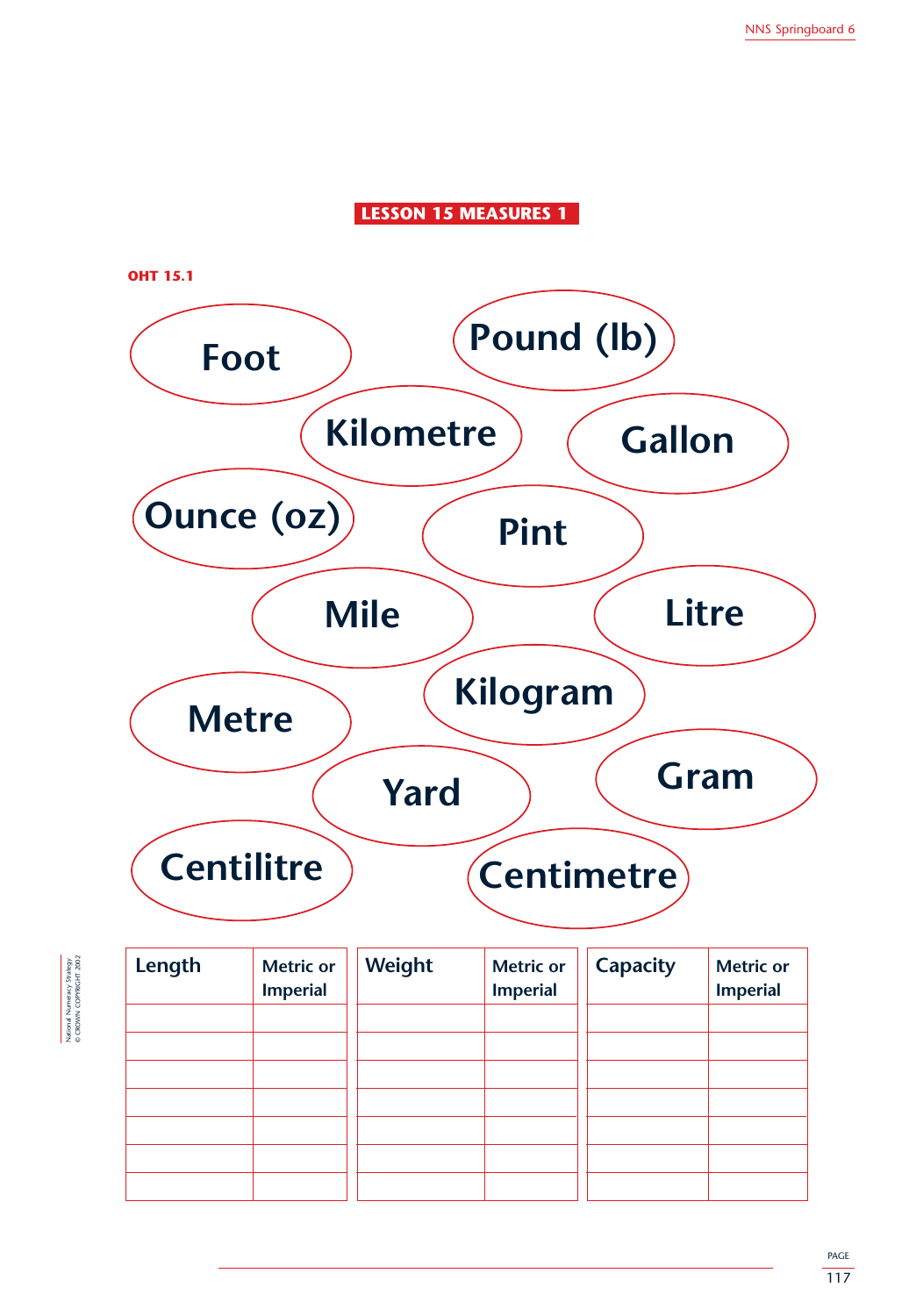**LESSON 15 MEASURES 1**

**RESOURCE SHEET 15.1**

| <b>Metre</b> | Kilometre  |
|--------------|------------|
| <b>Mile</b>  | Gallon     |
| Pint         | Gram       |
| Yard         | Foot       |
| Centimetre   | Pound (lb) |
| Ounce (oz)   | Kilogram   |
| Litre        | Centilitre |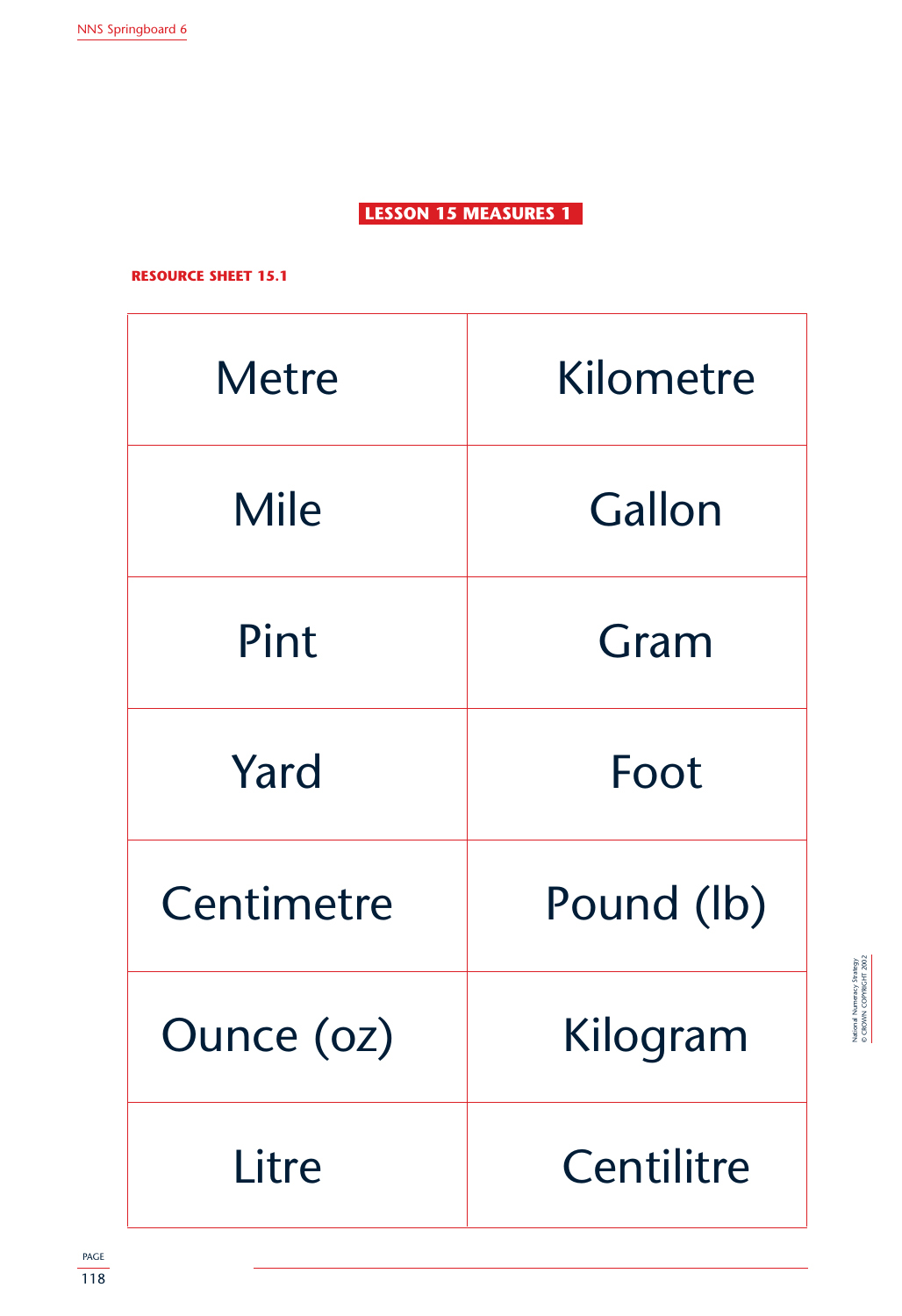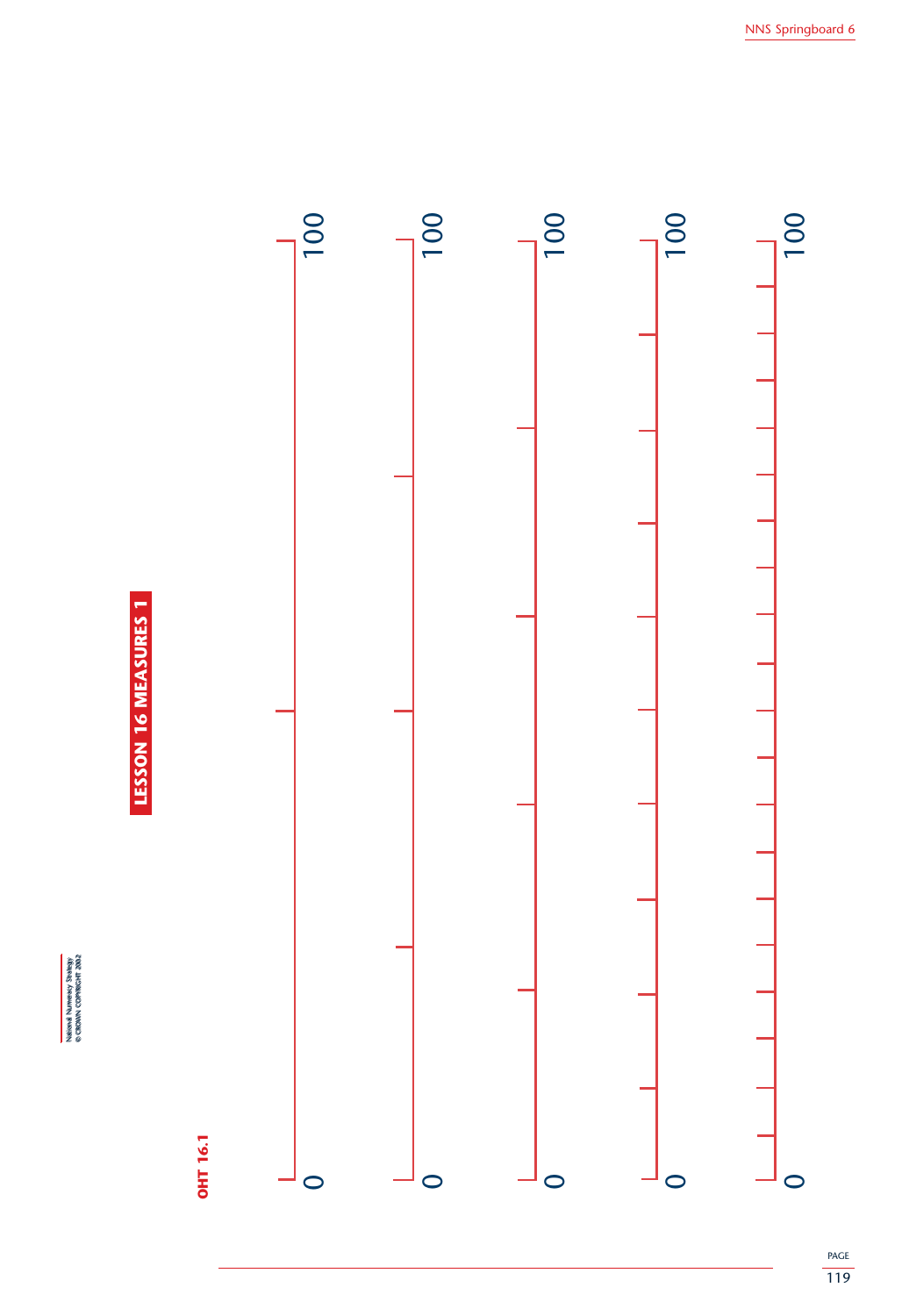**LESSON 16 MEASURES 2**

**OHT 16.2**

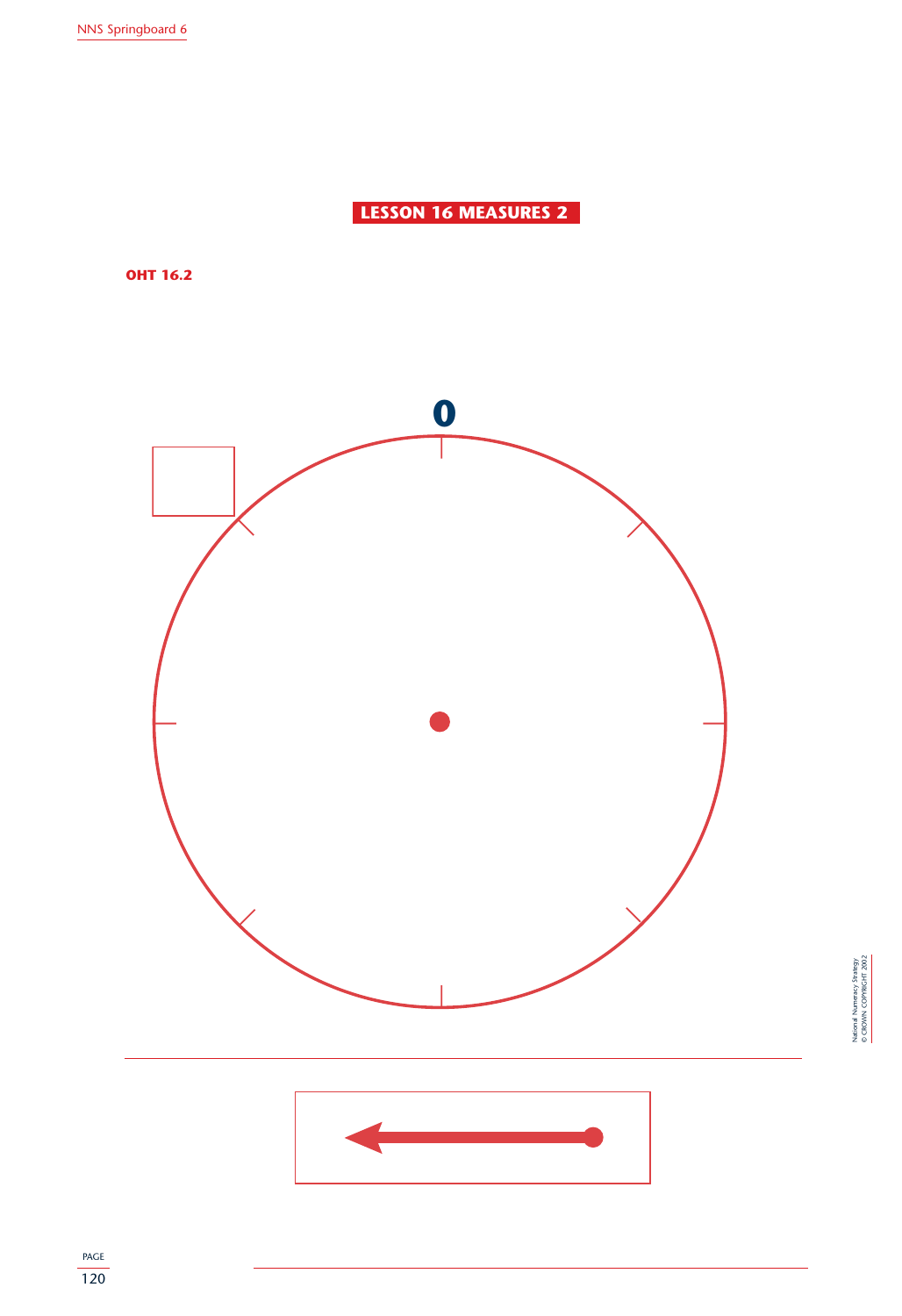**LESSON 16 MEASURES 2**

**OHT 16.3**



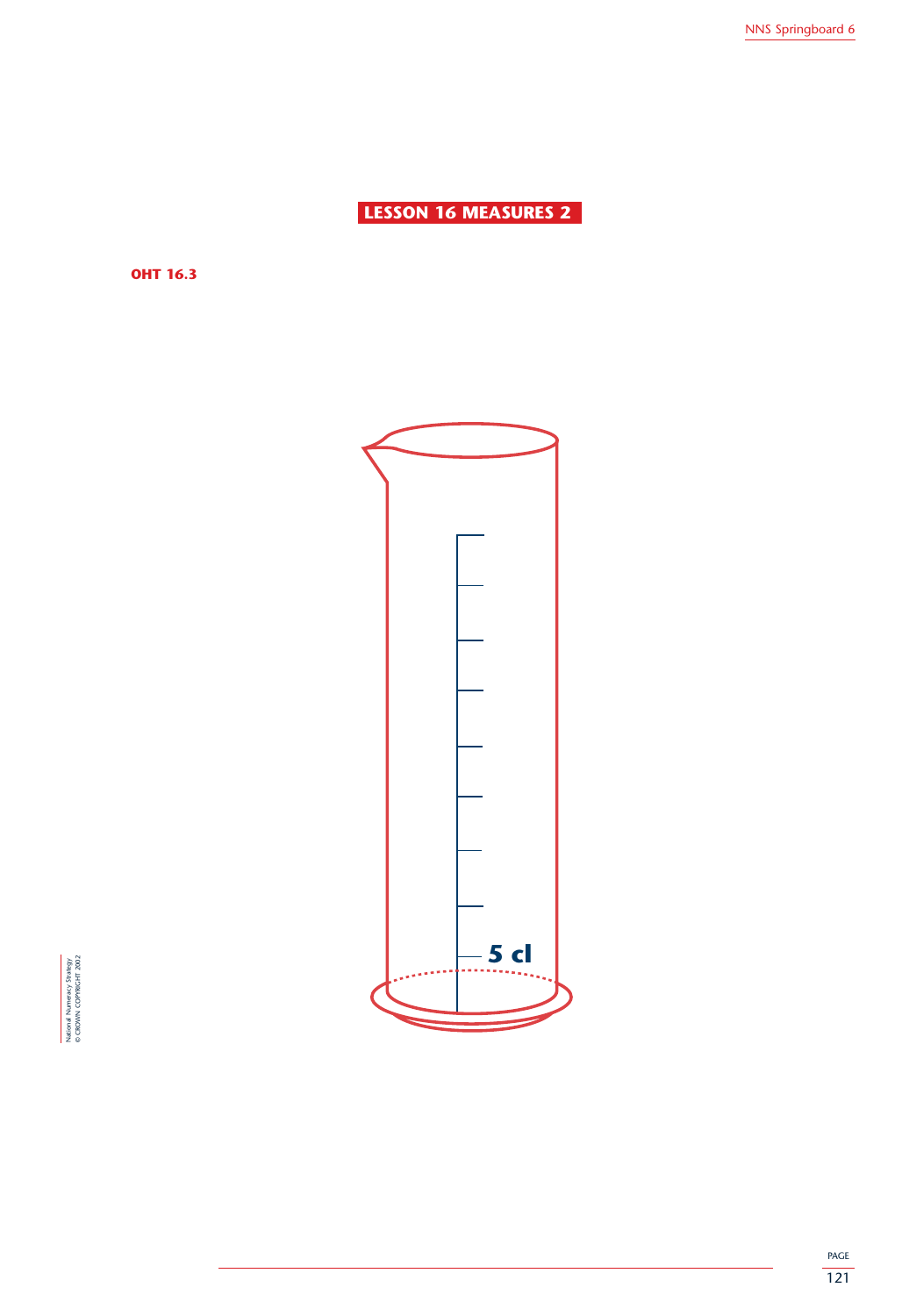### **LESSON 17 MEASURES 3**

**OHT 17.1**

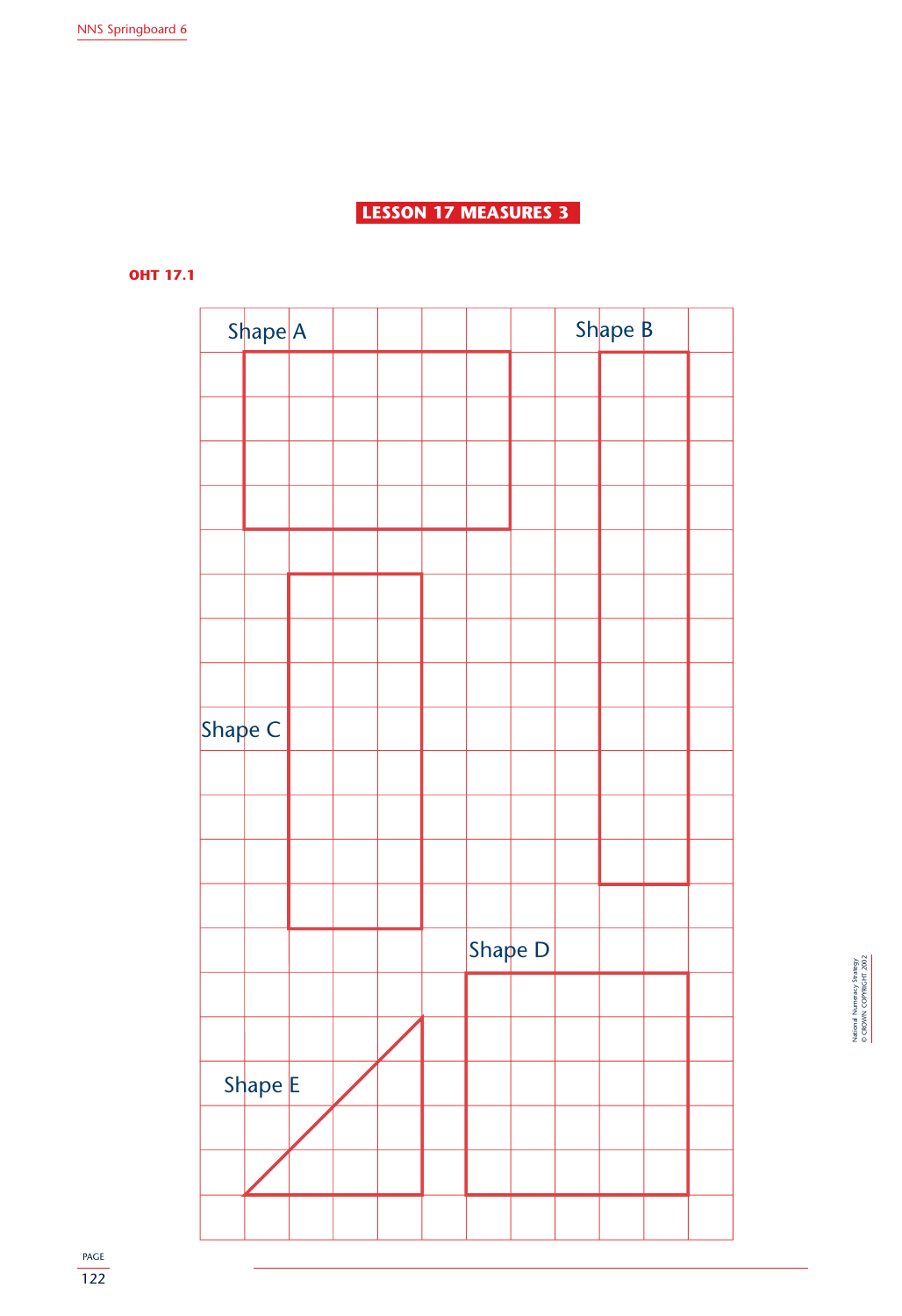### **LESSON 17 MEASURES 3**

### **RESOURCE SHEET 17.1**



National Numeracy Strategy<br>© CROWN COPYRIGHT 2002 © CROWN COPYRIGHT 2002 National Numeracy Strategy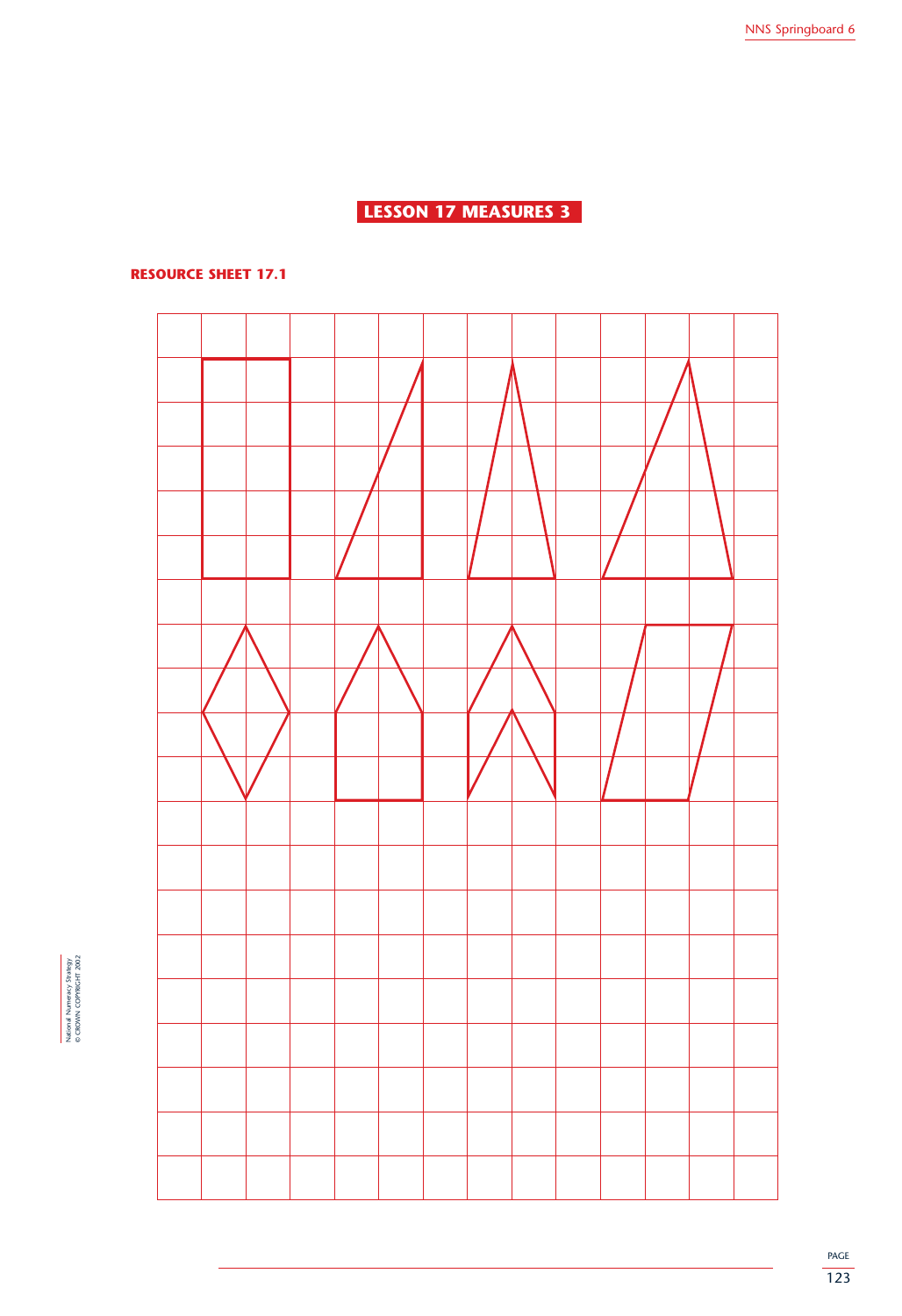**LESSON 18 PROBLEM SOLVING 3**

**OHT 18.1**



National Numeracy Strategy<br>© CROWN COPYRIGHT 2002 © CROWN COPYRIGHT 2002 National Numeracy Strategy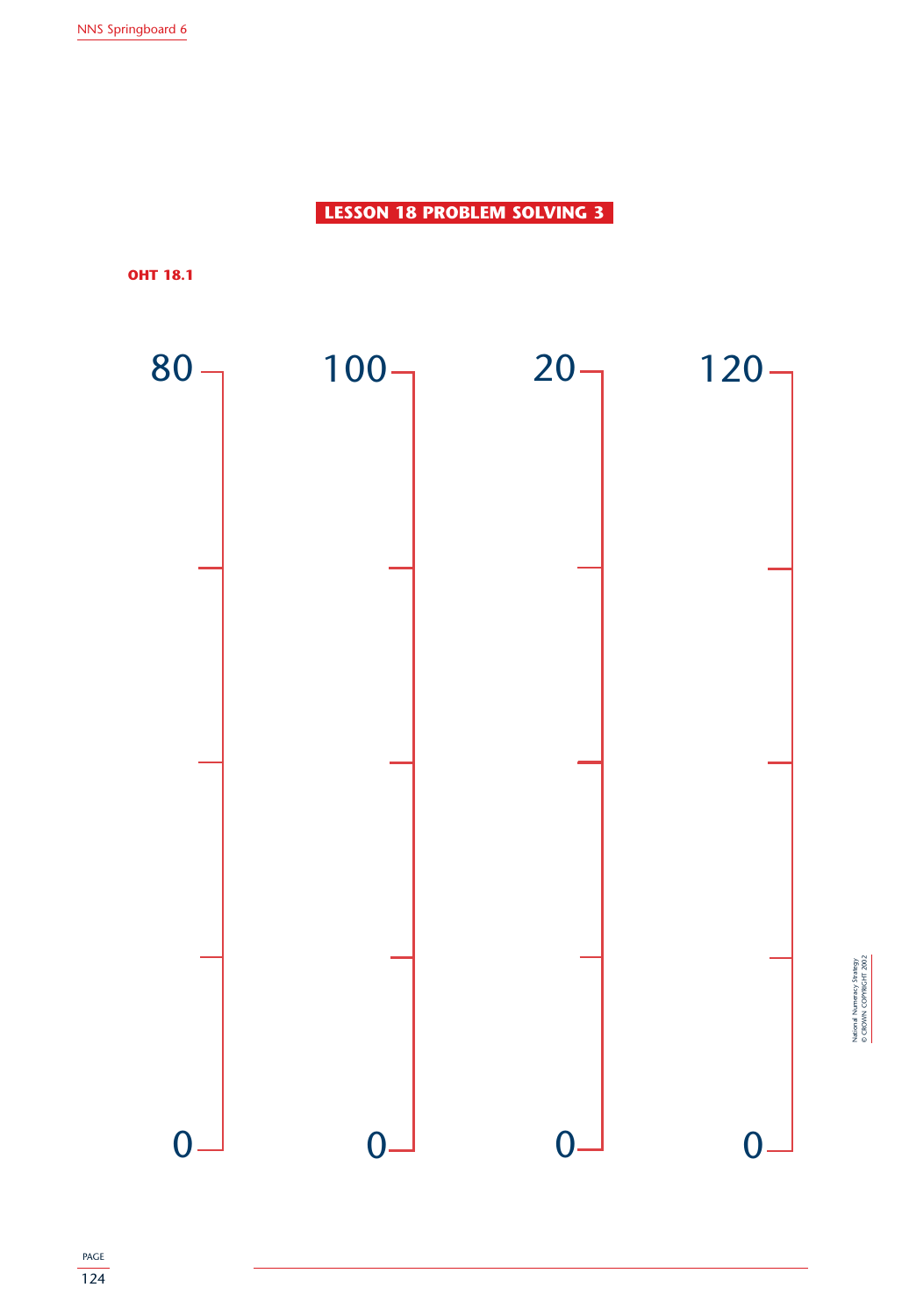

**LESSON 18 PROBLEM SOLVING 3 LESSON 18 PROBLEM SOLVING 3**

> **OHT 18.2 OHT 18.2**

# Bar Chart Pie ChartBar Chart

## Pie Chart

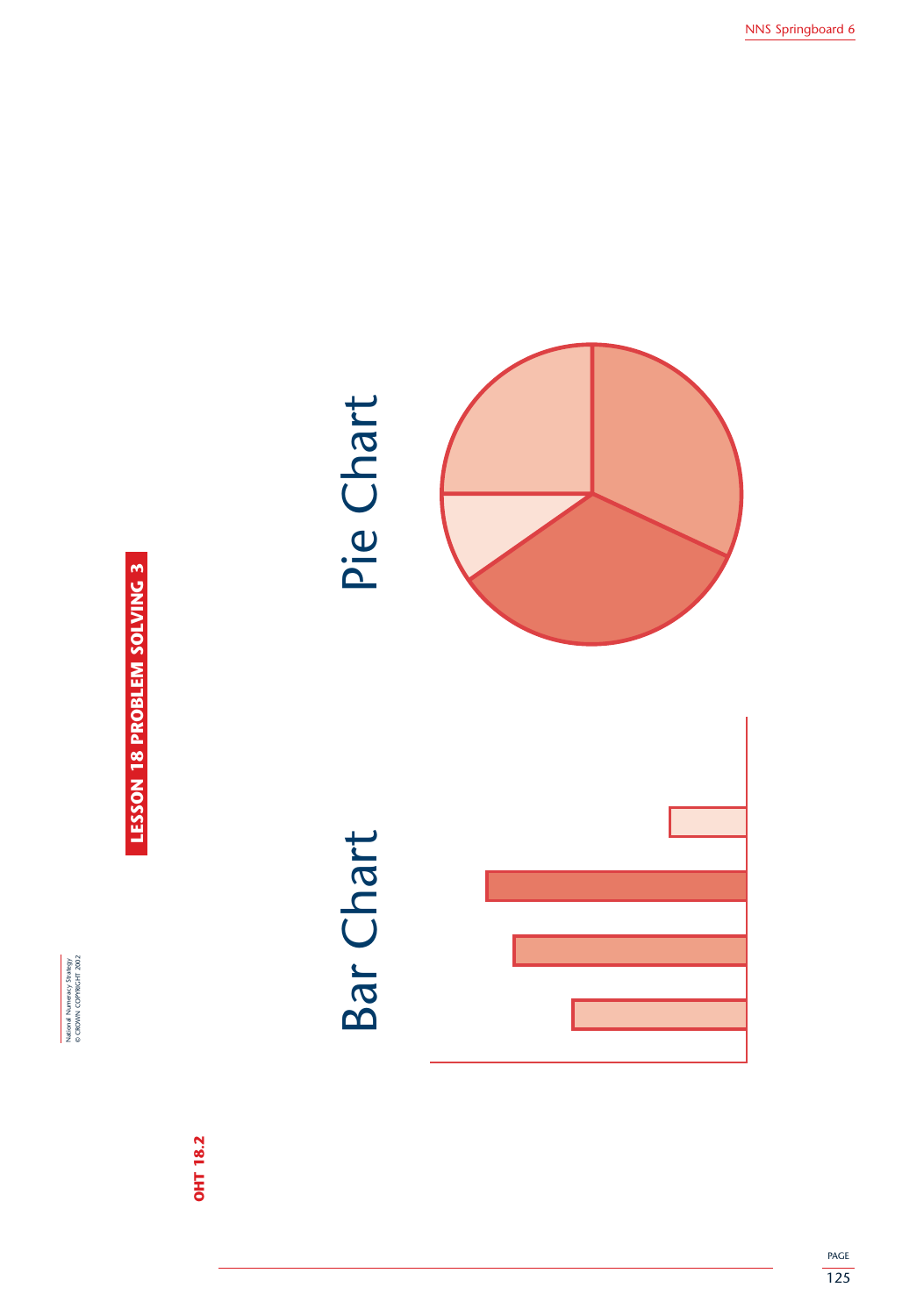

### **RESOURCE SHEET 18.1 RESOURCE SHEET 18.1**

### Letters in my book **Letters in my book**

Page 13

Page 13







National Numeracy Strategy © CROWN COPYRIGHT 2002

National Numeracy Strategy<br>© CROWN COPYRIGHT 2002



**Total**

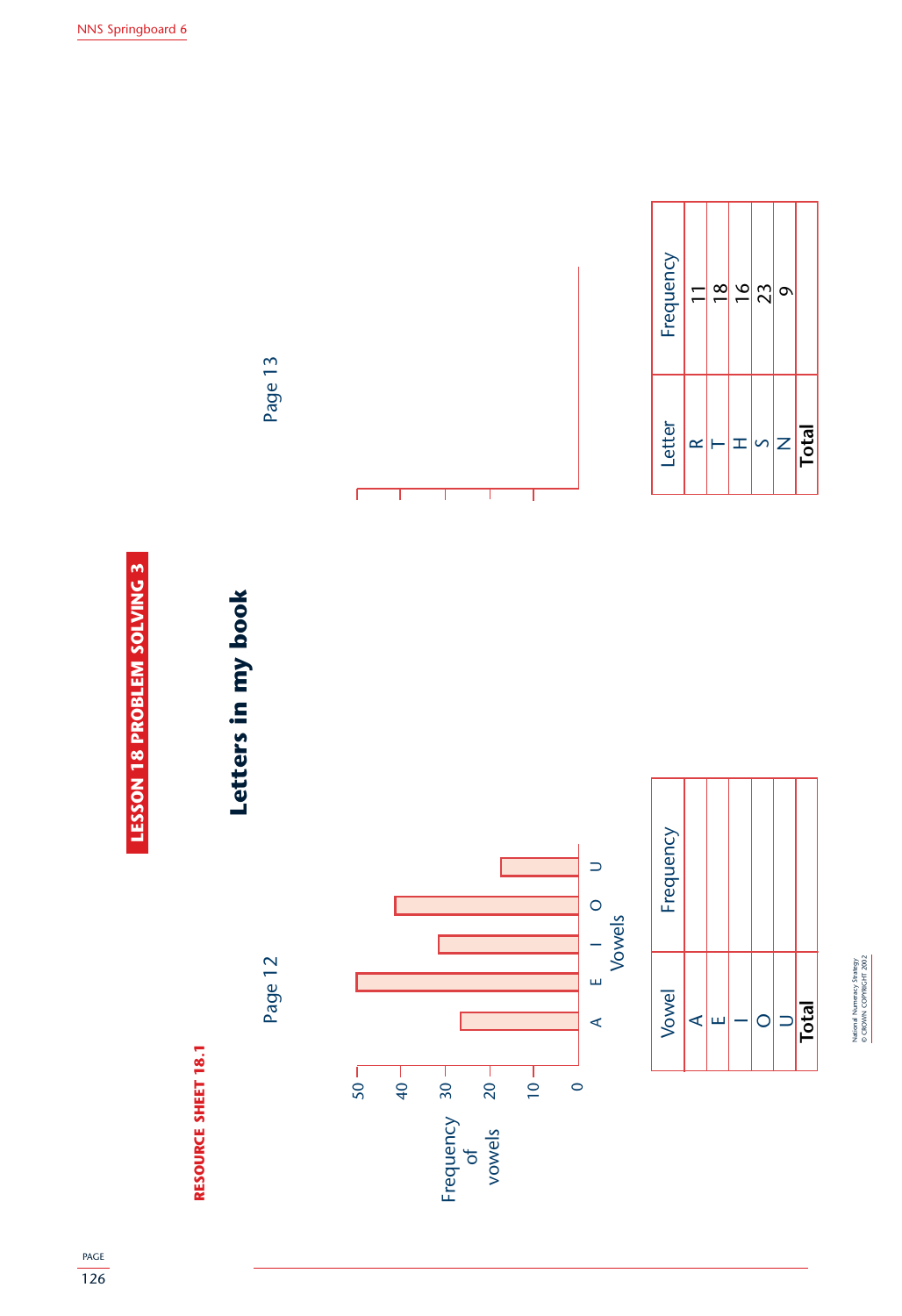### **LESSON 18 PROBLEM SOLVING 3**

### **RESOURCE SHEET 18.2**



People asked: 120 People asked: 72

| TV programme | People |
|--------------|--------|
| Sport        |        |
| <b>Music</b> |        |
| Soaps        |        |
| <b>News</b>  |        |
| Total        |        |

| TV programme | People |
|--------------|--------|
| Sport        |        |
| <b>Music</b> |        |
| Soaps        |        |
| <b>News</b>  |        |
| Total        |        |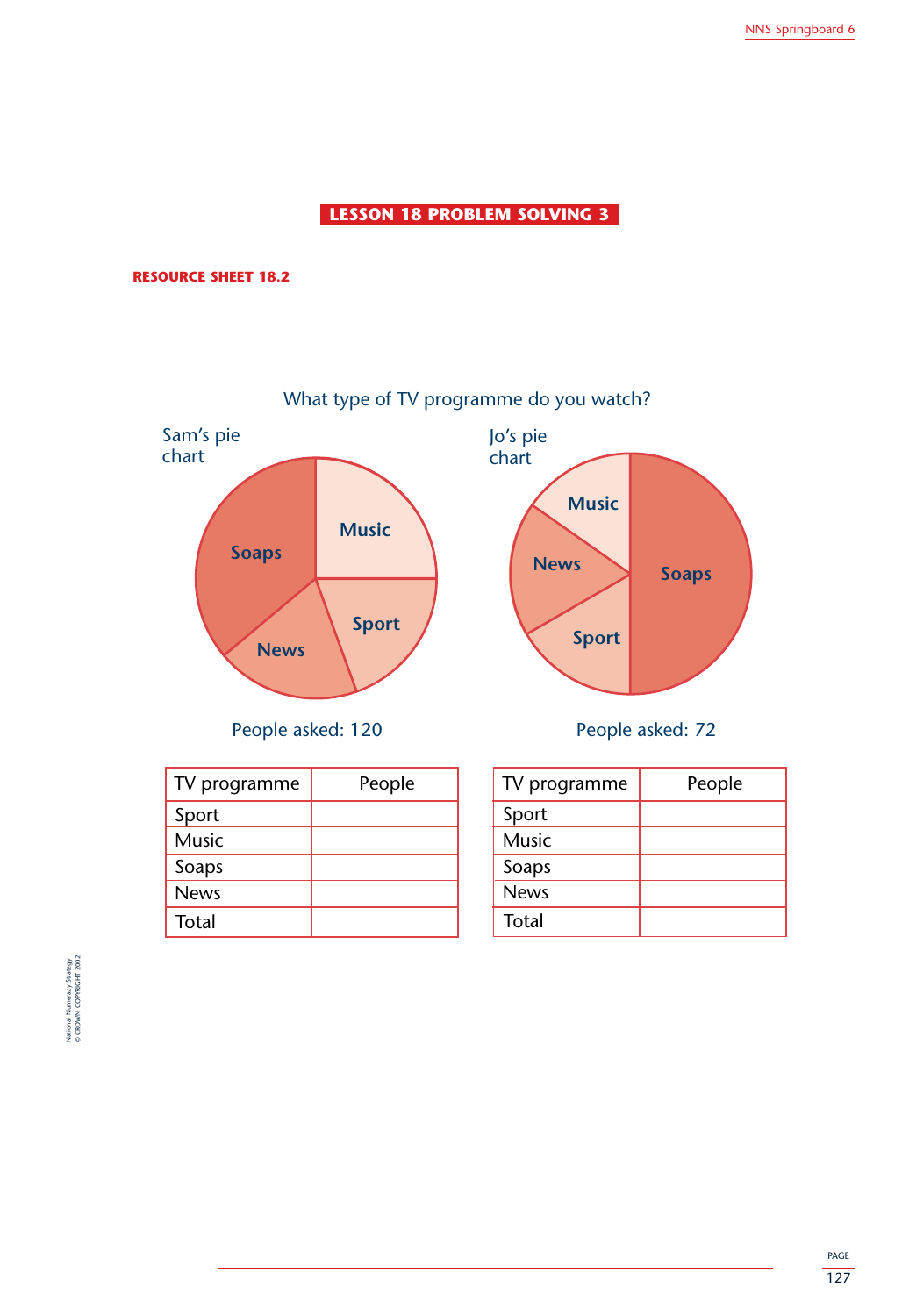**LESSON 19 PROBLEM SOLVING 4**

**OHT 19.1**

### **Wizards' Magic Potion**



**18 frogs' eyes**

**240 g of sheep's liver**

**3 kg of dragons' hooves**



### **Make a potion for 15 wizards.**

National Numeracy Strategy © CROWN COPYRIGHT 2002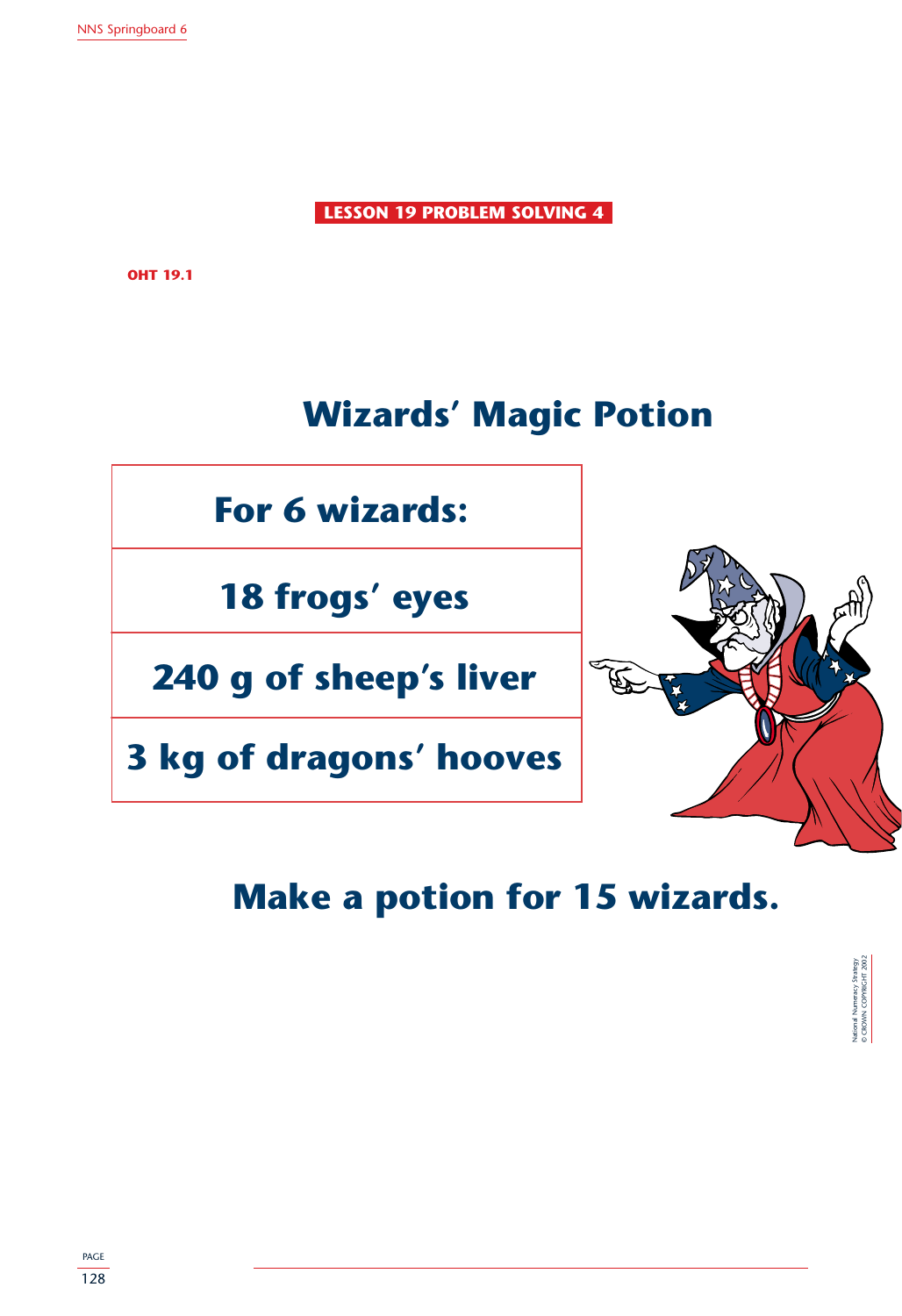**LESSON 20 PROPERTIES OF AND REASONING ABOUT NUMBERS 1**

**OHT 20.1**

| $\mathsf{A}$ | 1347 :            | 2              |
|--------------|-------------------|----------------|
| B            | $2196$ ÷          | 5              |
|              | $C$ 22211 ÷       | $\overline{3}$ |
|              | D $4441 \div$     | 8              |
|              | E $11105 \div 15$ |                |
|              | $F$ 26416 $\div$  | 4              |

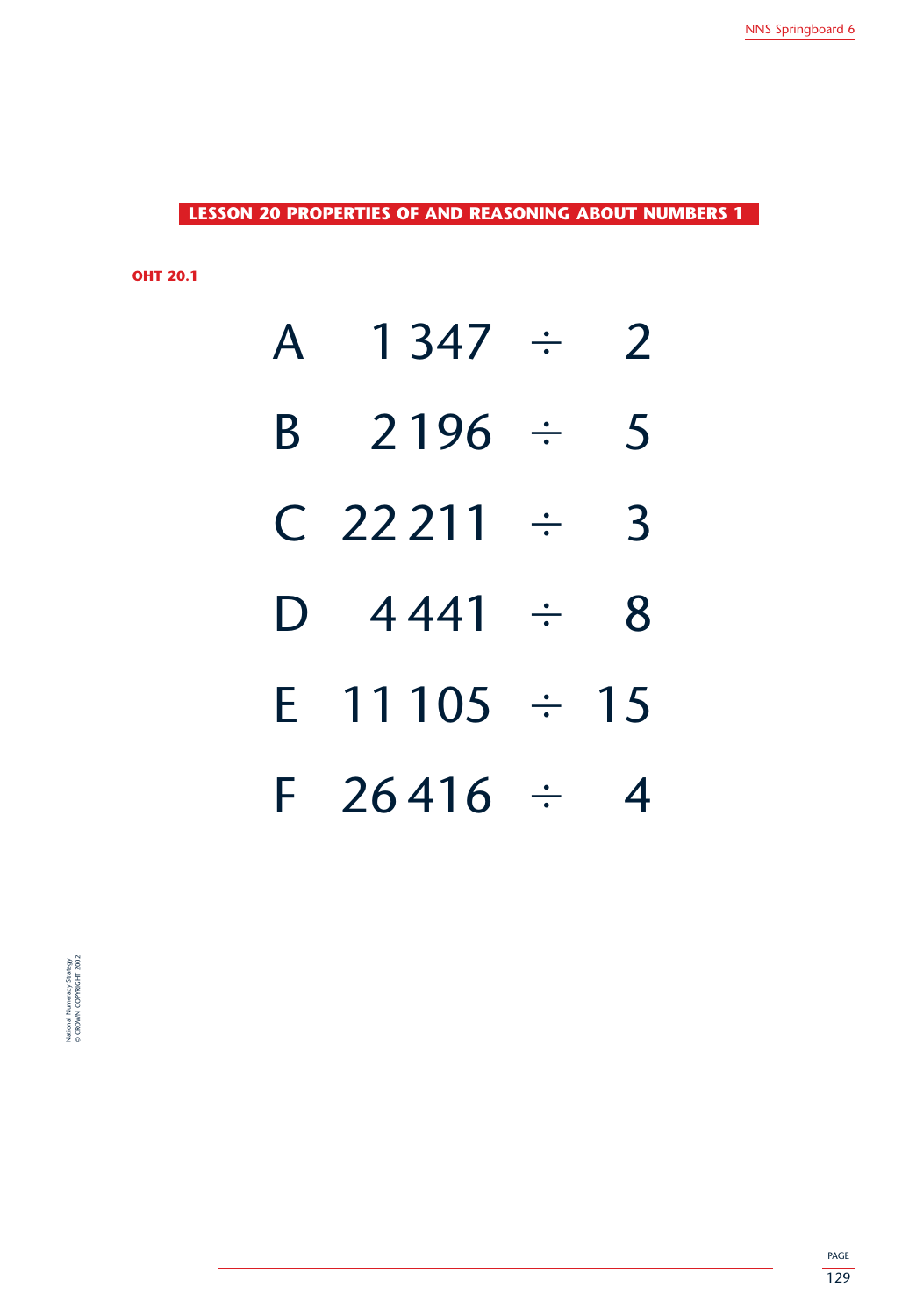**LESSON 20 PROPERTIES OF AND REASONING ABOUT NUMBERS 1**

**OHT 20.2**

| All these numbers are divisible by 4 |
|--------------------------------------|
| 124                                  |
| 128                                  |
| 264                                  |
| 304                                  |
| 144                                  |
| 1 000 024                            |
| 312                                  |
| 636                                  |
| 484                                  |
| 234 446 344                          |

| All these numbers are divisible by 6 |
|--------------------------------------|
| 624                                  |
| 102                                  |
| 456                                  |
| 2448                                 |
| 216                                  |
| 270                                  |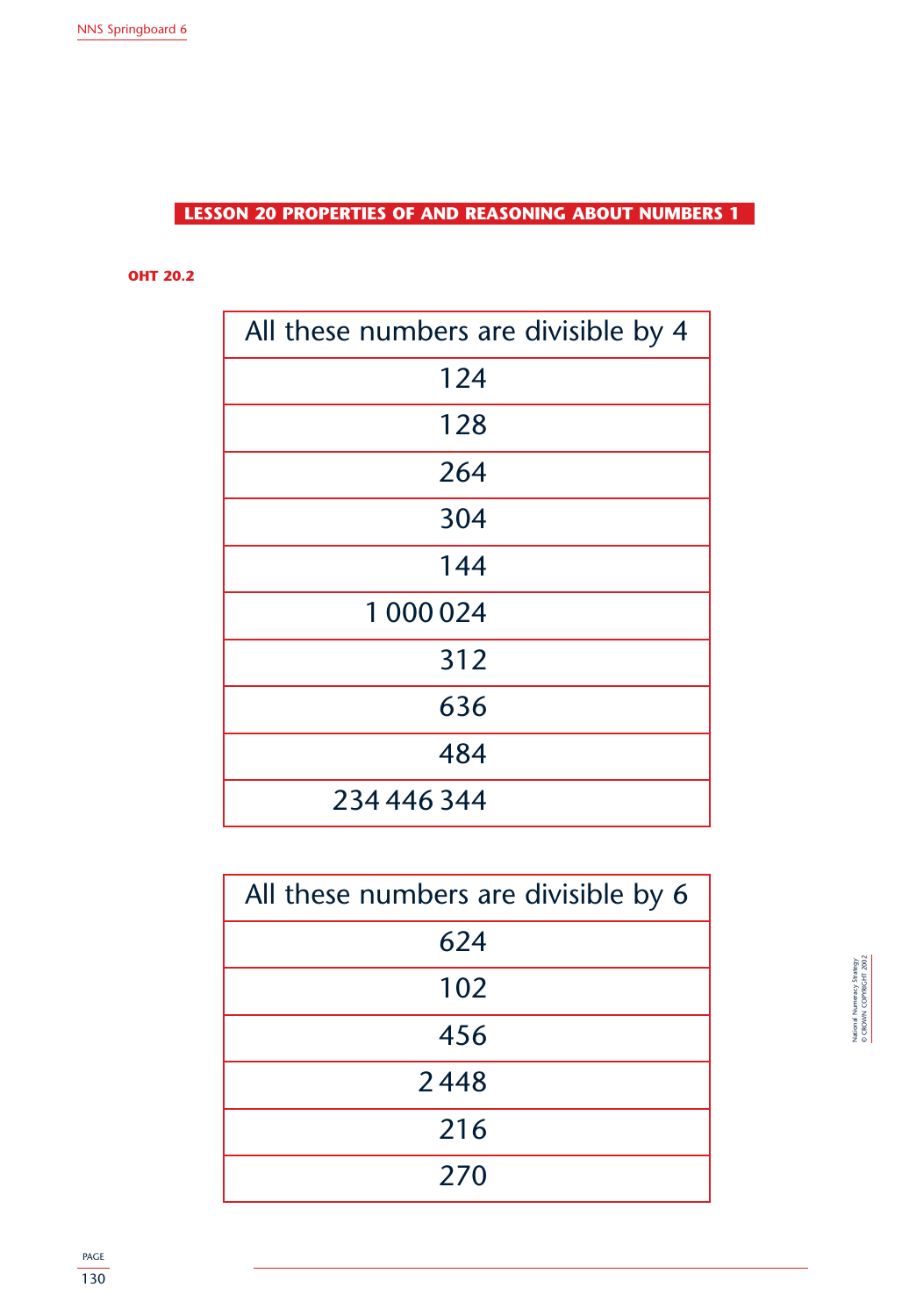National Numeracy Strategy<br>© CROWN COPYRIGHT 2002 © CROWN COPYRIGHT 2002 National Numeracy Strategy

## LESSON 21 PROPERTIES OF AND REASONING ABOUT NUMBERS 2 **LESSON 21 PROPERTIES OF AND REASONING ABOUT NUMBERS 2**

### **OHT 21.1 OHT 21.1**

| Rule                |  |  |  |
|---------------------|--|--|--|
| Sequence of numbers |  |  |  |
|                     |  |  |  |
|                     |  |  |  |
|                     |  |  |  |
|                     |  |  |  |
|                     |  |  |  |
|                     |  |  |  |
|                     |  |  |  |
|                     |  |  |  |
|                     |  |  |  |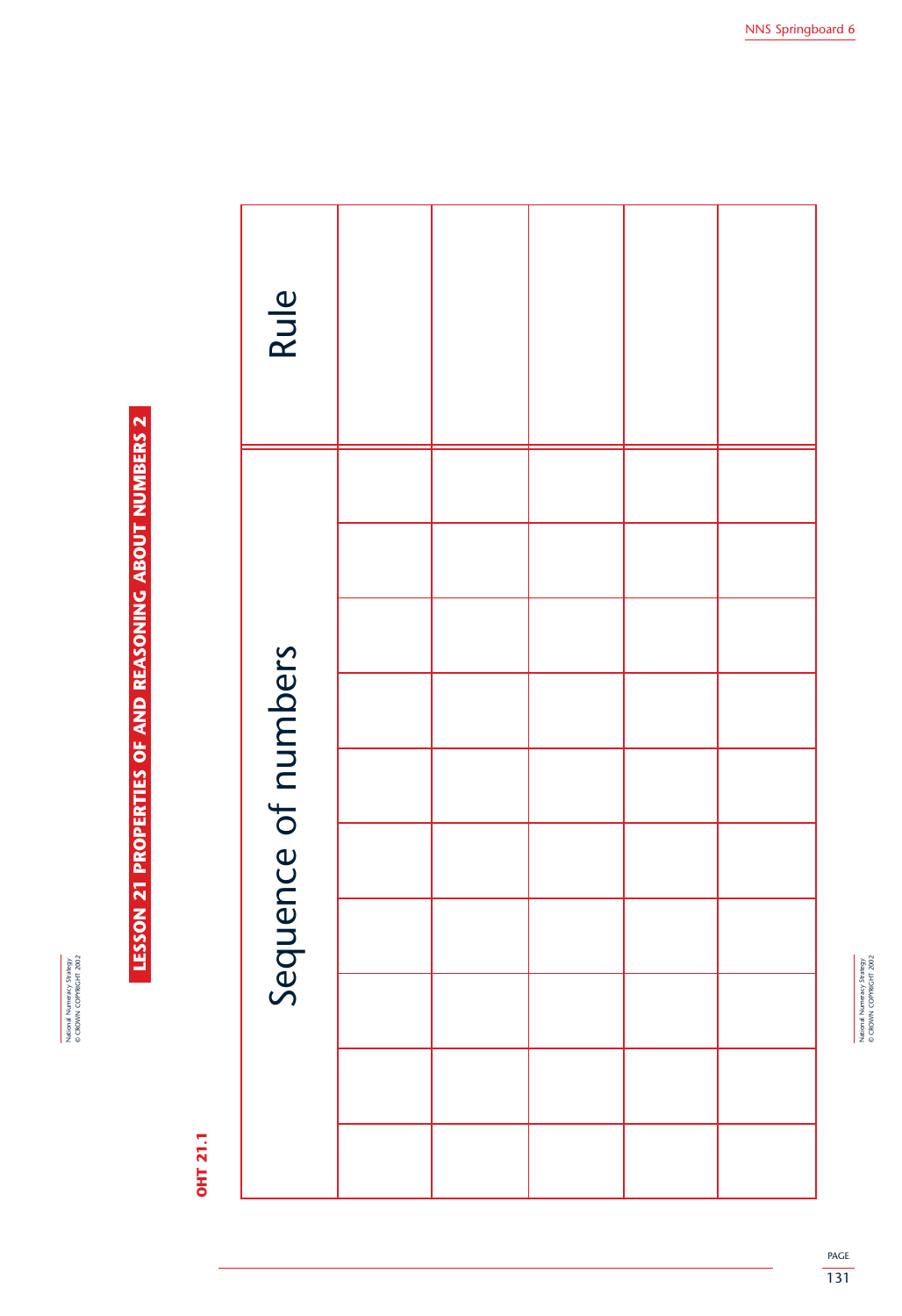**LESSON 22 PROPERTIES OF AND REASONING ABOUT NUMBERS 3**

**OHT 22.1**

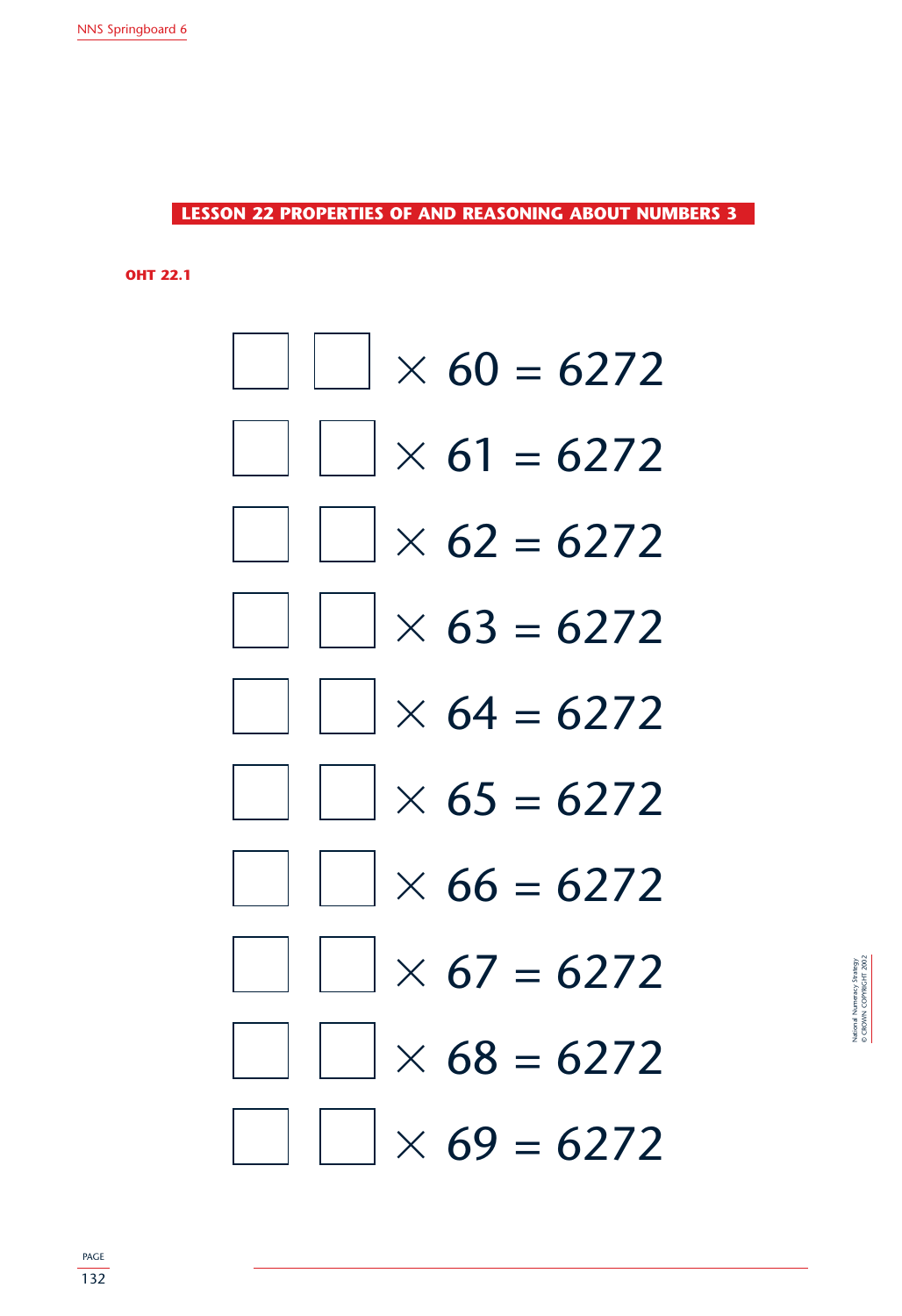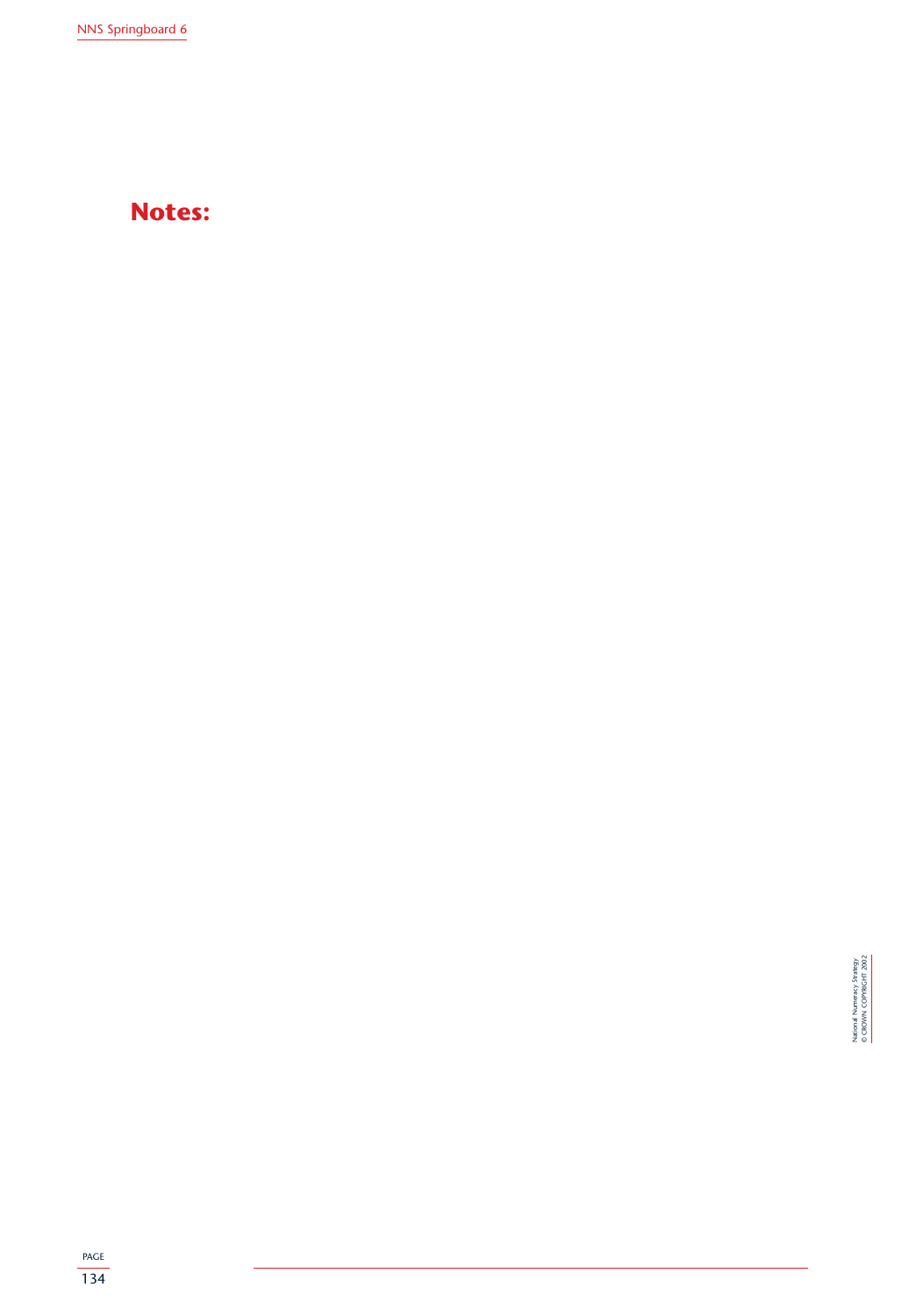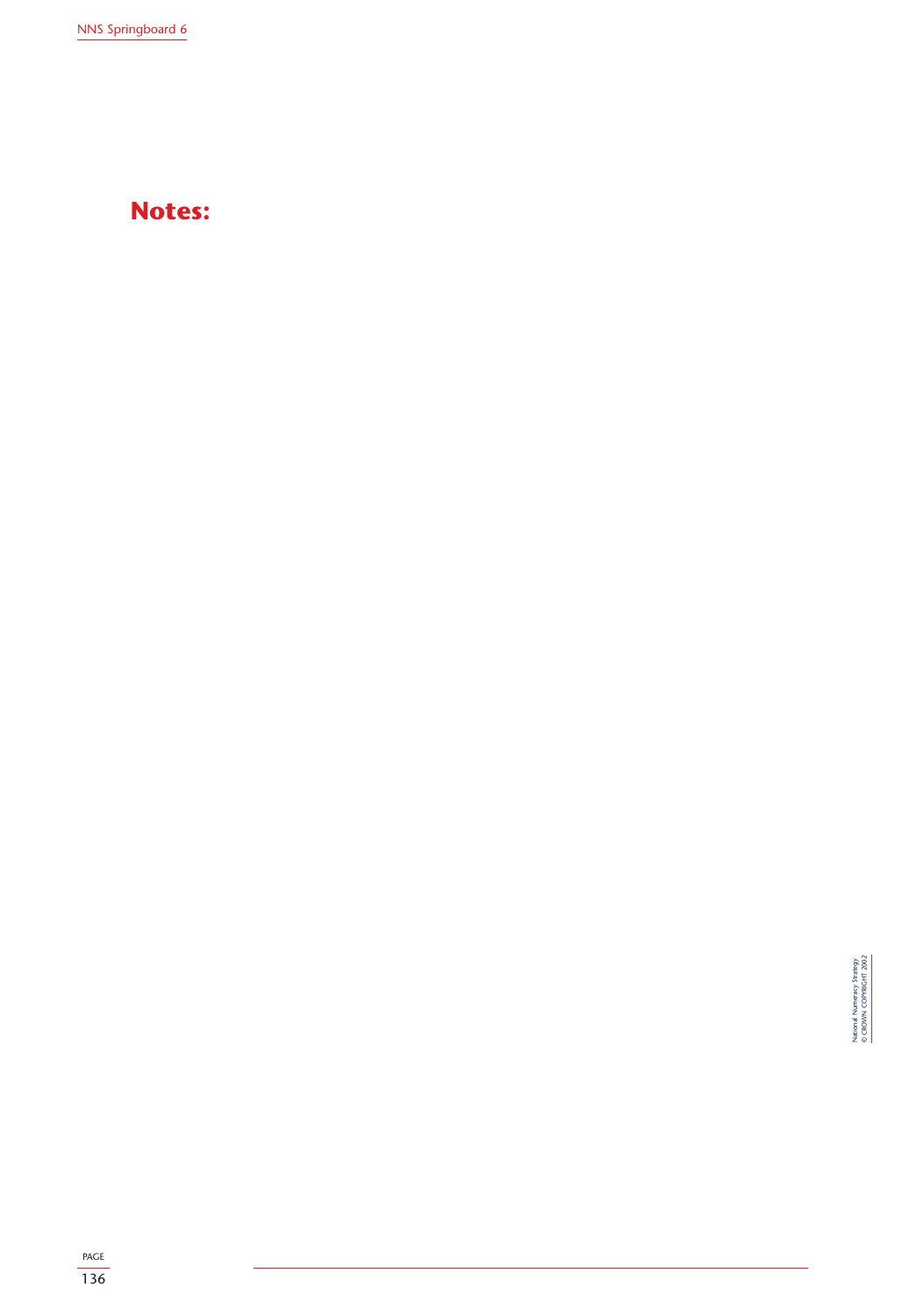

PAGE 137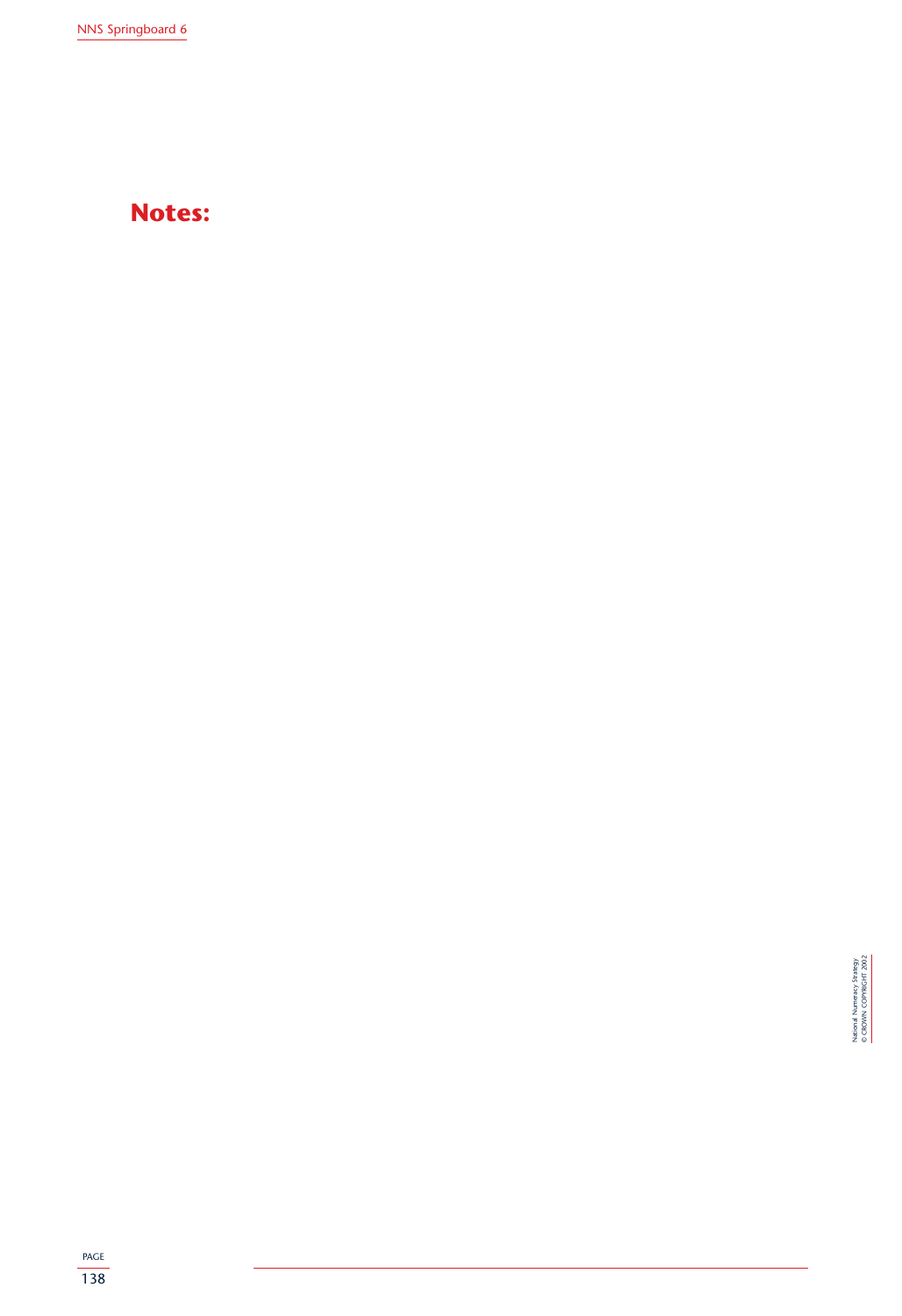

PAGE 139